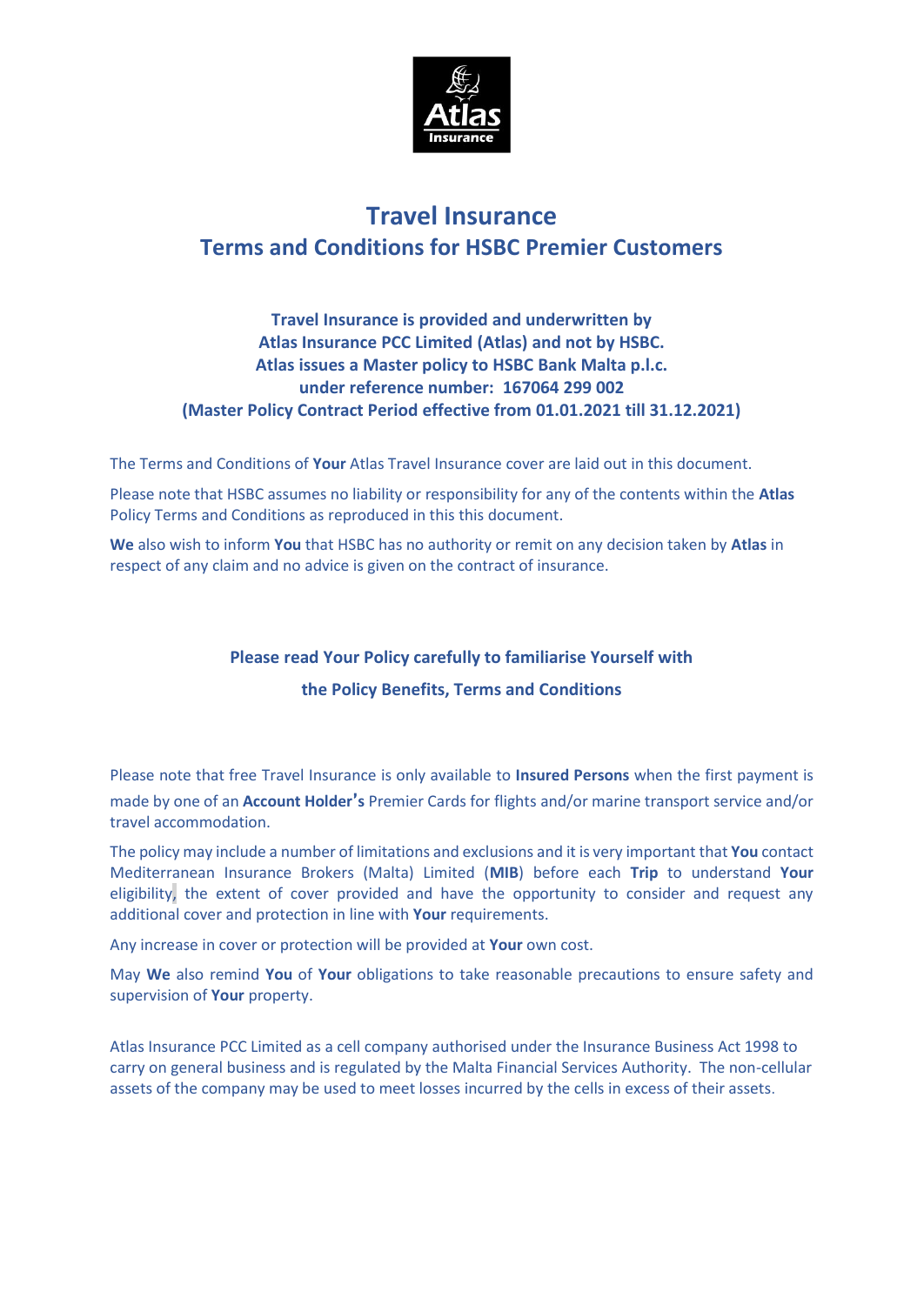

# **Travel Insurance Terms and Conditions for HSBC Premier Customers Applicable in respect of eligible travel first booked from 01.01.2021 until 31.12.2021 (both dates inclusive)**

# **Introduction and Eligibility**

As an HSBC Premier **Cardholder**, **You** are entitled to benefit from free travel insurance cover under the policy issued to the **Bank** provided that full or part payment is made by the **Account Holder's Card** for flights and/or marine transport services and/or travel accommodation related to a **Trip.**

The **Date of Booking** must be between the Master Policy Contract Period of 1<sup>st</sup> January 2021 and the 31<sup>st</sup> December 2021. (see also definition of **Period of Insurance** below)

The intention of this document is to provide **You** with details of the insurance cover provided. **Atlas** strongly recommends that **You** read this document in order to familiarise **Yourself** with the policy benefits, terms and conditions. It is also recommended that **You** keep this document in a safe place.

# **Cover**

**Atlas** will, in the event of **Bodily Injury**, death, illness, disease, loss, theft, damage or other events happening within the **Period of Insurance** provide insurance as detailed throughout this policy document. Policy limits and excesses are shown in the **Limits and Excesses Schedule**.

# **Policy information / Claims**

Should **You** require any clarification or if **You** need to make a claim **You** are kindly requested to contact: **Mediterranean Insurance Brokers (Malta) Limited** (*referred to as MIB in this document further on).* Zentrum Buildings Centre, Level 2, Mdina Road, Qormi QRM9010 **Tel: +356 2343 3234 or email:\_hsbcclaims@mib.com.mt**

Please also refer to the **Travel Claim Documentation** guide at the end of this document.

HSBC Bank Malta PLC may also be contacted by visiting **Your** local branch and/or by calling the dedicated 24/7 Premier Customer Service on +356 2148 9100 for further support or assistance.

# **Help Lines**

It is recommended that **You** keep this document in a safe place and that **You** carry it with **You** when **You** travel. Please take note of the important medical emergency contact numbers in the **Emergency and Medical Service** Section of these Travel Insurance Policy Terms

# **The Law applicable to the contract**

This insurance policy is a **Maltese** contract and shall be governed by and according to **Maltese** law. Without prejudice to any arbitration proceedings in **Malta** under current statutory provisions, this policy is subject to the exclusive jurisdiction of the **Maltese** courts.

The indemnity provided in this policy shall apply only to judgements, orders or awards that are delivered by or obtained from a court within **Malta** or within the country in which the incident or event giving rise to the loss or liability occurred, or in arbitration in **Malta** under **Maltese** statutory provisions.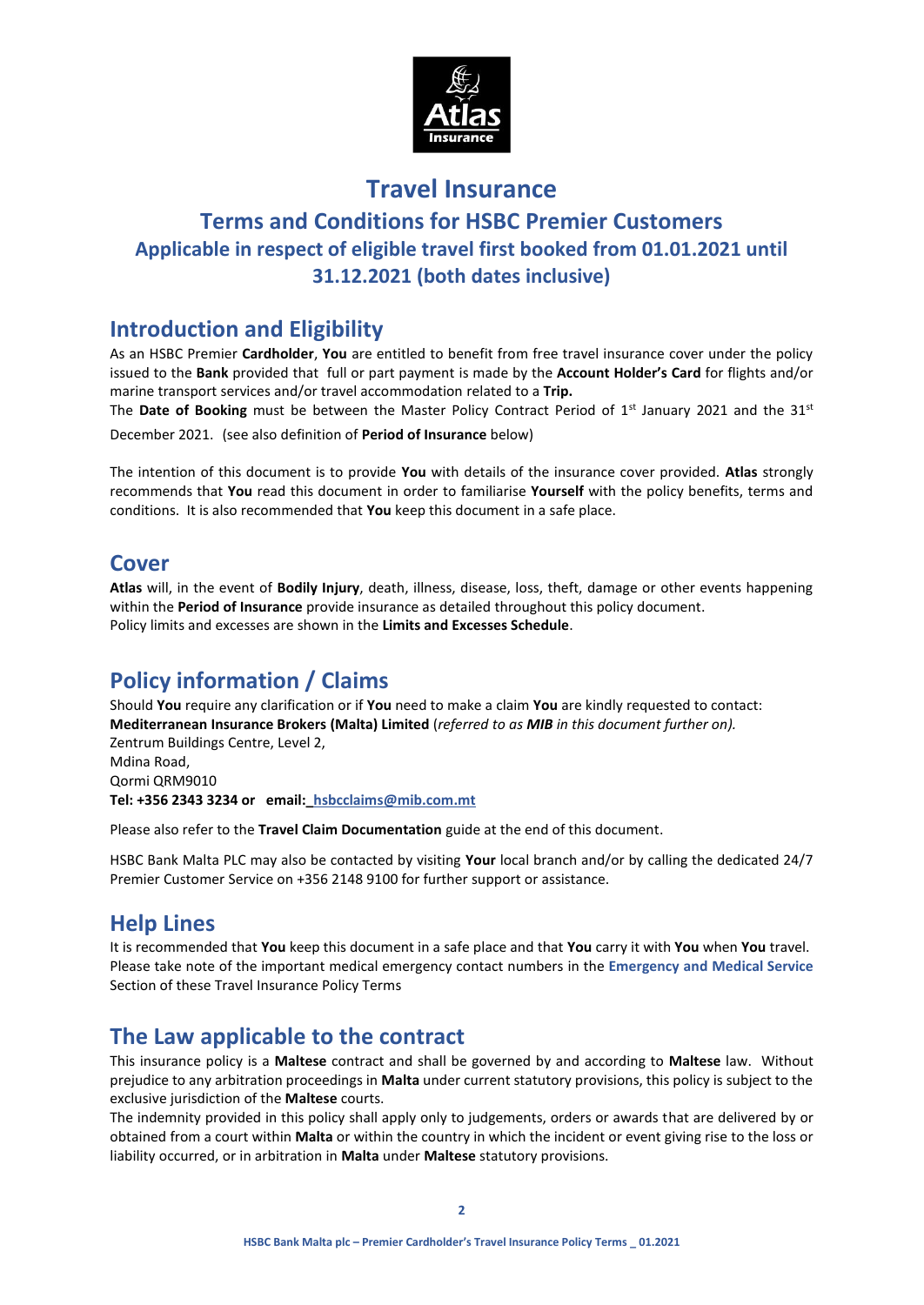

# **Table of Contents**

| <b>Introduction and Eligibility</b>                                                              | Page 2  |
|--------------------------------------------------------------------------------------------------|---------|
| <b>Definitions</b>                                                                               | Page 4  |
| <b>Limits and Excesses applicable</b>                                                            | Page 8  |
| <b>General Conditions applicable to the Whole Policy</b>                                         | Page 9  |
| <b>Claim Conditions</b>                                                                          | Page 9  |
| <b>Important Conditions relating to Health</b>                                                   | Page 11 |
| General Exclusions applicable to all Sections of the Policy                                      | Page 12 |
| <b>Emergency and Medical Service</b>                                                             | Page 14 |
| Section A – Cancellation or Abandonment Charges                                                  | Page 15 |
| Section B - Emergency Medical and Other Expenses                                                 | Page 17 |
| Section C - Hospital Benefit                                                                     | Page 19 |
| Section D - Personal Accident                                                                    | Page 20 |
| Section E - Baggage and Passport                                                                 | Page 21 |
| Section F - Personal Money                                                                       | Page 23 |
| Section G – Personal Liability                                                                   | Page 24 |
| Section H - Delayed Departure                                                                    | Page 25 |
| Section I – Missed Departure                                                                     | Page 26 |
| Section J – Hijack                                                                               | Page 28 |
| Optional Cover (available at premium payable by Insured Persons)                                 | Page 29 |
| Section K - Hire Vehicle Excess for a specific Trip                                              | Page 29 |
| Section L - Cancelled Services Extension (adverse weather/natural disasters) for a specific Trip | Page 30 |
| Section M - Winter Sports Extension on a specific Trip                                           | Page 31 |
| Section N - Increase in the Maximum Days for a specific Trip                                     | Page 32 |
| Section O - Increase in Baggage Limit for a specific Trip                                        | Page 32 |
| <b>Protection and Compensation for Policyholders</b>                                             | Page 33 |
| <b>Data and Privacy Protection (Atlas)</b>                                                       | Page 33 |
| Data and Privacy Protection (MIB)                                                                | Page 34 |
| What You can do if You are not satisfied                                                         | Page 37 |
| <b>Travel Claim Documentation</b>                                                                | Page 38 |
|                                                                                                  |         |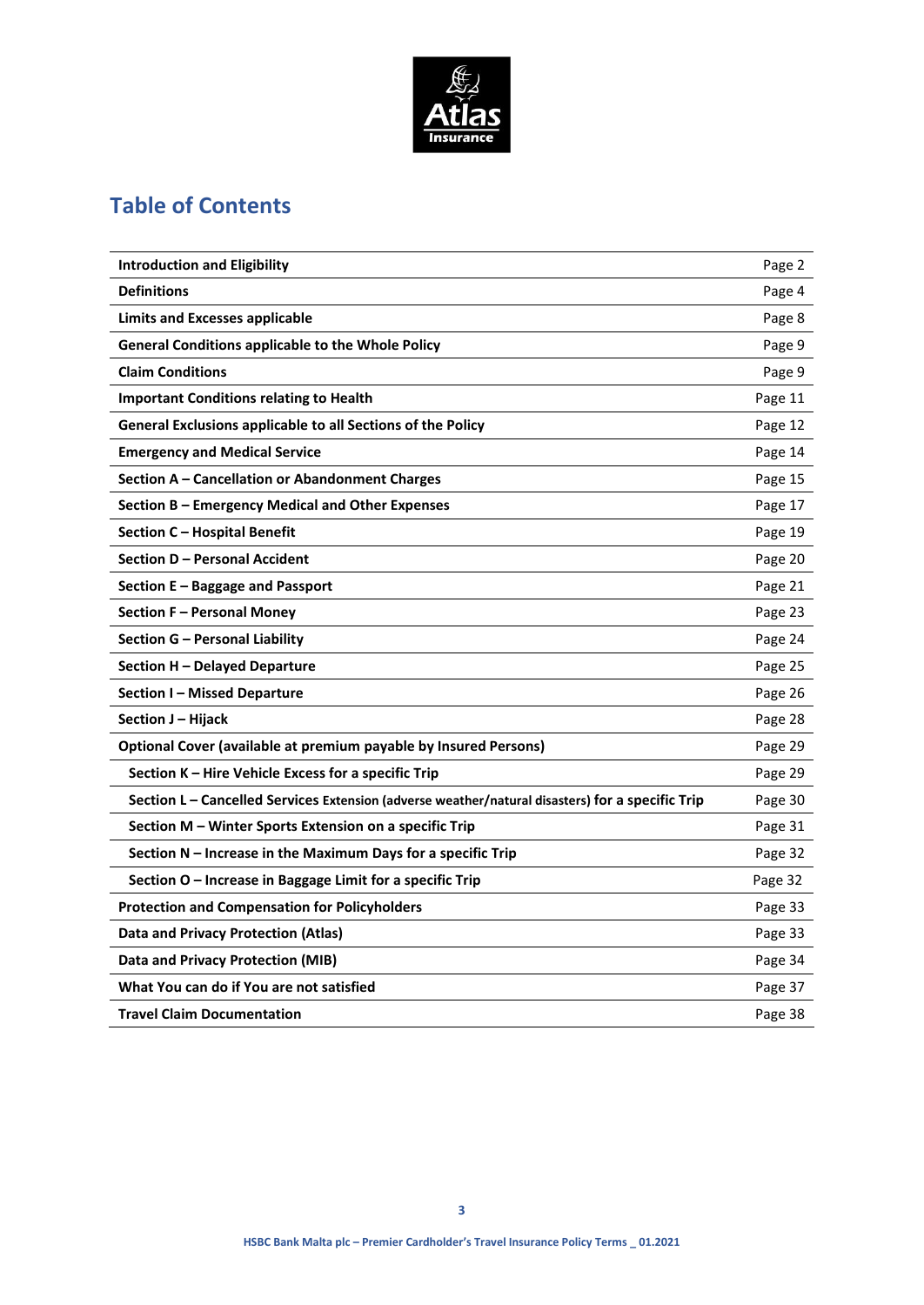

# **Definitions**

Any word or expression to which a specific meaning has been attached will bear the same meaning throughout this document. For ease of reading, the definitions are highlighted by the use of bold print and will start with a capital letter.

### **Account**

means a **Card** account

### **Account Holder**

means a **Cardholder** in whose name the **Bank** maintains an **Account**.

### **Atlas**

means Atlas Insurance PCC Limited 48-50 Ta'Xbiex Seafront, Ta'Xbiex XBX1021 Malta.

### **Abandonment / Abandon**

means either

- **You** cutting short the **Trip** after **You** leave **Your Home** by direct early return to **Your Home**; or
- **You** attending a hospital after **You** leave **Your Home** as an in-patient or being confined to **Your** accommodation due to compulsory quarantine on the orders of a **Medical Practitioner**, in either case for more than 24 hours.

### **Accompanying Person**

means a person with whom **You** are travelling or have arranged to travel with and without whom the **Trip** cannot commence or continue excluding a tour or group leader.

### **Baggage**

means luggage, clothing, personal effects, **Valuables** and other articles which belong to **You** (or for which **You** are legally responsible) worn, used or carried by **You** during the **Trip**. Baggage includes articles purchased during the **Trip** but excludes: **Personal Money**, property carried for trade or commercial purposes including business equipment, business documents and business samples and any hired sports equipment or clothing.

### **Bank**

means HSBC Bank Malta p.l.c of Registered Address 116 Archbishop Street, Valletta, Malta.

### **Bodily Injury**

means an identifiable accidental Bodily Injury caused solely and directly by sudden, unexpected, violent, external and visible means. This definition includes:

- unavoidable exposure to the elements;
- accidental drowning, gassing, poisoning or electrocution;
- accidental Bodily Injury sustained whilst lawfully arresting, detaining or attempting to arrest or detain a criminal or suspected criminal.

### **Business Trip**

means a **Trip** wholly or in part for business purposes but excluding manual work.

### **Card**

means a valid HSBC Premier Card and/or Debit Card.

### **Cardholder**

means the natural person who has been issued with a **Card** by the **Bank** including any natural person who is a supplementary cardholder.

### **Close Business Associate**

means any person whose absence from business for one or more complete days at the same time as **Your** absence prevents the proper continuation of that business. A director or senior manager of **Your** business must agree with this.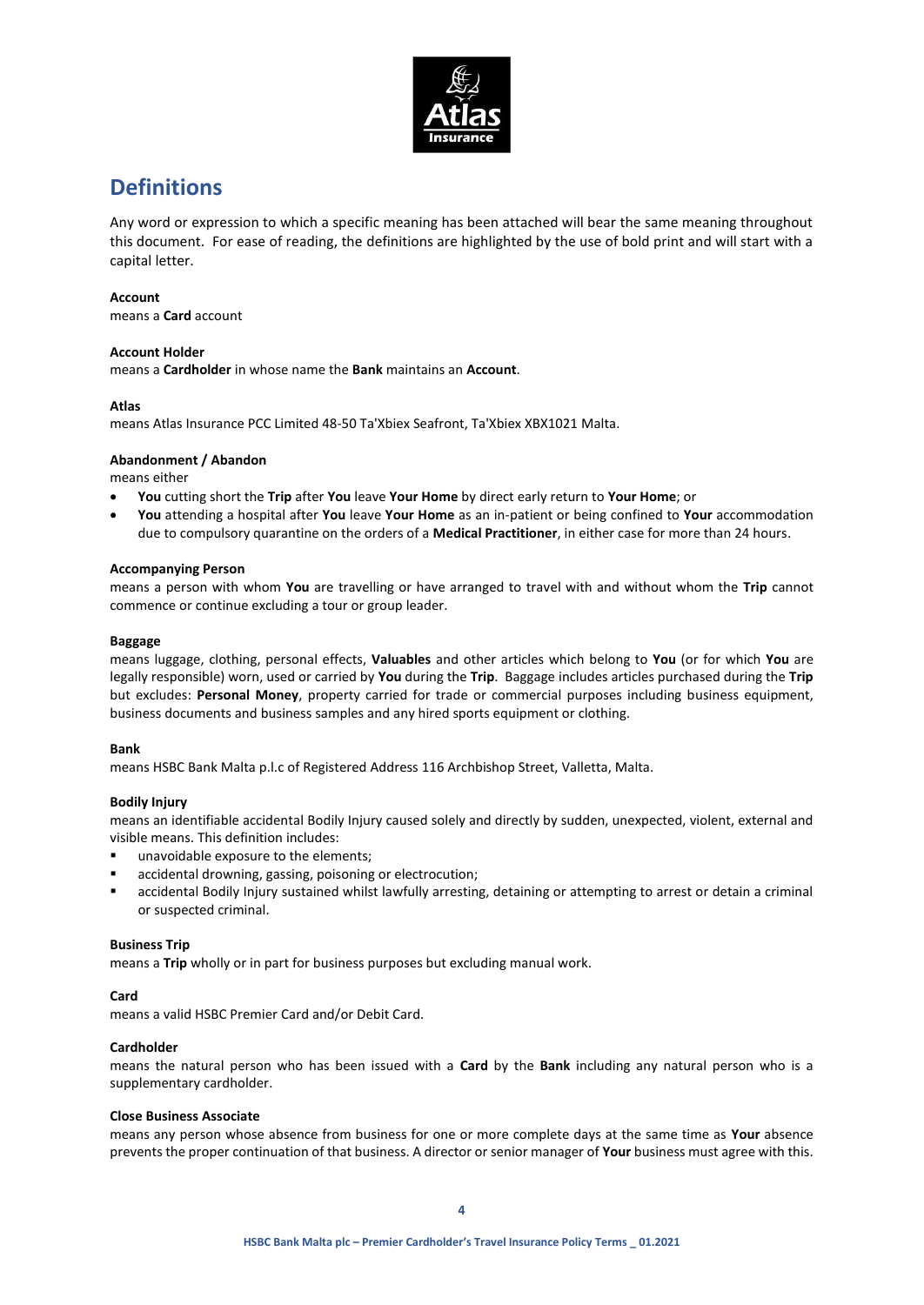

### **Close Relative**

means mother, father, sister, brother, wife, husband, daughter, son, grandparent, grandchild, parent-in-law, son-inlaw, daughter-in-law, sister-in-law, brother-in-law, step parent, step child, step sister, step brother, foster child, aunt, uncle, cousin, nephew, niece, legal guardian, partner (who lives with **You**) or fiancé/fiancée.

#### **Communicable Disease**

means any disease which can be transmitted by means of any substance or agent from any organism to another organism where:

- the substance or agent includes, but is not limited to, a virus, bacterium, parasite or other organism or any variation thereof, whether deemed living or not, and
- the method of transmission, whether direct or indirect, includes but is not limited to, airborne transmission, bodily fluid transmission, transmission from or to any surface or object, solid, liquid or gas or between organisms, and
- the disease, substance or agent can cause or threaten bodily injury, illness, emotional distress or damage to human health or human welfare or can cause or threaten damage to, deterioration of, loss of value of, marketability of or loss of use of property.

#### **Coronavirus**

means the virus officially known as "severe acute respiratory syndrome coronavirus 2 (SARS-CoV-2) and/or any related illness including "COVID-19" (previously known as "2019 novel coronavirus") disease and/or any mutant derivatives or variations thereof however caused.

#### **Country of Residence**

means **Malta,** but if the **Insured Person's** country of residence is not **Malta** then, in the event of a claim, it is up the **Insured Person** to prove the country of residence**.**

#### **Date of Booking**

means the date when the earliest payment is made (in full or in part) by **Card** for flights and/or marine transport services and/or accommodation related to **Your Trip**.

#### **Direct Journey**

means travel between **Your Country of Residence** and a pre-booked destination overseas and vice versa including scheduled stops for refuelling and change of connection which involves the same mode of transport and when time spent at the stop is less than 12 hours.

### **Electronics**

means

- cameras, camcorders, photographic, audio, video, computer, television and telecommunications equipment (including CD's, DVD's, tapes, films, cassettes, cartridges, headphones, personal organisers, tablets, laptops and mobile phones and their related accessories);
- computer games and associated equipment.

#### **Entry Date**

means the date from which the **Cardholder** is issued with the relative **Account**.

### **Excess**

means the amount that **You** will have to pay towards any claim. This applies to each claim per **Insured Person** per section, if applicable.

#### **Full Value**

means the current cost as new less an appropriate deduction for wear, tear and depreciation.

#### **Geographical Area**

means anywhere in the world.

#### **Home**

means **Your** normal place of residence in **Your Country of Residence**.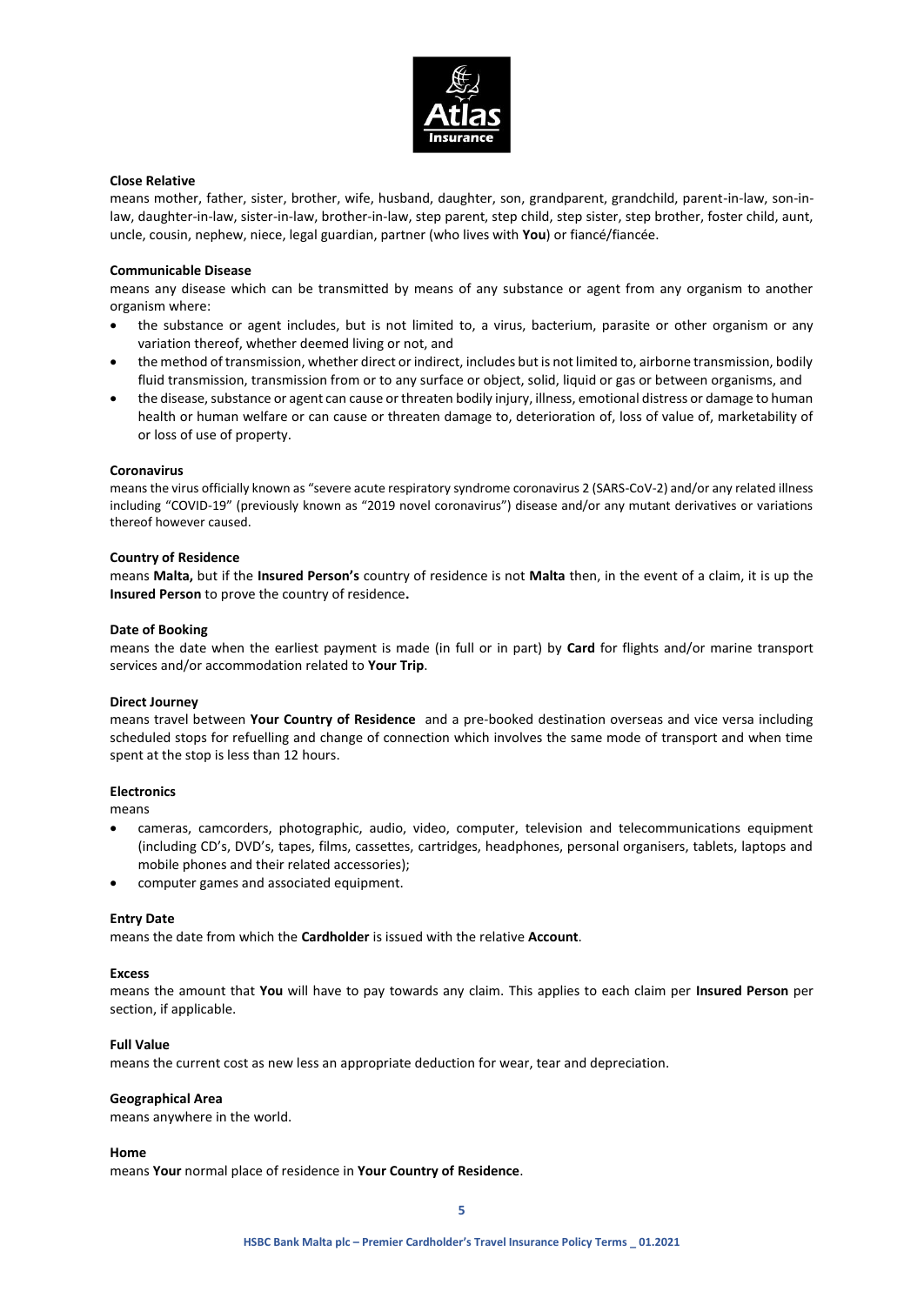

### **Insured Person/You/Your**

means all **Account Holders** but extends to include the **Account Holder's**

- a) **Spouse**
- b) partner officially living in the same household;
- c) children (including foster children)
	- a. up to 18 years of age; or
	- b. up to the age of 25 and in full-time education
	- c. living in the same household with the **Account Holder** or his/her **Spouse;** or
	- d. up to 25 years of age and in full time education outside **Malta** but who were living in the **Account Holder's** or his/ her **Spouse's** household prior to commencement of studies abroad;

### as well as

- d) supplementary cardholders and
- e) only for the purpose of cover under Section A Cancellation and Abandonment, the fiancé or fiancée for the booked honeymoon

For insured persons aged 76 years and over, please see **Important Conditions relating to Health**.

Should the **Account holder** pass away before renewal of the **Account/Card**, cover will automatically be transferred to the **Spouse** or partner or children until next renewal of the **Account/Card**

### **Loss of limb**

means loss by permanent severance of an entire hand or foot or the total and permanent loss of use of an entire hand or foot.

### **Loss of sight**

means total and irrecoverable loss of sight.

#### **Malta/Maltese**

means the islands of Malta, Gozo and Comino.

### **Medical Condition**

means any disease, illness or injury.

#### **Medical Practitioner**

means a registered practising member of the medical profession who is not related to **You** or to any **Accompanying Person**.

### **Period of Insurance**

Cover is not operative if the period from the **Date of Booking** till the **Trip** starts exceeds 12 calendar months.

In respect of cancellation cover provided by Section A - Cancellation or Abandonment Charges, the period of insurance shall start from the **Date of Booking** or from the **Entry Date** (whichever is later) till when the **Trip** commences. Cover is not operative if the period from the later of the **Date of Booking** or the **Entry Date** till the **Trip** starts exceeds 12 calendar months.

For all other cover under the policy, the period of insurance means the period of the **Trip** but not, in any case, exceeding the Maximum Period shown in the **Limits and Excesses Schedule**. It is understood that the insurance commences when **You** leave **Your Home** or **Your** place of business in **Your Country of Residence** (whichever is the later) to commence the **Trip** and terminates at the time of **Your** return to **Your Home** or place of business in in **Your Country of Residence** (whichever is the earlier) on completion of the **Trip**.

The period of insurance is automatically extended for the period of the delay up to a maximum of thirty days in the event that **Your** return to **Your Country of Residence** is unavoidably delayed due to an event insured by this policy.

#### **Permanent Total Disablement**

means disablement that entirely prevents the **Insured Person** from carrying out his or her usual occupation (or any other suited occupation for which he/she is qualified by knowledge, training, education, ability and experience), continues for 52 weeks and, upon expiry of this period, is beyond hope of improvement.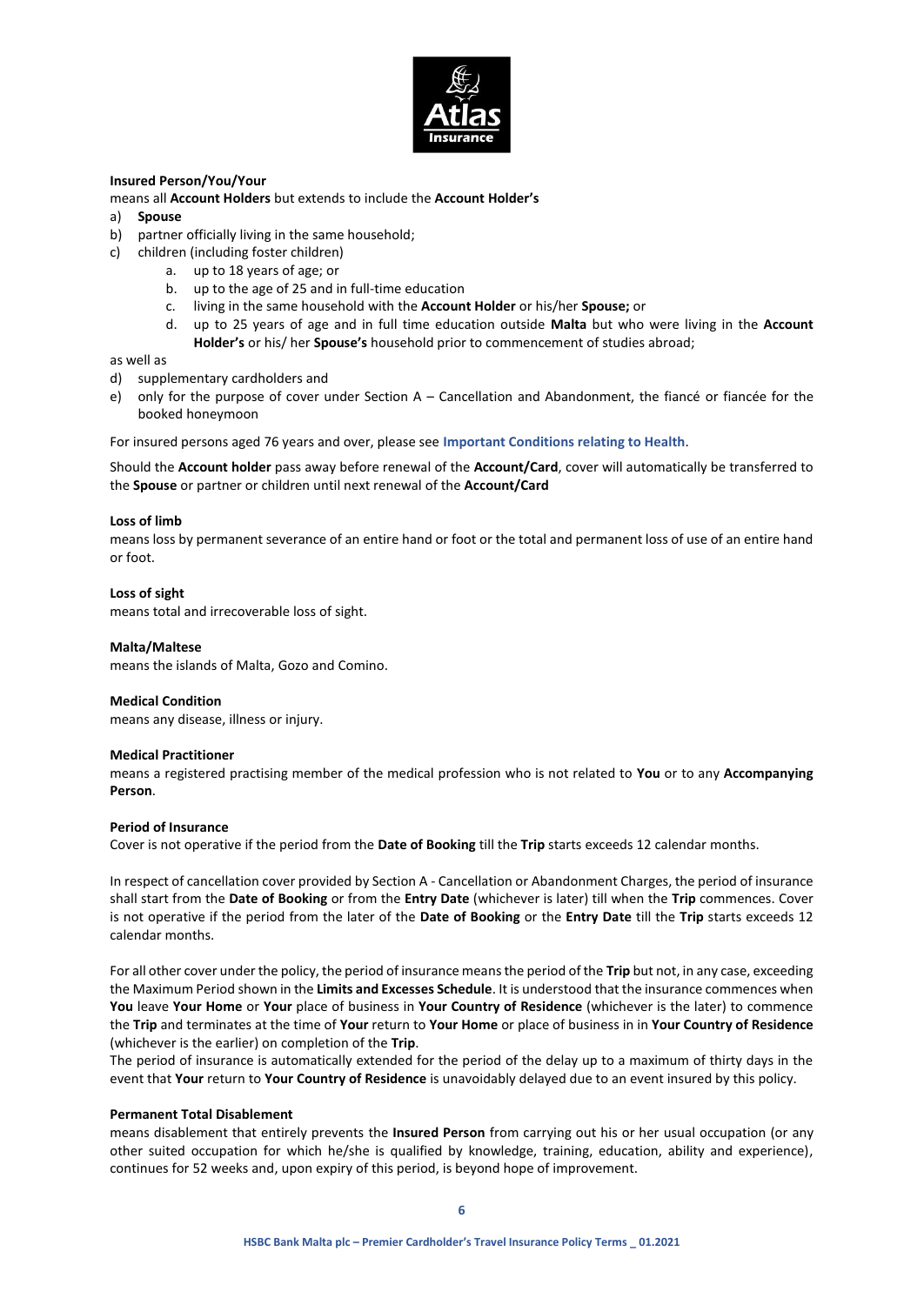

### **Personal Money**

means bank notes, currency notes and coins in current use, travellers' and other cheques, postal or money orders, prepaid coupons or vouchers, travel tickets, passports, event and entertainment tickets, phone cards and credit/debit or charge cards all held for private purposes.

### **Pre-existing Medical Condition**

means any **Medical Condition You** have, or have had, for which **You**

- are awaiting to receive, or have received treatment (including surgery, tests or investigations);
- should be or are taking or have been taking prescribed medication
- within the 12 months prior to the **Date of Booking** or the **Entry Date** (whichever is the later) .

### **Public Transport**

means any publicly licensed aircraft, sea vessel, train or coach on which **You** are booked to travel.

### **Secure Baggage Area**

means any of the following, as and where appropriate:

- the locked dashboard, boot or luggage compartment of a motor vehicle;
- the locked luggage compartment of a hatchback vehicle fitted with a lid closing off the luggage area, or of an estate car with a fitted and engaged tray or roller blind cover behind the rear seats;
- the fixed storage units of a locked motorised or towed caravan; or
- a locked luggage box, attached to a roof rack which is itself attached to the vehicle roof.

### **Service Cancellation**

means the cancellation of a marine or flight service which **You** are booked to utilize as a result of adverse weather conditions or other natural disasters.

### **Spouse**

means the **Account Holder's** legally recognised husband or wife provided the parties are not legally separated or divorced.

### **Temporary Total Disablement**

means disablement that entirely prevents the **Insured Persons** from carrying out their usual occupation.

### **Trip**

means any conventional pleasure trip or **Business Trip** made by **You** within the **Geographical Area** which begins from and ends **in Your Country of Residence** during the **Period of Insurance** but excluding one way trip or journeys.

### **Unattended**

means when **You** are not in full view of and not in a position to prevent unauthorised interference with **Your** property or vehicle.

### **Valuables**

means any of the following items:

- iewellery:
- gold, silver, precious metal or precious or semiprecious stone articles;
- watches;
- furs;
- **Electronics**;
- telescopes and binoculars.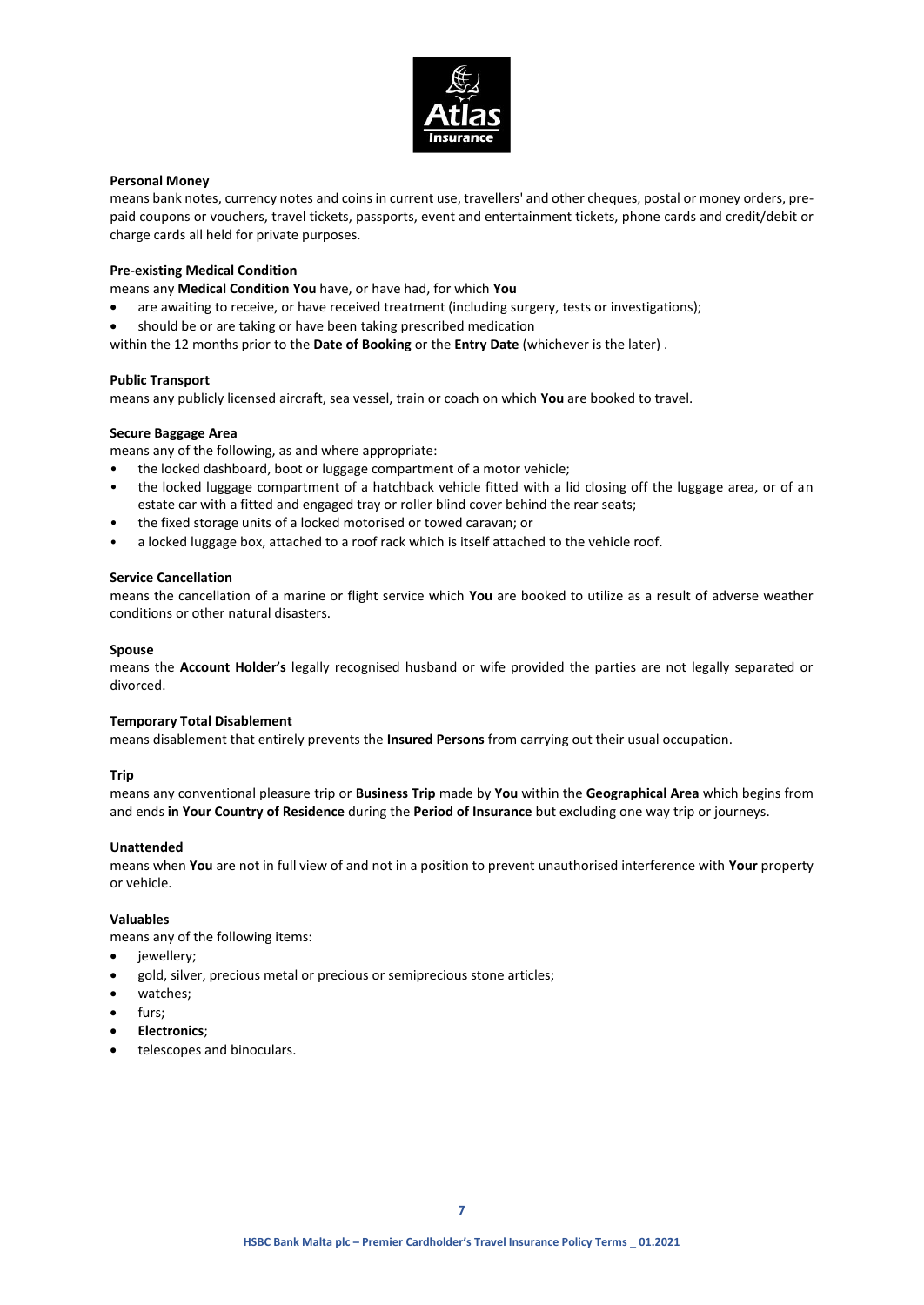

**Limits and Excesses Schedule**

# **for HSBC Premier Customers**

**Atlas** will not pay more than the following sums insured, benefits or limits in the **Period of Insurance** All Limits and **Excesses** are per **Insured Person**

**Maximum period per Trip: 90 days**

| <b>Section</b> | <b>Section</b>            | <b>Limits</b>                                                             | <b>Excess</b> |
|----------------|---------------------------|---------------------------------------------------------------------------|---------------|
| <b>No</b>      |                           |                                                                           |               |
| A              | <b>Cancellation or</b>    | Limit: €4,800 and                                                         | €75           |
|                | Abandonment               | Sub-Limit: €120 for the cost of issuing of a visa permit                  | $\epsilon$ 0  |
|                | <b>Charges</b>            | Sub-Limit: €400 for pre-paid excursions and events (due to medical        | €30           |
|                |                           | reasons)                                                                  |               |
| B              | <b>Emergency Medical</b>  | Limit: €235,000 and                                                       | €75           |
|                | and Other Expenses        | Limit: €1,165 for continuation of treatment in the Insured Person's       |               |
|                |                           | Country of Residence (up to 3 months from the booked return               |               |
|                |                           | date)                                                                     |               |
| C              | <b>Hospital Benefit</b>   | €25 for every complete 24 hours, maximum €475 in the aggregate            |               |
|                |                           |                                                                           | applicable    |
| D              | <b>Personal Accident</b>  | See Benefits Specification below *                                        | Not           |
|                |                           |                                                                           | applicable    |
| E              | <b>Baggage and</b>        | Baggage Sum Insured: €2,350 sub-limited as follows                        | €75           |
|                | Passport                  | Single Article (including Valuables) Sub-Limit: €500<br>$\bullet$         |               |
|                |                           | Aggregate Valuables Sub-Limit: €850<br>$\bullet$                          |               |
|                |                           | Delayed Baggage (after 12 hours) Limit: €600<br>$\bullet$                 |               |
|                |                           | Loss of Passport Limit: €120 (no Excess)<br>$\bullet$                     |               |
| F              | <b>Personal Money</b>     | Personal Money Limit: €800                                                | €75           |
| G              | <b>Personal Liability</b> | €1,200,000                                                                | €75           |
| н              | <b>Delayed Departure</b>  | €50 for the first completed 12 hours' delay and €50 for each<br>$\bullet$ | <b>Not</b>    |
|                |                           | full 12 hours' delay thereafter, maximum €200 in the                      | applicable    |
|                |                           | aggregate;                                                                |               |
|                |                           | $£4,800$ in respect of non recoverable<br>travel<br>and<br>$\bullet$      | €75           |
|                |                           | accommodation costs if after 24 hours delay the Insured                   |               |
|                |                           | Person chooses to cancel the Trip                                         |               |
| т              | <b>Missed Departure</b>   | Missed Departure Limit: €700                                              |               |
|                |                           |                                                                           | applicable    |
| J              | Hijack                    | €120 for every 24-hour period, maximum €500 in the aggregate              | <b>Not</b>    |
|                |                           |                                                                           | applicable    |

## **(\*) Personal Accident Benefits – Specification**

For the purpose of this policy, the **Insured Person** is deemed to be the age he or she is on the **Date of Booking** or the **Entry Date** (whichever is the later).

|   | <b>BENEFIT</b>                                                            | Up to age<br>15 years inclusive | 16 years to<br>75 years inclusive |
|---|---------------------------------------------------------------------------|---------------------------------|-----------------------------------|
|   | Death                                                                     | €1.250                          | €120,000                          |
|   | <b>Loss of</b> one or more Limbs and/or Loss of sight in one or both eyes | €1.250                          | €120.000                          |
|   | <b>Permanent Total Disablement</b>                                        | € 1.250                         | €120,000                          |
| 4 | Temporary Total Disablement (maximum 104 weeks)                           | N/A                             | €250 per week                     |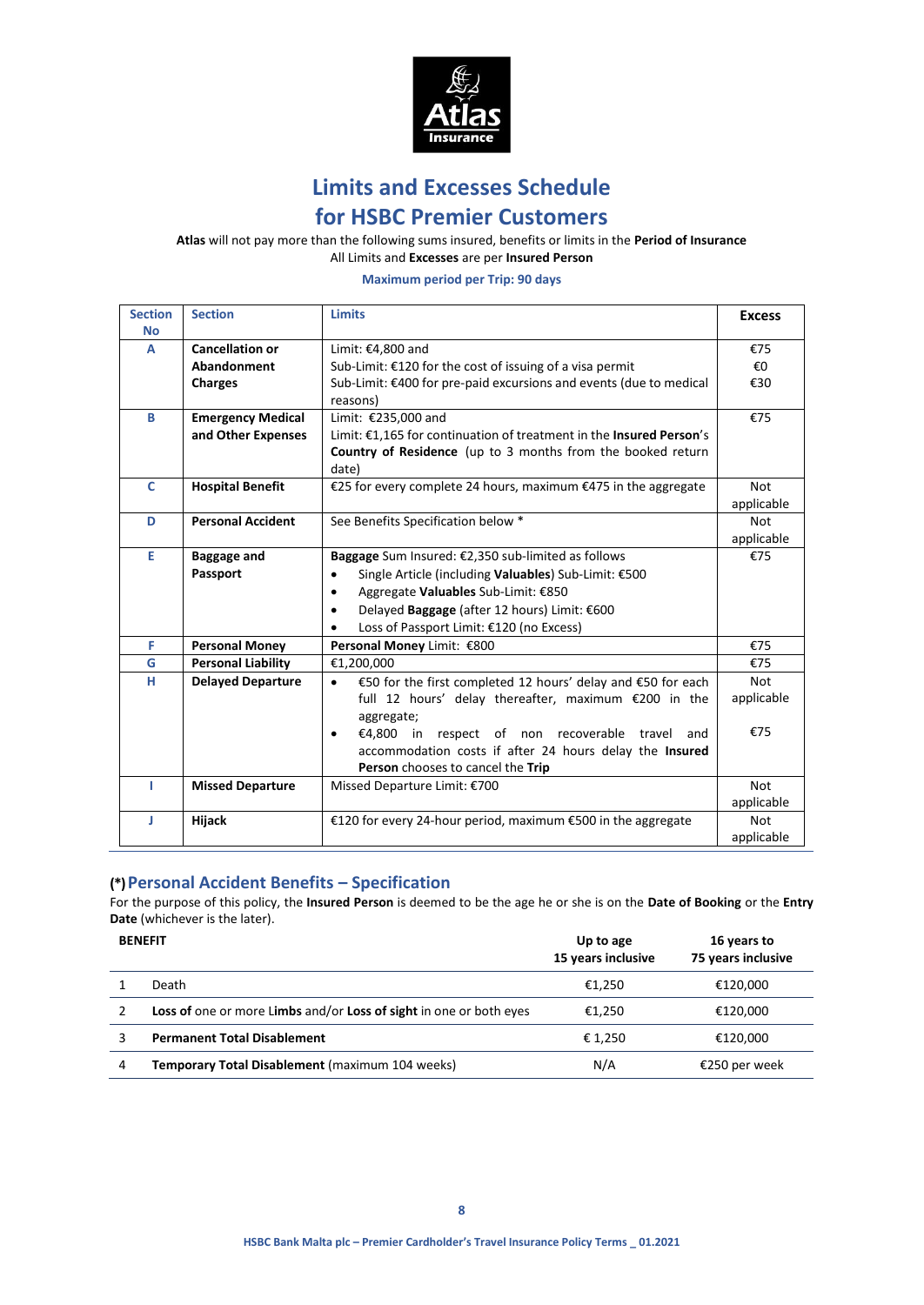

# **General Conditions applicable to the Whole Policy**

**You** must comply with the following conditions to have the full protection of the policy.

If **You** do not comply, **Atlas** may, at **Atlas**' option, cancel the insurance in **Your** respect or refuse to deal with **Your** claim or reduce the amount of any related claim payment.

### 1. **Eligibility of Travel**

For a **Trip** to be eligible for travel insurance the **Account Holder** must use his/her **Card** for all or part of the payment in respect of flight and or marine transport services and/or accommodation related to the **Trip**. See also definition of **Date of Booking** and Introduction and Eligibility above.

### 2. **Multiple Cards**

If at the time of any incident which results in a claim under this policy, an **Insured Person** is eligible for cover under more than one **Card**, only one claim may be made in respect of each incident but the higher/highest benefits under all sections shall prevail.

### 3. **Other insurance**

If at the time of any incident which results in a claim under this policy, there is another insurance (outside this HSBC Travel Insurance Scheme) covering the same loss, damage, expense or liability, **Atlas** will not pay more than **Atlas**' proportional share (not applicable to Section D - Personal accident).

### 4. **Limit payable under this policy for group travel**

If 10 or more persons are travelling together on the same **Trip**, the limit payable under this policy for any claims during this **Trip**, shall be limited to €7,000,000.

### 5. **Reasonable precautions**

**You** must take and cause to be taken all reasonable precautions to avoid illness, injury, disease, loss, theft or damage and take and cause to be taken all practicable steps to safeguard **Your** property from loss or damage and to recover property lost or stolen.

## 4. **Closed or Blocked Accounts**

All cover under this Policy terminates automatically in respect of **Insured Persons** as soon as the respective **Account** is closed;

If an **Account** is blocked in the case of death of the **Account Holder**, cover will be assigned to the **Account Holder**'s **Spouse** or partner and children.

# **Claims Conditions**

**You** must comply with the following conditions to have the full protection of the policy.

If **You** do not comply, **Atlas** may, at **Atlas**' option, refuse to deal with **Your** claim or reduce the amount of any claim payment.

- 1. **Claims**
	- a) **You** must notify **Atlas** with full details in writing as soon as **You** reasonably can, but not later than 30 days following **Your** return to **Your Country of Residence** following any **Bodily Injury**, illness, disease, incident, event, redundancy or the discovery of any loss, theft or damage which may give rise to a claim under this policy.
	- b) **You** must also inform **Atlas** immediately if **You** are aware of any writ, summons or impending prosecution. Every communication relating to a claim must be sent to **Atlas** without delay. **You** or anyone acting on **Your** behalf must not negotiate admit or repudiate any claim without **Atlas**' written consent.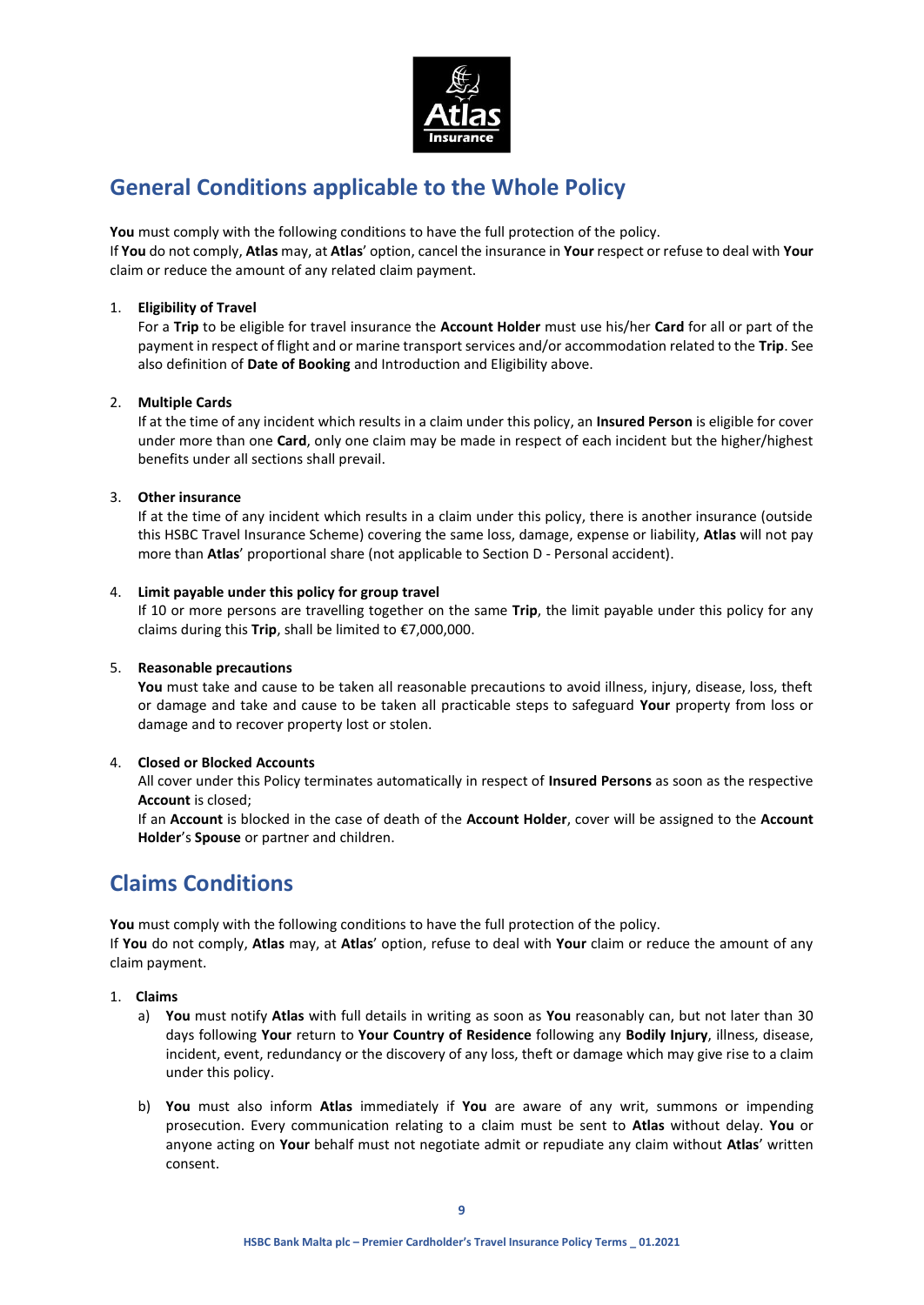

- c) **You** or **Your** legal representatives must supply at **Your** own expense all information, reports, evidence (including receipts), details of household and other insurance and medical certificates as required by **Atlas**. **Atlas** reserve the right to require **You** to undergo an independent medical examination at **Atlas**' expense. **Atlas** may also request and will pay for a post-mortem examination.
- d) **You** must retain any property which is damaged, and, if requested, send it to **Atlas** at **Your** own expense. If **Atlas** pay a claim for the **Full Value** of the property and it is subsequently recovered or there is any salvage then it will become **Atlas**' property.
- e) **Atlas** may refuse to reimburse **You** for any expenses for which **You** cannot provide receipts or bills.
- f) **You** may be asked to present a sworn statement (affidavit) at **Your** expense in support of **Your** claim.

### 2. **Subrogation**

**Atlas** are entitled to take over and conduct in **Your** name the defence and settlement of any legal action. **Atlas** may also take proceedings at **Atlas**' own expense and for **Atlas**' own benefit, but in **Your** name, to recover any payment **Atlas** have made under this policy to anyone else.

### 3. **Fraud**

**You** must not act in a fraudulent manner. If **You** or anyone acting for **You**:

- a) make a claim under the policy knowing the claim to be false or fraudulently exaggerated in any respect or
- b) make a statement in support of a claim knowing the statement to be false in any respect or
- c) submit a document in support of a claim knowing the document to be forged or false in any respect or
- d) make a claim in respect of any loss or damage caused by **Your** wilful act or with **Your** connivance,
- then
- **Atlas** shall not pay the claim;
- **Atlas** shall not pay any other claim which has been or will be made under the policy;
- all cover under this policy will cease immediately in **Your** respect;
- **Atlas** shall be entitled to recover from **You** the amount of any claim already paid under the policy;
- **Atlas** may inform the police of the circumstances.

### 4. **Arbitration**

If **Atlas** have accepted a claim under the policy and there is disagreement over the amount to be paid to **You**, the dispute must be referred to an arbitrator to be appointed by mutual consent between the parties in accordance with the provisions of the Arbitration Act 1996. When this happens the making of an award by the said arbitrator shall be a condition to any right of action against **Atlas**.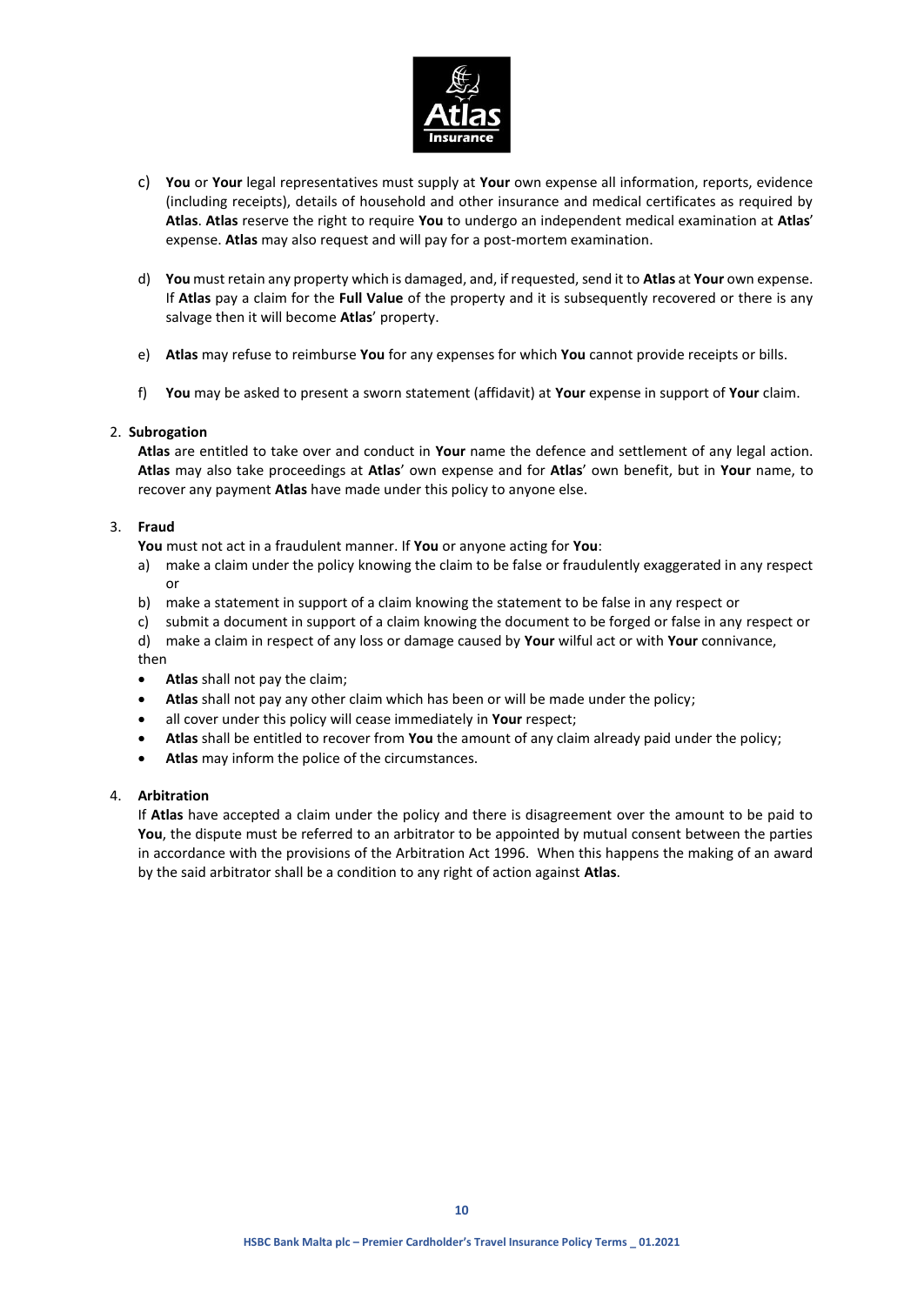

# **Important Conditions relating to Health**

**You** must comply with the following conditions to have the full protection of the policy. If **You** do not comply, **Atlas** may, at **Atlas**' option, refuse to deal with **Your** claim or reduce the amount of any claim payment.

- 1. It is a condition of this policy that **You** will not be covered under:
	- Section A Cancellation or **Abandonment** Charges
	- Section B Emergency Medical and Other Expenses
	- Section C Hospital Benefit
	- Section D Personal Accident
	- a) for any claims if **You** are aged 76 years or over on the **Date of Booking** or the **Entry Date** (whichever is the later)
	- b) for any claims arising directly or indirectly from:
		- i. any **Pre-existing Medical Condition**;
		- ii. any **Medical Condition** for which **You** have received a terminal prognosis;
		- iii. any **Medical Condition** for which **You** are on a waiting list for or have knowledge of the need for surgery, in patient treatment or investigation at a hospital, clinic or nursing home;

which **You** are aware of as at the **Date of Booking** or the **Entry Date** (whichever is the later)

- c) for any claims arising directly or indirectly from any circumstances **You** are aware of as at the **Date of Booking** or the **Entry Date** (whichever is the later) and which could reasonably be expected to give rise to a claim on this policy including, but not limited to:
	- when an **Accompanying Person**, a **Close Relative**, a **Close Business Associate** or a person with whom **You** have arranged to stay is suffering from a **Pre-existing Medical Condition** or a **Medical Condition** as referred to in1 b) ii, and iii above;
	- when **You** have had signs or symptoms for which a **Medical Practitioner** has not yet been consulted or **You** are awaiting day-patient, in-patient or out-patient treatment
- d) for any claims arising directly or indirectly from:
	- i. any **Medical Condition You** have in respect of which a **Medical Practitioner** has advised **You** not to travel or would have done so had **You** sought his/her advice;
	- ii. any **Medical Condition** for which **You** are travelling with the intention of obtaining medical treatment (including surgery or investigation) or advice outside of **Your Country of Residence**;
	- iii. any **Medical Condition** for which **You** are not taking the prescribed medication or recommended treatment as directed by a **Medical Practitioner**;
	- iv. normal pregnancy or childbirth without any accompanying complications.
- 2. If **You** require private in-patient treatment or repatriation **You** must comply with the conditions of the **Emergency and Medical Service** section.

**You** should also refer to the **General Exclusions**.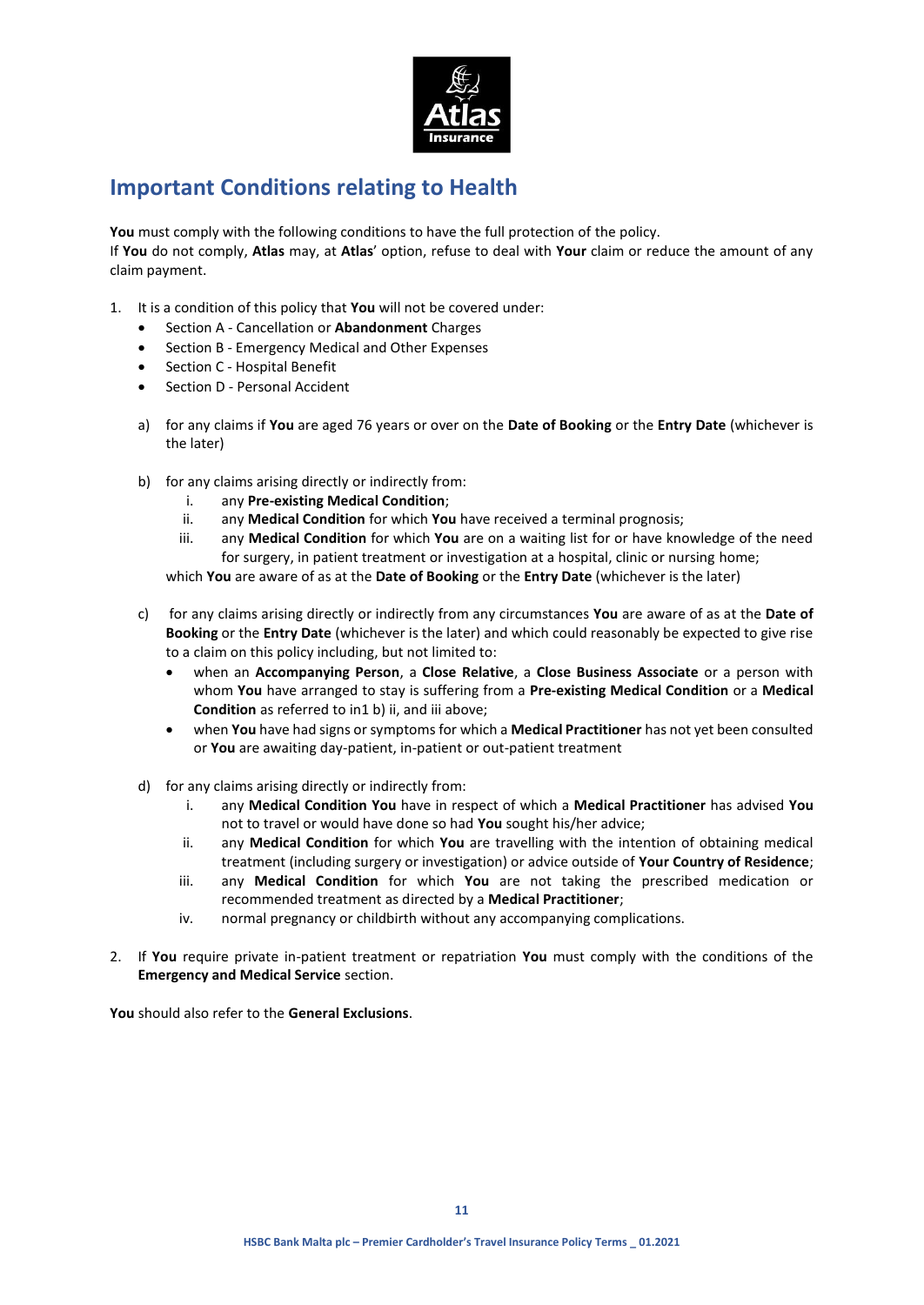

# **General Exclusions applicable to all Sections of the Policy**

(Exclusions 5, 6, 7 and 8 do not apply to claims for cancellation under **Section A - Cancellation and Abandonment Charges**)

**Atlas** will not pay any claim or any benefit under this policy to the extent that the provision of such cover, payment of such claim or provision of such benefit would expose **Us** to any sanction, prohibition or restriction under United Nations resolutions or the trade or economic sanctions, laws or regulations of the European Union, United Kingdom or United States of America, or any of its states.

Furthermore, **Atlas** will not pay for claims arising directly or indirectly from:

1.

- a) war, invasion, acts of foreign enemies, hostilities or warlike operations (whether war be declared or not), civil war, rebellion, revolution, insurrection, civil commotion assuming the proportions of or amounting to an uprising, military or usurped power;
- b) **Terrorism** caused or contributed to by the use of, release or the threat thereof of any nuclear weapon or device or chemical or biological agent (regardless of any other cause or event contributing concurrently or in any other sequence to the loss) and any action taken in controlling, preventing, suppressing or in any way relating to any act of such **Terrorism**;
- 2. ionising radiation or contamination by radioactivity from any nuclear fuel or from any nuclear waste from combustion of nuclear fuel, the radioactive, toxic, explosive or other hazardous properties of any nuclear assembly or nuclear component of such assembly;
- 3. loss, destruction or damage directly occasioned by pressure waves caused by aircraft and other aerial devices travelling at sonic or supersonic speeds;
- 4. the failure or fear of failure or inability of any equipment or any computer programme, whether or not **You** own it, to recognise or to interpret correctly or process any date as its true calendar date, or to continue to function correctly beyond that date;
- 5. **Your** pursuit of winter sports unless **You** contact **Atlas**, **You** pay the necessary additional premium and **Atlas** confirms that Section M is operative. In such case however the following winter sports activities will remain excluded: Off piste skiing without a guide, skiing against local authoritative warning or advice, ski stunting, free-style skiing, Nordic skiing, ice hockey, bobbing, heli skiing, ski acrobatics, ski flying, ski jumping, ski mountaineering, snow cat skiing, snow carting, snow mobiling or the use of bob sleighs, luges or skeletons and tobogganing;
- 6. **Your** engagement in or practice of: manual work in connection with a profession, business or trade, flying except as a fare paying passenger in a fully-licensed passenger-carrying aircraft, professional entertaining, professional sports, racing (other than on foot or while swimming), motor rallies and motor competitions;
- 7. **Your** engagement in or practice of: boxing, bungee jumping, canoeing at grade 4 or above, caving or cave diving, canyoning, crewing of a marine craft from one country to another, extreme sports of any kind, expeditions, gliding, gymnastics, hang gliding, high diving, horse riding in competitions, hot air ballooning (unless as part of an organised trip with a qualified pilot), hunting, jet skiing, karate, kayaking, martial arts, micro lighting, organized team sports, parachuting, paragliding, parapenting, polo, pot holing, quad-biking, rafting, rock climbing or mountaineering requiring the use of guides or ropes, shark diving, sky diving, sky surfing, trekking/hiking in excess of 2500 metres altitude, tubing, underwater activities requiring the use of artificial breathing apparatus or wrestling;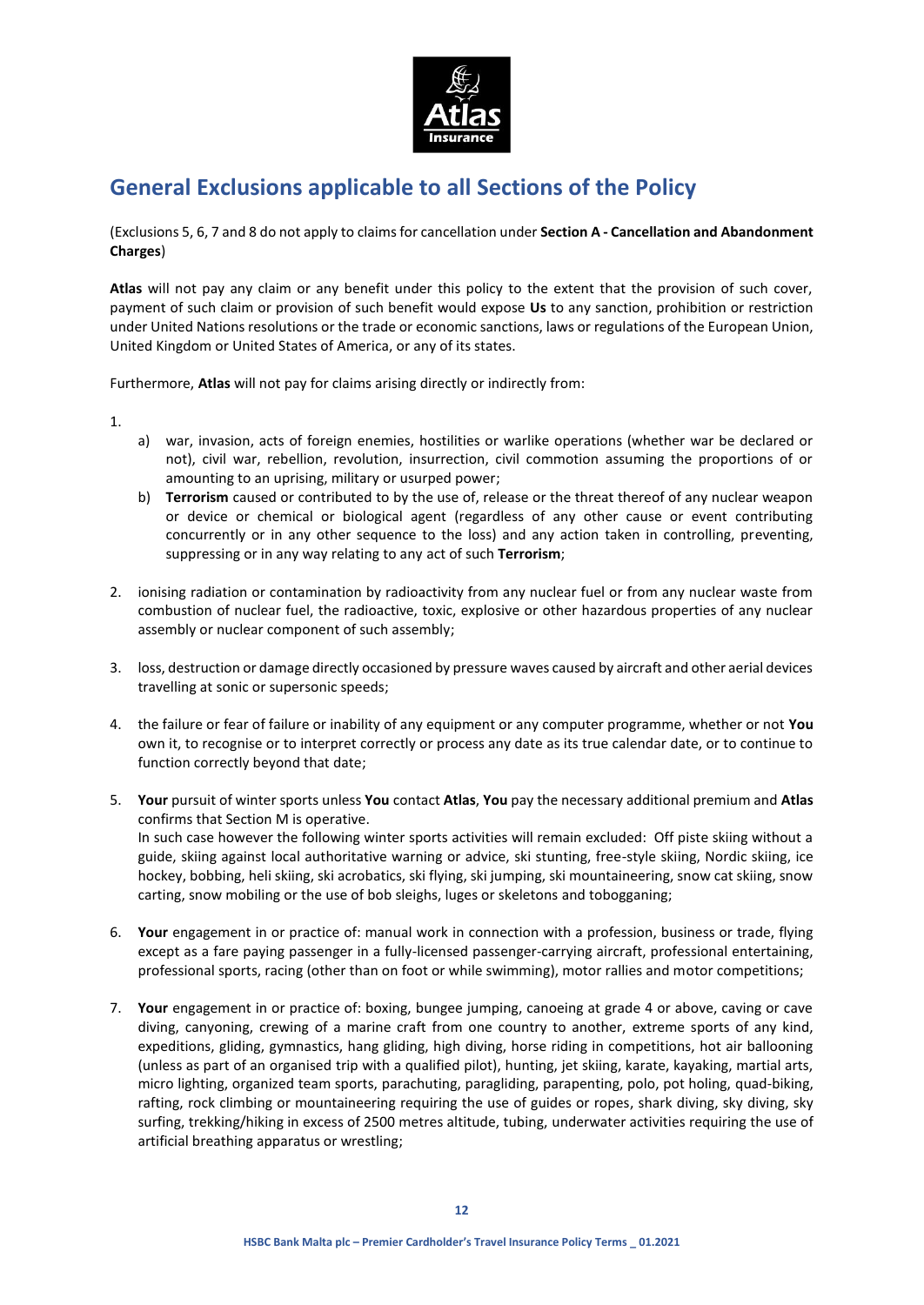

- 8. **Your**use, as a driver or passenger, of a motorised two or three wheeled vehicle unless:
	- the vehicle has an engine size 125cc or lower; and
	- **You** are wearing a crash helmet; and
	- (if **You** are driving) **You** hold a valid driving licence issued in **Your Country of Residence** permitting the use of such vehicle in **Your Country of Residence** as well as within the country where **You** are driving during **Your Trip**.
- 9. **Your** wilfully self-inflicted injury or illness, self-exposure to needless peril (except in an attempt to save human life), suicide or attempted suicide or attempted suicide and sexually transmitted diseases;
- 10. **Your**
	- a) consumption of alcohol, drugs (other than drugs taken in accordance with treatment prescribed and directed by a **Medical Practitioner**, but not for the treatment of drug addiction) and solvents impairing Your physical ability and/or judgement);
	- b) abuse of alcohol, drugs and/or solvents;
	- c) suffering from the symptoms of or illness due to alcohol, drug and/or solvent dependence and/or withdrawal;
- 11. **Your** own unlawful action or any criminal proceedings against **You**;
- 12. HIV (Human Immunodeficiency Virus) and/or any HIV-related illness including AIDS and/or mutant derivatives or variations thereof however caused;
- 13. **Coronavirus**;
	- 14. inhalation and/or ingestion of asbestos or exposure to asbestos or the existence of or the harmful nature of asbestos or health hazards associated with asbestos or any allegation or concern in relation thereto. The term asbestos shall include asbestos, asbestos fibres, derivatives of asbestos or any substance or compound containing asbestos or waste comprising of or containing asbestos;
- 15. operational duties of a member of the armed forces;
- 16. emotional disorders anxiety or panic attacks and hysteria unless they result in admission into a hospital;
- 17. consequential loss of any kind (for example the replacement of locks following loss of keys);
- 18. **Your** travel to a country or specific area or event to which the relevant **Maltese** authorities or the World Health Organisation has advised the public not to travel or to which the relevant Maltese authorities have prohibited travel;
- 18. erasure or distortion of data, accidental erasure or mislaying or misfiling of documents or records and computer viruses and similar mechanisms or hacking.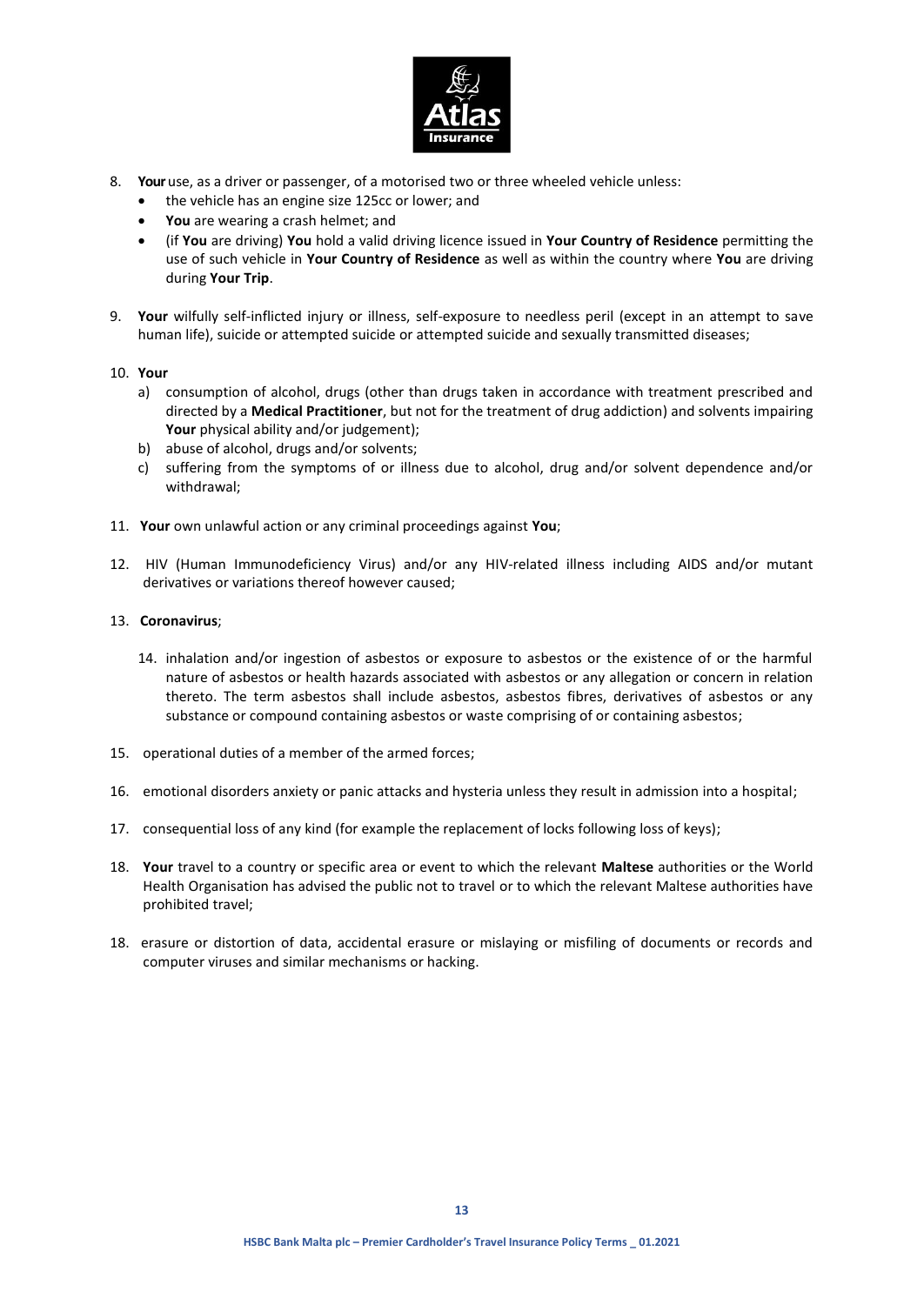

# **Emergency and Medical Service**

In the event of a serious illness or accident in circumstances covered by this policy which may lead to in-patient hospital treatment or before any arrangements are made for repatriation, **You** must contact **Global Response,** a world-wide organisation specialising in emergency assistance services. The service is available to **You** and operates 24 hours a day, 365 days a year for advice and assistance when making arrangements for hospital admission, repatriation and authorisation of medical expenses. If this is not possible because the condition requires immediate emergency treatment **You** must contact **Global Response** as soon as possible. Private medical in-patient treatment and repatriation costs are not covered unless authorised specifically by **Global Response** or by **Atlas**.

### **Medical assistance abroad**

**Global Response** has the medical expertise, contacts and facilities to help should **You**:

- be injured in an accident or
- fall ill
- and require in-patient medical treatment.

**Global Response** will also arrange transport **Home** when this is considered to be medically necessary.

### **Payment for medical treatment abroad**

If **You** are admitted to a hospital/clinic while abroad, **Global Response** will arrange for medical expenses covered by the policy to be paid direct to the hospital/clinic. To take advantage of this benefit someone must contact **Global Response** for **You** as soon as possible.

For simple outpatient treatment, **You** should pay the hospital/clinic **Yourself** and claim back medical expenses from **Atlas** on **Your** return to **Your Country of Residence**;

## **Contact Global Response on telephone number: (24 Hour Operations)**

- **Tel: +44 (0) 2920 46850**
- **Email:** o**perations@global-response.co.uk**

**Quote policy number 167064 299 002 and advise them that You are insured with Atlas Insurance PCC Limited.** *Please refer to the Introduction and Eligibility Section of this policy.*

### **Reciprocal Health Agreements**

### **European Union, European Economic Area or Switzerland**

If **You** are traveling to countries within the European Union (EU), European Economic Area (EEA), the United Kingdom or Switzerland, **You** are strongly advised to obtain a European Health Insurance Card from the **Maltese** Government Health Department.

This will entitle **You** to benefit from the reciprocal health arrangements which exist between countries within the EU, EEA, the United Kingdom or Switzerland. In the event of liability being accepted for a medical expense which has been reduced by the use of a European Health Insurance Card or private health insurance, **Atlas** will not apply the deduction of **Excess** under Section B - Emergency Medical and other Expenses.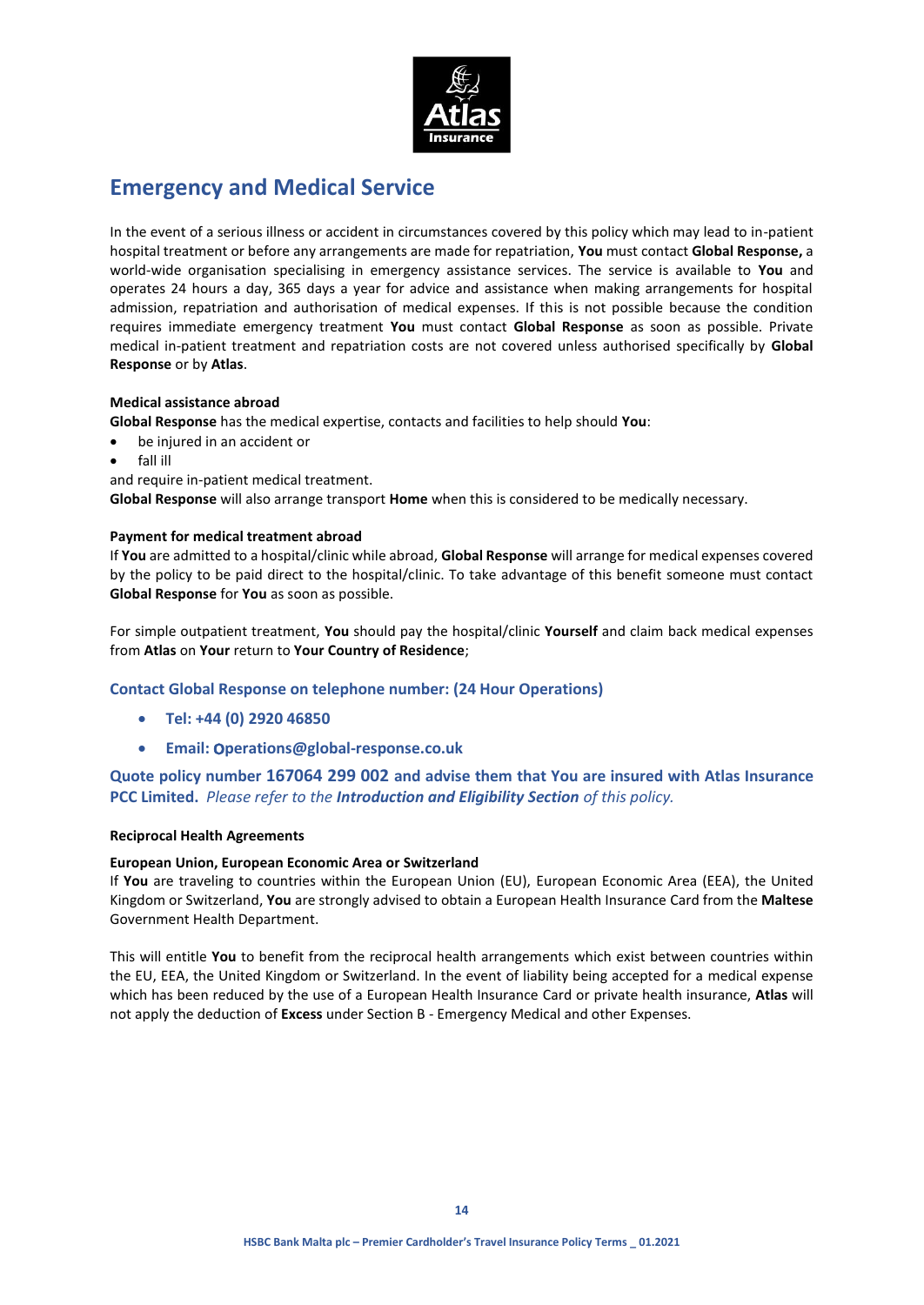

# **Section A - Cancellation or Abandonment charges**

## **What is covered**

**Atlas** will pay **You,** up to the Cancellation or Abandonment Charges Limit noted in the **Limits and Excesses Schedule**, for

- any irrecoverable unused travel and accommodation costs which **You** have paid or are contracted to pay;
- non-refundable costs in respect of unused excursions, holiday tours, cultural and sports events booked before the occurrence which leads to a claim, up to the sub-limit shown in the **Limits and Excesses Schedule**;
- the cost of a travel visa permit up to the sub-limit shown in the **Limits and Excesses Schedule;**
- any reasonable additional travel expenses incurred (when **You** cannot use **Your** return ticket and unless such expenses are claimed under any other section);

*NOTE the above includes irrecoverable deposits but it excludes pre-paid hire of ski equipment, pre-paid ski passes and ski tuition*

if:

- a) cancellation of the **Trip** is necessary and unavoidable; or
- b) the **Trip** is **Abandoned** before completion

as a result of any of the following events occurring:

- 1. **Your** death, **Bodily Injury** or illness or that of:
	- a) any **Accompanying Person;**
	- b) any person with whom **You** have arranged to reside temporarily;
- 2. The death, serious **Bodily Injury** or serious illness of:
	- a) **Your Close Relative** or the **Close Relative** of an **Accompanying Person**;
	- b) **Your Close Business Associate** or the **Close Business Associate** of an **Accompanying Perso;**.
- 3. **Your** or an **Accompanying Person**'s compulsory quarantine, jury service attendance or being called as a witness at a Court of Law during the **Trip**;
- 4. **Your** or **Your Spouse**'s redundancy (which qualifies for payment under current **Maltese** redundancy payment legislation) provided that, at the **Date of Booking** or the **Entry Date** (whichever is the later), there was no reason to believe anyone would be made redundant;
- 5. The withdrawal of leave for members of the Armed Forces, Police, Fire, Nursing or Ambulance Services or employees of a Government Department, provided that such cancellation or **Abandonment** could not reasonably have been expected at the **Date of Booking** or the **Entry Date** (whichever is the later);
- 6. The Police requesting **You** to remain at or return to **Your Home** or place of business following theft at **Your Home** or place of business;
- 7. **Your Home** becoming uninhabitable following serious damage caused by fire, aircraft, explosion, storm, flood, burst pipes, malicious persons or theft occurring during or within 30 days of the start of the **Trip**.

## **Special conditions relating to claims**

- 1. **You** must obtain a medical certificate from a **Medical Practitioner** to confirm:
	- a) the necessity to return **Home** prior to **Abandonment** of the **Trip** due to death, **Bodily Injury** or illness, and
	- b) the need and duration of in-patient hospitalisation or confinement to **Your** accommodation.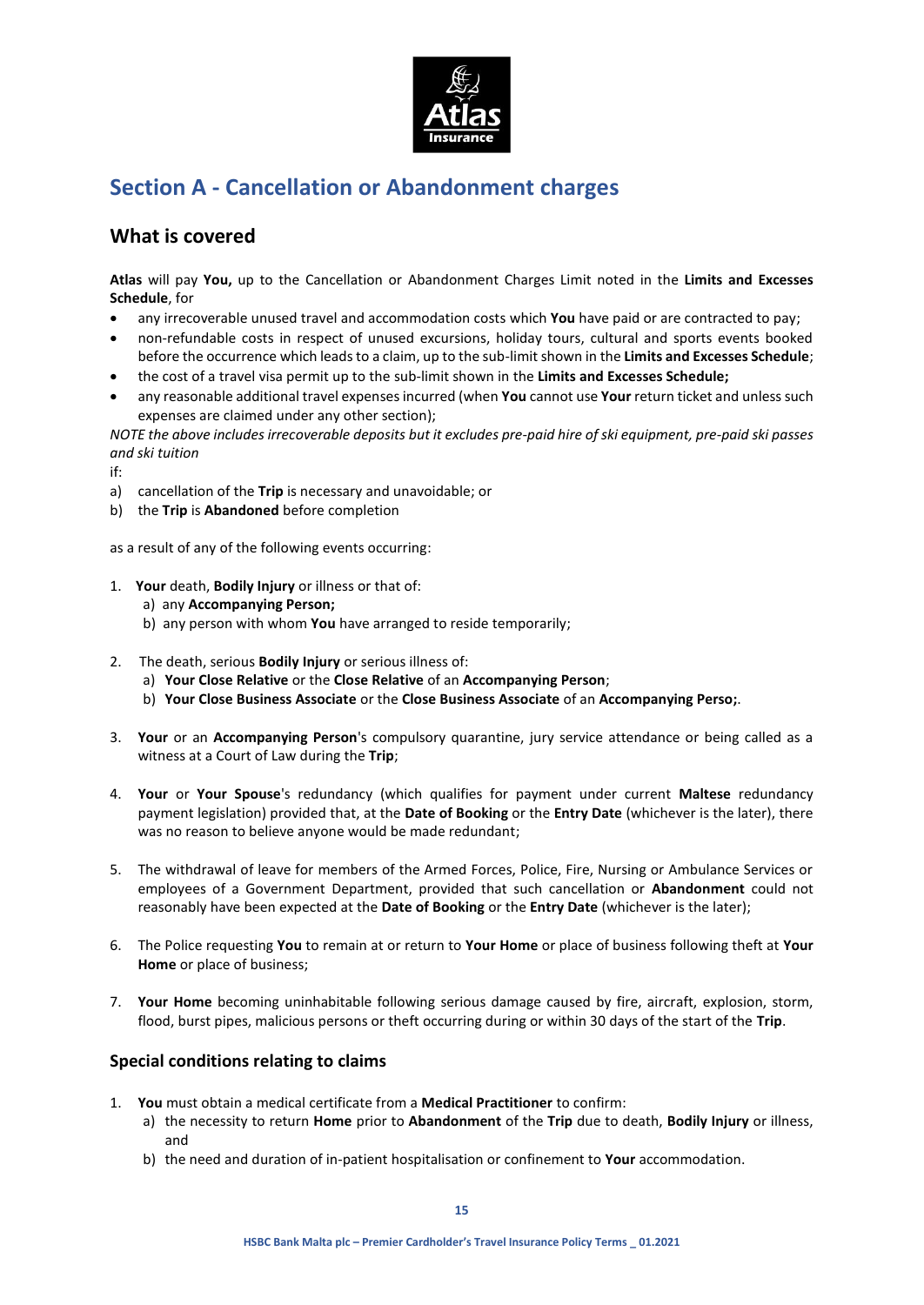

- 2. If **You** fail to notify the travel agent, tour operator or provider of transport/accommodation immediately it is found necessary to cancel or **Abandon** the **Trip**, **Atlas**' liability shall be restricted to the cancellation/**Abandonment** charges that would have applied had failure not occurred.
- 3. If **You** cancel the **Trip** due to **Bodily Injury** or illness **You** must provide a medical certificate from a **Medical Practitioner** stating that this necessarily and reasonably prevented **You** from travelling.

## **What is not covered**

- 1. The **Excess** shown in the **Limits and Excesses Schedule**;
- 2. Any claims arising directly or indirectly from:
	- a) redundancy:
		- caused by or resulting from misconduct leading to dismissal or from resignation or voluntary redundancy, or
		- where a warning or notification of redundancy was given prior to the **Date of Booking** or the **Entry Date** (whichever is the later), or
		- where **You** or **Your Spouse** have been employed for less than 12 months as at the **Date of Booking** or the **Entry Date** (whichever is the later), or
		- where **You** or **Your Spouse** are self-employed;
	- b) circumstances known to **You** prior to the **Date of Booking** or the **Entry Date** (whichever is the later) which could reasonably have been expected to give rise to cancellation or **Abandonment** of the **Trip.**
- 3. Compensation for frequent flyer points or similar schemes.
- 4. Any claim for unused travel or accommodation arranged by using Air Miles or similar travel loyalty schemes.
- 5. Any claim for management fees, maintenance costs or exchange fees associated with timeshare and similar arrangements.
- 6. **Abandonment** arising as a result of a tropical disease where **You** have not had the recommended inoculations and/or taken the recommended medication.
- 7. Anything mentioned in the **General Exclusions**.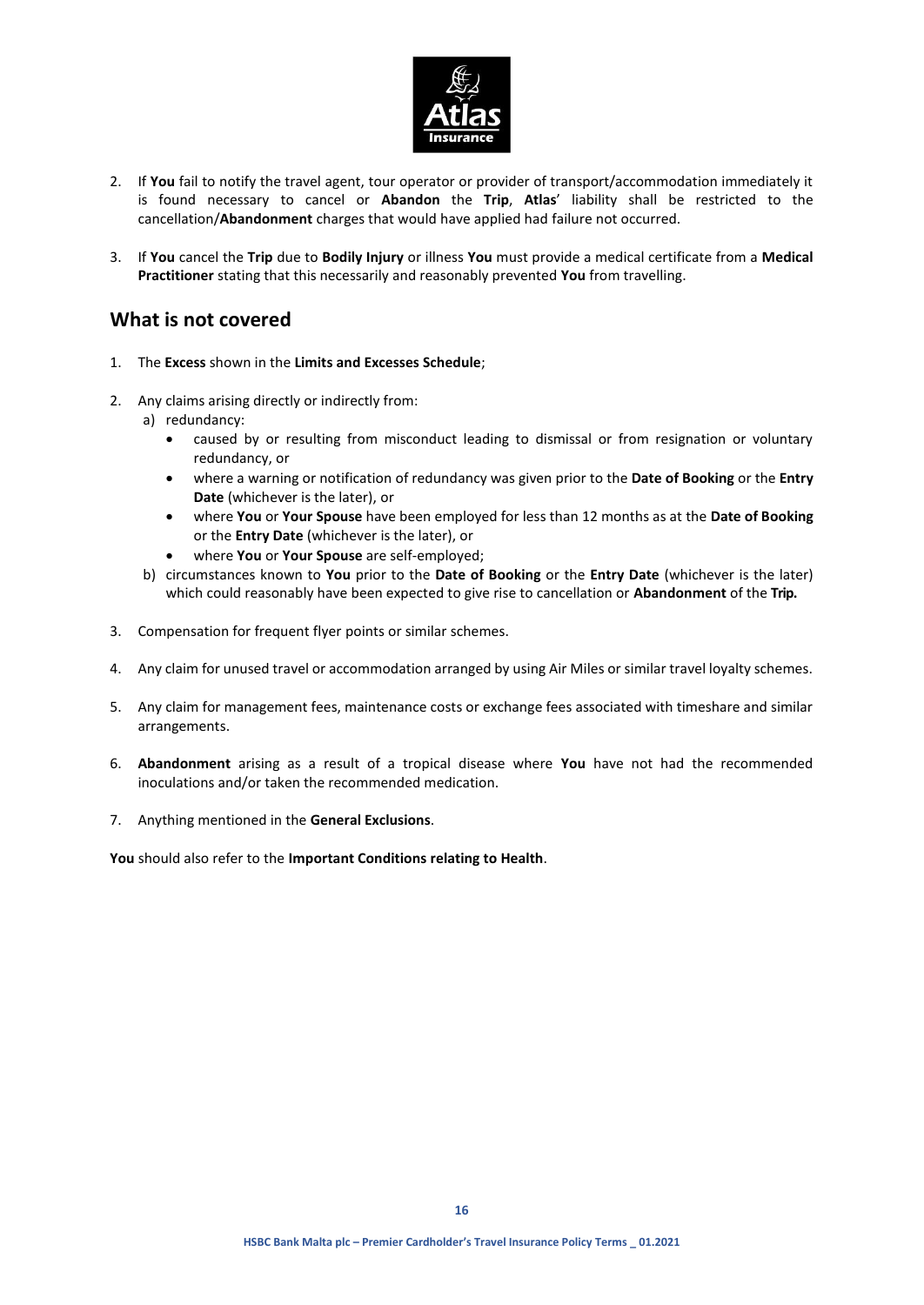

# **Section B - Emergency Medical and Other Expenses**

## **What is covered**

**Atlas** will pay **You** up to the Emergency Medical and Other Expenses Limit shown in the **Limits and Excesses Schedule** for the following expenses which are necessarily incurred within 12 months of the incident as a result of **Your** suffering death, **Bodily Injury** or illness and/or compulsory quarantine:

- 1. Emergency medical, surgical, hospital, ambulance (including rescue services to take **You** to hospital) and nursing fees and charges incurred outside **Your Country of Residence**; (and in **Your Country of Residence**; up to the limit shown in the **Limits and Excesses Schedule** for any treatment required within a maximum period of three months after **Your** booked return date);
- 2. In the event of **Your** death outside **Your Country of Residence**, the reasonable additional cost of funeral expenses abroad plus the reasonable cost of conveying **Your** ashes to **Your Home**, or the additional costs of returning **Your** body to **Your Home**;
- 3. Emergency dental treatment for the immediate relief of pain to natural teeth incurred outside **Your Home**;
- 4. Reasonable additional transport (economy class) and half board accommodation expenses incurred, up to the standard of **Your** original booking, if it is medically necessary for **You** to stay beyond **Your** scheduled return date;
- 5. This includes, with **Atlas**' prior authorisation or that of **Global Response**, reasonable additional transport and accommodation expenses for a friend or **Close Relative** to remain with **You** or travel to **You** from **Your Country of Residence** or escort **You** and reasonable additional travel expenses (economy class) to return **You** to **Your Home** if **You** are unable to use the return ticket;
- 6. With the prior authorisation of **Global Response**, the additional costs incurred in the use of air transport or other suitable means, including qualified attendants, to repatriate **You** to **Your Home** if it is medically necessary. Repatriation expenses will be in respect only of the identical class of travel utilised on the outward journey unless **Global Response** agree otherwise.

# **Special conditions relating to claims**

- 1. **You** must give notice as soon as possible to **Global Response** or **Atlas** of any **Bodily Injury** or illness which necessitates **Your** admittance to hospital as an in-patient or before any arrangements are made for **Your** repatriation.
- 2. In the event of **Your Bodily Injury** or illness **Atlas** reserve the right to relocate **You** from one hospital to another and arrange for **Your** repatriation to **Your Country of Residence** at any time during the **Trip**. **Atlas** will do this if in the opinion of the **Medical Practitioner** in attendance or **Global Response**, **You** can be moved safely and/or travel safely to **Your Country of Residence** to continue treatment.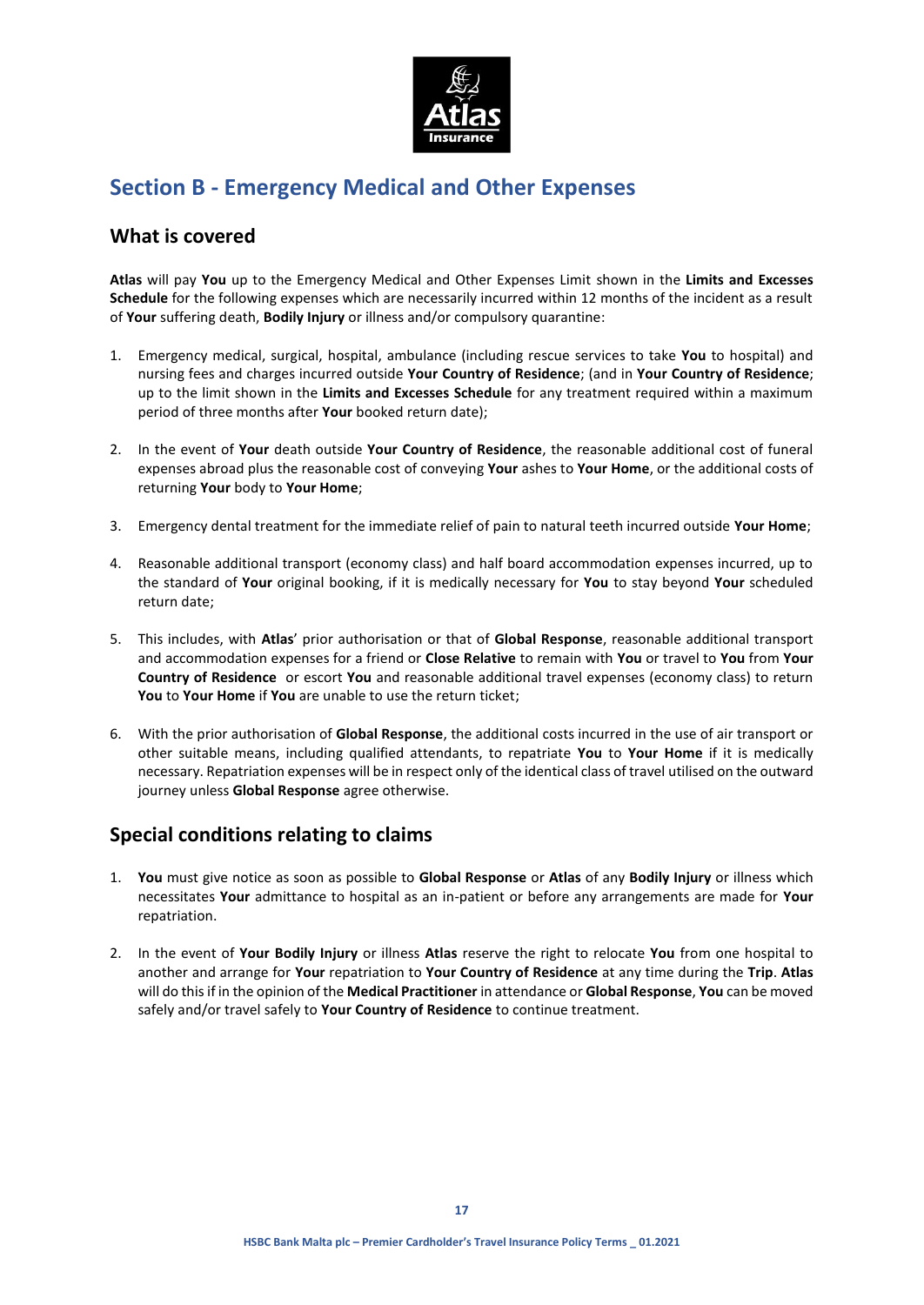

## **What is not covered**

- 1. The **Excess** shown in the **Limits and Excesses Schedule**;
- 2. Any claims arising directly or indirectly in respect of:
	- a) costs of telephone calls, other than calls to **Global Response** notifying them of the problem for which **You** are able to provide a receipt or other evidence to show the cost of the call and the number telephoned;
	- b) the cost of treatment or surgery, including exploratory tests, which are not directly related to the **Bodily Injury** or illness which necessitated **Your** admittance into hospital;
	- c) any expenses which are not usual, reasonable or customary to treat **Your Bodily Injury** or illness;
	- d) any form of treatment or surgery which in the opinion of the **Medical Practitioner** in attendance and that of **Global Response**, can be delayed reasonably until **Your** return to **Your Country of Residence**;
	- e) expenses incurred in obtaining or replacing medication, which at the time of departure is known to be required or to be continued outside **Your Country of Residence**;
	- f) additional costs arising from single or private room accommodation;
	- g) treatment or services provided by a health spa, convalescent or nursing home or any rehabilitation centre;
	- h) any expenses incurred after **You** have returned to **Your Country of Residence** except up to the limit noted under (1) above;
	- i) expenses incurred as a result of a tropical disease where **You** have not had the recommended inoculations and/or taken the recommended medication;
	- j) **Your** decision not to be repatriated after the date when in the opinion of **Global Response** it is safe to do so.
- 3. Anything mentioned in the **General Exclusions**.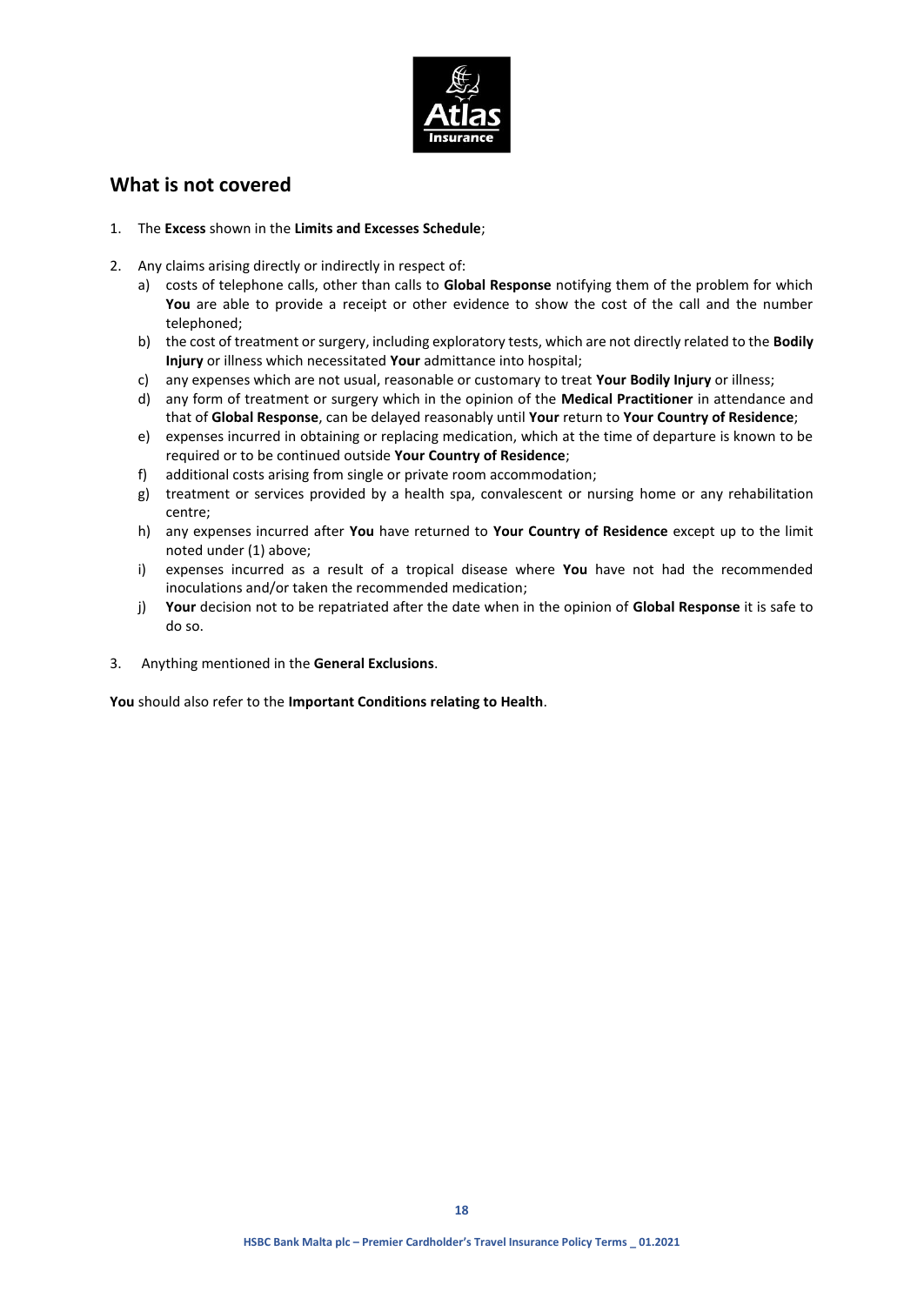

# **Section C - Hospital Benefit**

## **What is covered**

**Atlas** will pay **You** the limit shown in the **Limits and Excesses Schedule** for every complete 24 hours **You** have to stay in hospital as an in-patient outside **Your Country of Residence** up to a maximum limit in the aggregate as a result of **Bodily Injury** or illness **You** sustain. **Atlas** will pay the amount above in addition to any amount payable under Section B - Emergency Medical And Other Expenses.

# **Special condition relating to claims**

**You** must give notice as soon as possible to **Global Response** or **Atlas** of any **Bodily Injury** or illness which necessitates **Your** admittance to hospital as an inpatient.

# **What is not covered**

- 1. Any claims arising directly or indirectly from:
	- a) any additional period of hospitalisation relating to treatment or surgery, including exploratory tests, which are not directly related to the **Bodily Injury** or illness which necessitated **Your** admittance into hospital;
	- b) hospitalisation relating to any form of treatment or surgery which in the opinion of the **Medical Practitioner** in attendance and **Global Response** can be delayed reasonably until **Your** return to **Your Country of Residence;**
	- c) any additional period of hospitalisation relating to treatment or services provided by a health spa convalescent or nursing home or any rehabilitation centre;
	- d) hospitalisation as a result of a tropical disease where **You** have not had the recommended inoculations and/or taken the recommended medication;
	- e) any additional period of hospitalisation following **Your** decision not to be repatriated after the date when in the opinion of **Global Response** it is safe to do so.
- 2. Anything mentioned in the **General Exclusions**..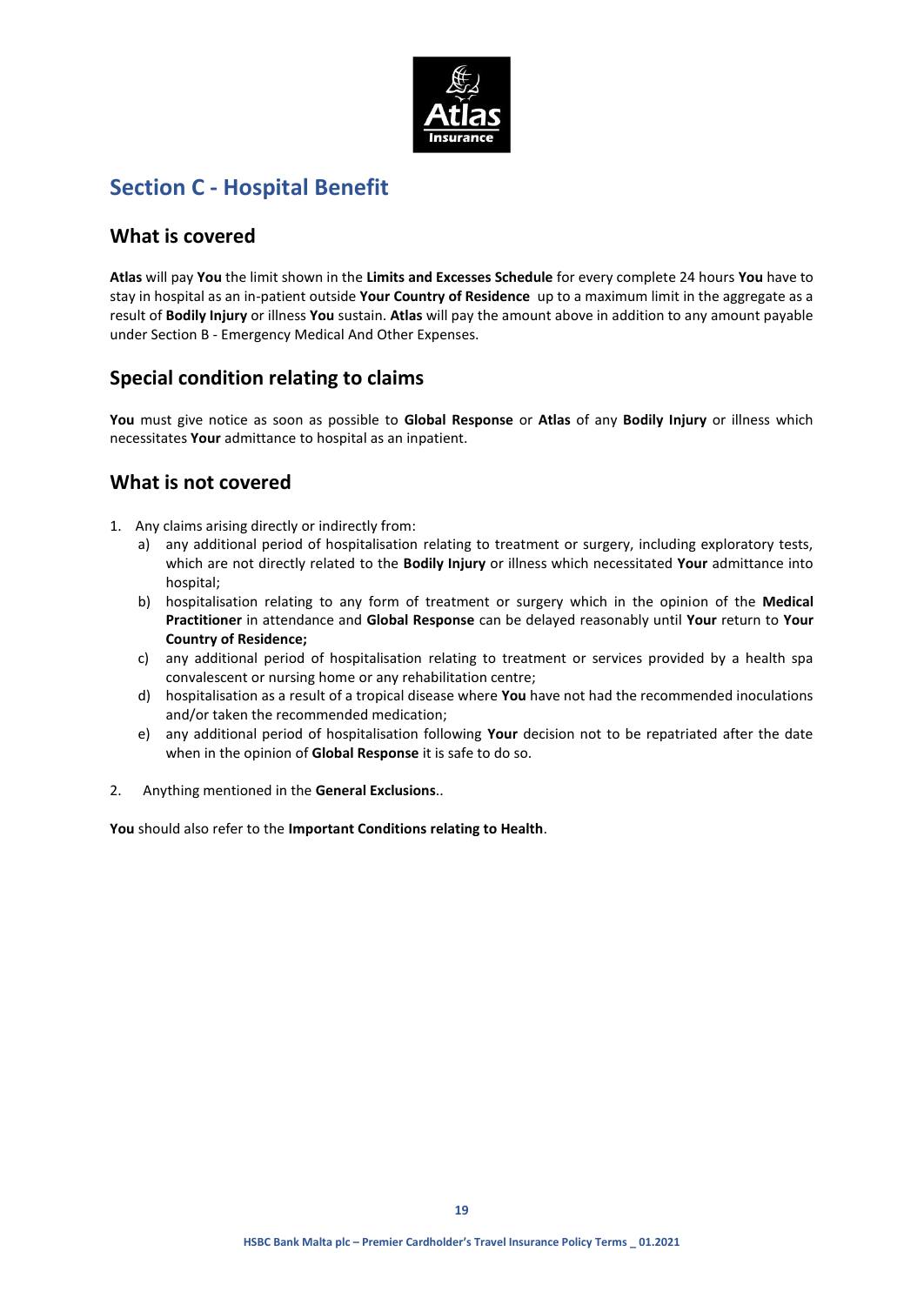

# **Section D - Personal Accident**

## **What is covered**

**Atlas** will pay one of the Personal Accident Benefits shown in the **Limits and Excesses Schedule** if **You** sustain **Bodily Injury** which shall solely and independently of any other cause, result within two years in **Your**:

- 1. death,
- 2. **Loss of limb**, **Loss of sight**, or
- 3. **Permanent Total Disablement**, or
- 4. **Temporary Total Disablement**.

## **Special condition relating to claims**

- 1. **Atlas**' **Medical Practitioner** may examine **You** as often as he/she deems necessary in the event of a claim.
- 2. A person is deemed to be the age which applies on the **Date of Booking** or the **Entry Date** (whichever is the later).

## **Provisions**

- 1. Benefit is not payable to **You**:
	- a) under more than one of items 1 to 4 of the Personal Accident Benefits Specification shown in the **Limits and Excesses Schedule**;
	- b) under item 3 of the Personal Accident Benefits (**Permanent Total Disablement**) until one year after the date **You** sustain **Bodily Injury**;
	- c) under item 4 of the Personal Accident Benefits (**Temporary Total Disablement**) unless **You** are in full time employment at the time of the accident. However, a benefit of up to €25 per week for up to a maximum of 104 weeks is payable in respect of an **Insured Person** who is not gainfully employed in order to cover medical, surgical and out of-pocket-expenses necessarily incurred and not otherwise covered under this policy.
- 2. Cover under this Section D in respect of any **Insured Person** shall terminate upon payment under any of Items 1-3 of the Personal Accident Benefits Specification shown in the **Limits and Excesses Schedule**.

## **What is not covered**

Anything mentioned in the **General Exclusions**.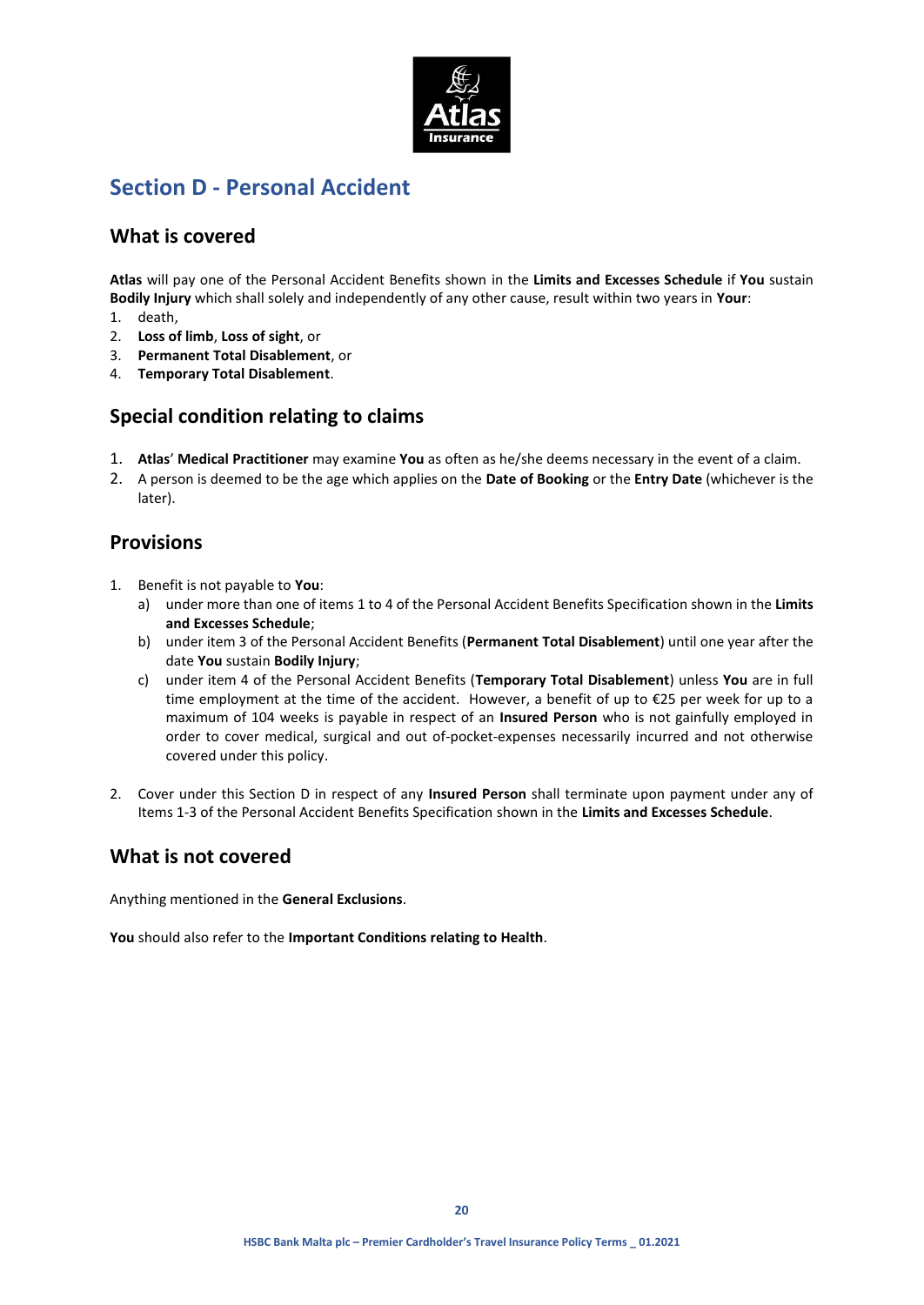

# **Section E - Baggage and Passport**

## **What is covered**

1. **Atlas** will pay **You** up to the amount of the **Baggage** Sum Insured shown in the **Limits and Excesses Schedule** for the accidental loss of, theft of or damage to **Baggage**. The amount payable will be the value at today's prices less a deduction for wear, tear and depreciation.

**Atlas** may at **Atlas**' option replace, reinstate or repair the lost or damaged **Baggage**.

The maximum **Atlas** will pay **You** for any one article is the amount of the Single Article Sub-Limit noted in the **Limits and Excesses Schedule**.

The maximum **Atlas** will pay **You** in total for all **Valuables** is the amount of the relative Sub-Limits noted in the **Limits and Excesses Schedule**.

- 2. **Atlas** will also pay **You**:
	- a) up to the amount of the Delayed Baggage Limit shown in the **Limits and Excesses Schedule** for the emergency replacement of clothing, medication and toiletries if **Your Baggage** is temporarily lost in transit during the outward journey and not returned to **You** within 12 hours, provided written confirmation is obtained and sent to **Atlas**from the carrier, confirming the number of hours the **Baggage** was delayed.

If the loss is permanent the amount paid will be deducted from the final amount to be paid under this section;

b) up to the amount of the Passport Loss Expenses Limit shown in the **Limits and Excesses Schedule** for reasonable additional travel, communication and accommodation expenses incurred necessarily abroad to obtain a replacement of **Your** lost or stolen passport plus the cost of a temporary replacement passport.

## **Special conditions relating to claims under Sections: E - Baggage and Passport and F - Personal Money**

- 1. **You** must report to the local Police within 24 hours of discovery and obtain a written report of the loss, theft or attempted theft of any **Baggage** and/or **Personal Money**.
- 2. If **Baggage** and/or **Personal Money** is lost, stolen or damaged while in the care of a carrier, transport company, authority or holiday accommodation, **You** must report to them, in writing, details of the loss, theft or damage and obtain written confirmation.
- 3. If **Baggage** and/or **Personal Money** is lost, stolen or damaged whilst in the care of an airline **You** must:
	- a) obtain a Property Irregularity Report from the airline;
	- b) give formal written notice of the claim to the airline within the time limit contained in their conditions of carriage (please retain a copy);
	- c) retain all travel tickets and tags for submission if a claim is to be made under this policy.
- 4. Receipts for items lost, stolen or damaged must be retained as these will help **You** to substantiate **Your** claim.
- 5. **Atlas** will pay for individual damaged or lost items forming part of a set or pair but not for companion pieces which are undamaged or not lost.
- 6. If at the time of any loss, theft or damage **Your Baggage** Sum Insured is less than the **Full Value**, the sum paid by **Atlas** will be limited in the same proportion as the above mentioned Sum Insured bears to the **Full Value** of the property at the time of the incident leading to a claim.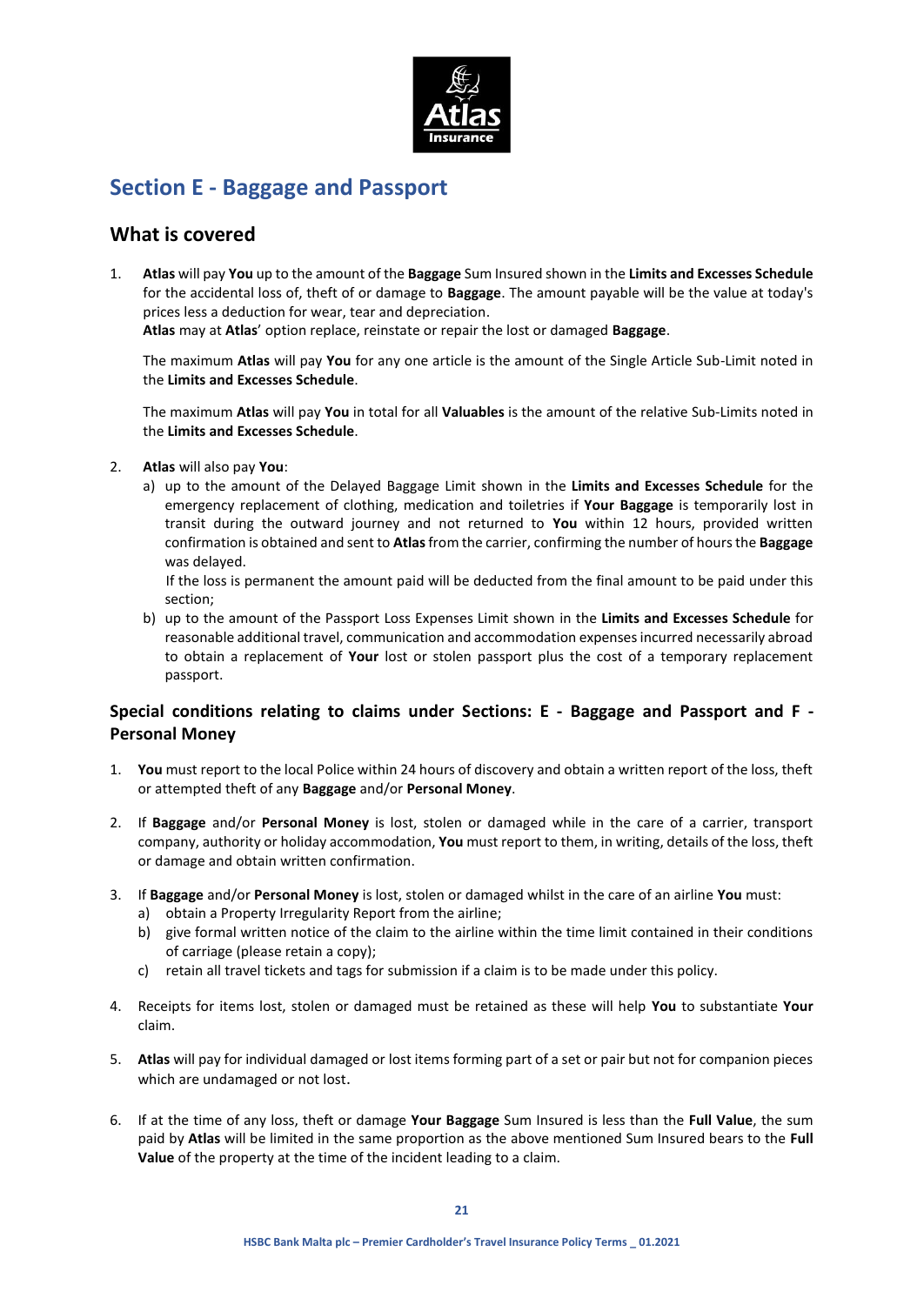

# **What is not covered under Sections E - Baggage and Passport and F - Personal Money**

- 1. The **Excess** shown in the **Limits and Excesses Schedule**;
- 2. Loss, theft of or damage:
	- a) to **Valuables** (other than those included in b) below) and/or **Personal Money** if left **Unattended** at any time (including in a vehicle or in custody or carriers) unless deposited in a locked safe or safety deposit box;
	- b) to **Electronics** telescopes and binoculars if left **Unattended** at any time (including in a vehicle or in the custody of carriers) unless:
		- deposited in a locked safe or safety deposit box; or
		- deposited in the custody of the "left luggage" facility provided by an airport, hotel, sea, train or bus station; or
		- **•** in **Your** locked accommodation;
	- c) to other property contained in an **Unattended** vehicle at any time unless:
		- it is locked out of sight in a **Secure Baggage Area**;
		- and
		- forcible and violent means have been used by an unauthorised person to gain entry to the vehicle and evidence of such entry is available.

### *Note to above - In the context of transit by any means of transport including Public Transport, property is deemed Unattended if it is not in Your personal custody and control e.g. When travelling by aeroplane it must travel as hand luggage.*

- 3. Loss or damage or expense due to delay, confiscation, requisition, seizure, detention or destruction by customs or other authority.
- 4. Damage to suitcases (unless the suitcases are entirely unusable as a result of one single incidence of damage).
- 5. Loss, theft of or damage to:
	- a) unset precious stones;
	- b) contact or corneal lenses;
	- c) hearing aids, dental or medical fittings;
	- d) anything shipped as freight;
	- e) deeds, manuscripts, securities, bonds or documents of any kind;
	- f) bicycles.
- 6. Cracking, scratching, breakage of or damage to:
	- China;
	- glass (other than glass in watch faces, cameras, binoculars or telescopes);
	- porcelain or other brittle or fragile articles;
	- antiques, household goods and perishable goods;

unless caused by fire, theft, or accident to the sea vessel, aircraft, train or vehicle in which they are being carried.

- 7. Breakage of or other damage to:
	- a) sports equipment;
	- b) sports clothing;
	- while in use.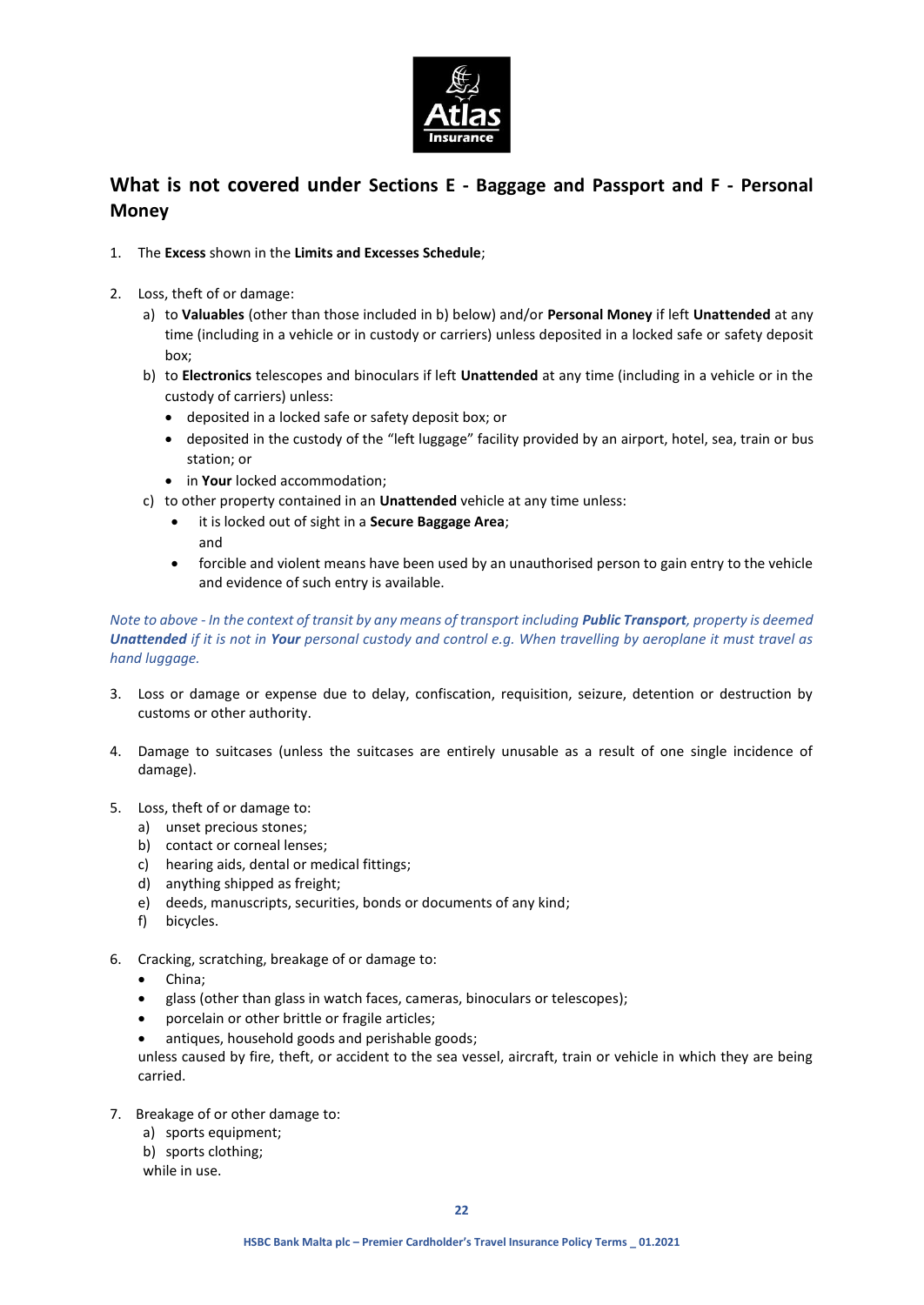

- 8. Musical instruments suffering:
	- scratching, denting or bruising, breakage of strings or loss of tone;
	- other damage unless they are carried in their professional cases.
- 9. Loss, theft of or damage to:
	- motor accessories;
	- business goods, samples, tools of trade, and other items used in connection with **Your** business, trade, profession or occupation.
- 10. Loss or damage caused by wear and tear, depreciation, deterioration, atmospheric or climatic conditions, moth, vermin, any process of cleaning, repairing, altering or restoring, mechanical or electrical breakdown.
- 11. Loss due to depreciation in value of money, variation in exchange rates or shortages due to error or omission.
- 12. Loss, theft of or damage to travellers' cheques if **You** have not complied with the issuer's conditions or where the issuer provides a replacement service.
- 13. **Your** liability under the terms of any credit and/or cash card as a direct result of its loss and subsequent unauthorised use.
- 14. Loss, theft of or damage to films, tapes, cassettes, cartridges or discs other than for their value as unused materials unless purchased prerecorded when **Atlas** will pay up to the makers latest list price.
- 15. Anything mentioned in the **General Exclusions**.

# **Section F - Personal Money**

## **What is covered**

**Atlas** will pay **You** up to the amount of the **Personal Money** Sum Insured shown in the **Limits and Excesses Schedule** for the accidental loss of, theft of or damage to **Personal Money**. In respect of foreign currency cover is also operative during the 72 hours immediately preceding **Your** departure on the outward journey.

## **Special conditions relating to claims**

- 1. If **Personal Money** is lost, stolen or damaged, **You** will need to produce proof of cash (exchange/cash withdrawal chits).
- 2. See also Special Conditions relating to claims in Section E Baggage and Passport.

## **What is not covered**

See What is not covered in Section E - Baggage and Passport.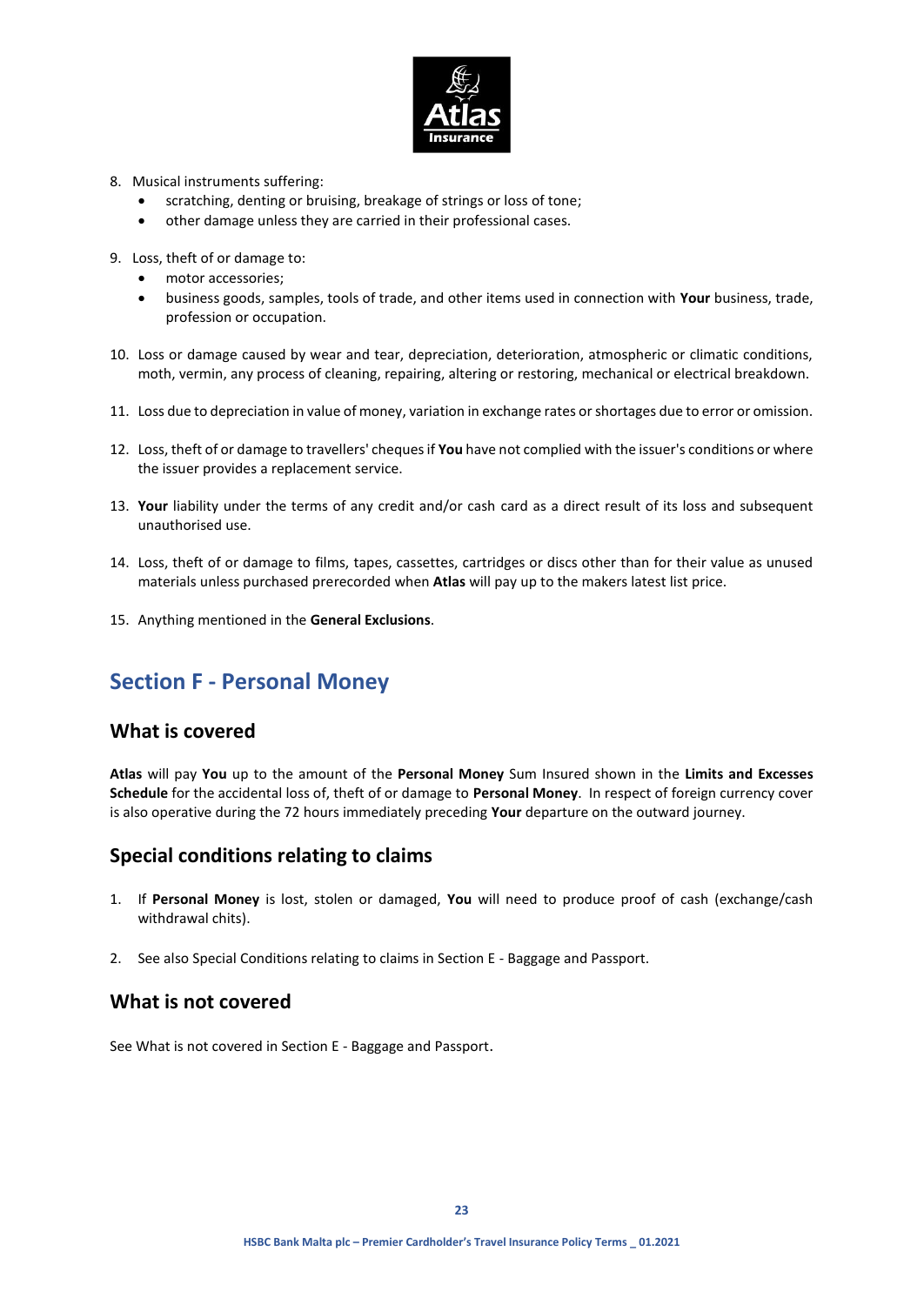

# **Section G - Personal Liability**

## **What is covered**

**Atlas** will pay up to the limit shown in the **Limits and Excesses Schedule** (inclusive of legal costs and expenses awarded against **You** or incurred by **You** with **Atlas**' written permission) against any amount **You** become legally liable to pay as compensation for any claim or series of claims arising from any one event or source of original cause in respect of accidental:

- 1. **Bodily Injury**, death, illness or disease to any person who is not in **Your** employment or who is not a member of **Your** household.
- 2. Loss of or damage to property that does not belong to and is neither in the charge of nor under the control of:
	- **You**; or
	- anyone in **Your** employment; or
	- any member of **Your** household

other than any temporary holiday accommodation occupied (but not owned) by **You**.

# **Special conditions relating to claims**

- 1. **You** must give **Atlas** written notice as soon as possible of any incident, which may give rise to a claim.
- 2. **You** must forward every letter, writ, summons and process to **Atlas** as soon as **You** receive it.
- 3. **You** must not admit any liability or pay, offer to pay, promise to pay or negotiate any claim without **Atlas**' written consent.
- 4. **Atlas** will be entitled if **Atlas** so desire to take over and conduct in **Your** name the defence of any claims for indemnity or damages or otherwise against any third party. **Atlas** shall have full discretion in the conduct of any negotiation or proceedings or in the settlement of any claim and **You** shall give **Atlas** all necessary information and assistance which **Atlas** may require.
- 5. In the event of **Your** death, **Your** legal representative(s) will have the protection of this cover provided that such representative(s) comply(ies) with the terms and conditions outlined in this policy.

# **What is not covered**

- 1. The **Excess** shown in the **Limits and Excesses Schedule**.
- 2. Compensation or legal costs arising directly or indirectly from:
	- a) liability which has been assumed by **You** under agreement unless the liability would have attached in the absence of such agreement,
	- b) the pursuit of any trade, business, profession or occupation or the supply of goods or services,
	- c) the ownership, possession or use of:
		- firearms;
		- animals (other than dogs and cats and horses used for private hacking);
		- electrically and mechanically propelled vehicles;
		- aircraft and watercraft (other than manually propelled rowboats, punts or canoes),
	- d) the transmission of any **Communicable Disease**;
	- e) ownership or occupation of land or buildings (other than occupation only of any temporary holiday accommodation).
- 3. Punitive, aggravated, non-compensatory or exemplary damages.
- 4. Anything mentioned in the **General Exclusions**.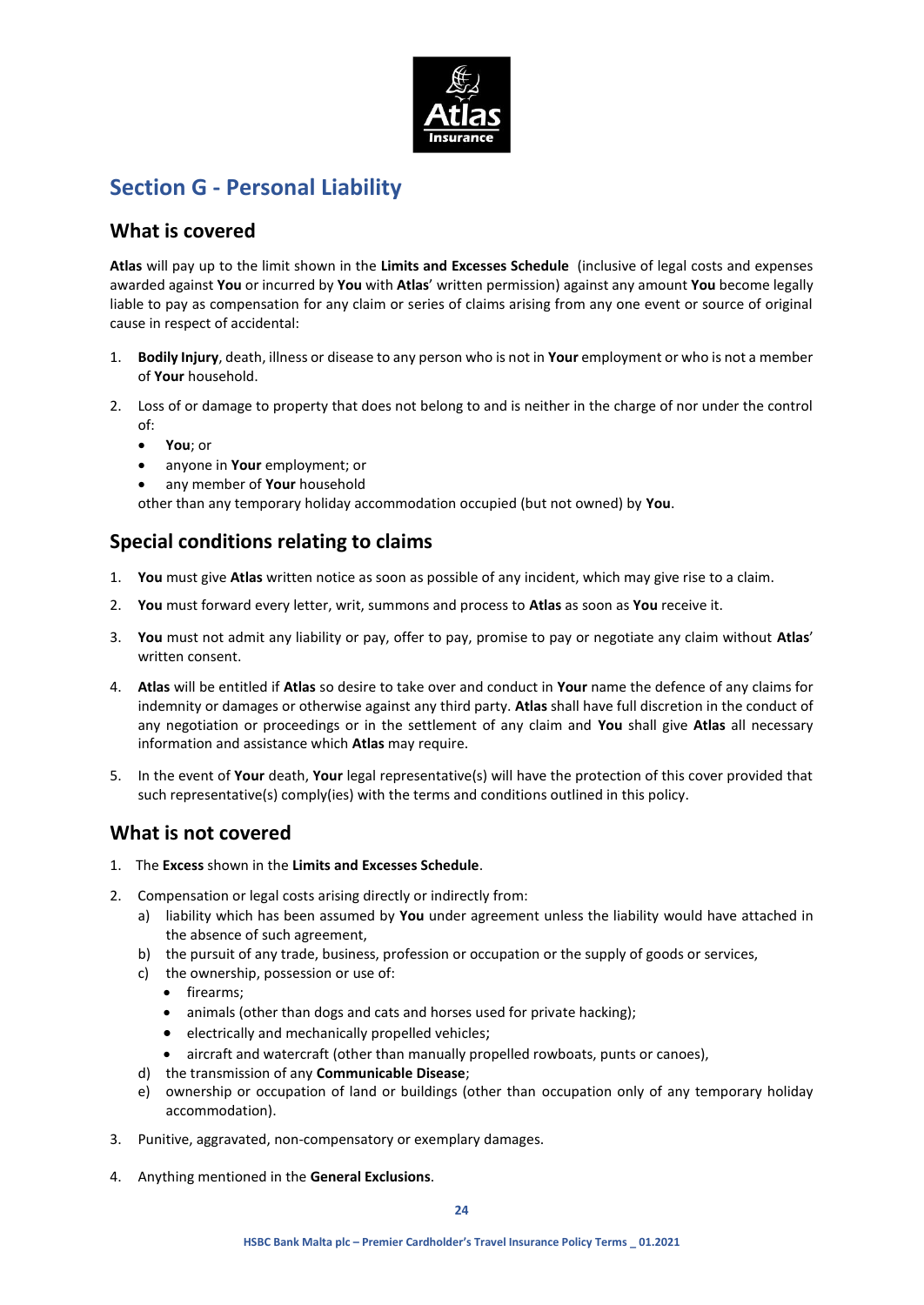

# **Section H - Delayed Departure**

## **What is covered**

If the **Public Transport** on which **You** are booked to travel is delayed on a **Direct Journey** to or from **Your Country of Residence** resulting in **You** arriving at **Your** final destination at least 12 hours after **Your** original scheduled arrival time

### **Atlas** will pay **You**:

- 1. up to the Delayed Departure Limit shown in the **Limits and Excesses Schedule**; or
- 2. up to the Cancellation and **Abandonment** Charges Limit shown in the **Limits and Excesses Schedule** for any irrecoverable unused travel and accommodation costs and other pre-paid charges which **You** have paid or are contracted to pay if after a minimum 24 hours has elapsed from the scheduled time of departure from **Your Country of Residence**, **You** choose to cancel **Your Trip**.

**You** may claim only under Sub-section 1 or 2 above, for the same event, not both.

*You may claim only under Section H - Delayed Departure or Section I - Missed Departure or Section J – Hijack for the same event.*

Cover ceases under this section after the first leg of a **Trip** when an overnight stop is included in **Your** itinerary see also definition of **Direct Journey**.

# **Special conditions relating to claims**

- 1. **You** must check in according to the itinerary supplied to **You**.
- 2. **Atlas** will work out the length of the delay from the date and time the **Public Transport** should have left. **You** must obtain confirmation from the carriers (or their handling agents) in writing of the number of hours of delay and the reason for the delay.
- 3. **You** must comply with the terms of contract of the travel agent, tour operator or provider of transport.

## **What is not covered**

- 1. Claims arising directly or indirectly from:
	- a) strike or industrial action or air traffic control delay existing or publicly declared by the **Date of Booking** or the **Entry Date** (whichever is the later);
	- b) withdrawal from service (temporary or otherwise) of an aircraft or sea vessel on the recommendation of the Civil Aviation Authority or a Port Authority or any similar body in any country;
	- c) **Service Cancellation.**
- 2. Compensation for frequent flyer points or similar schemes.
- 3. Any claim for unused travel or accommodation arranged by using Air Miles or similar travel loyalty schemes.
- 4. Any claim for management fees, maintenance costs or exchange fees associated with timeshare and similar arrangements.
- 5. Anything mentioned in the **General Exclusions**.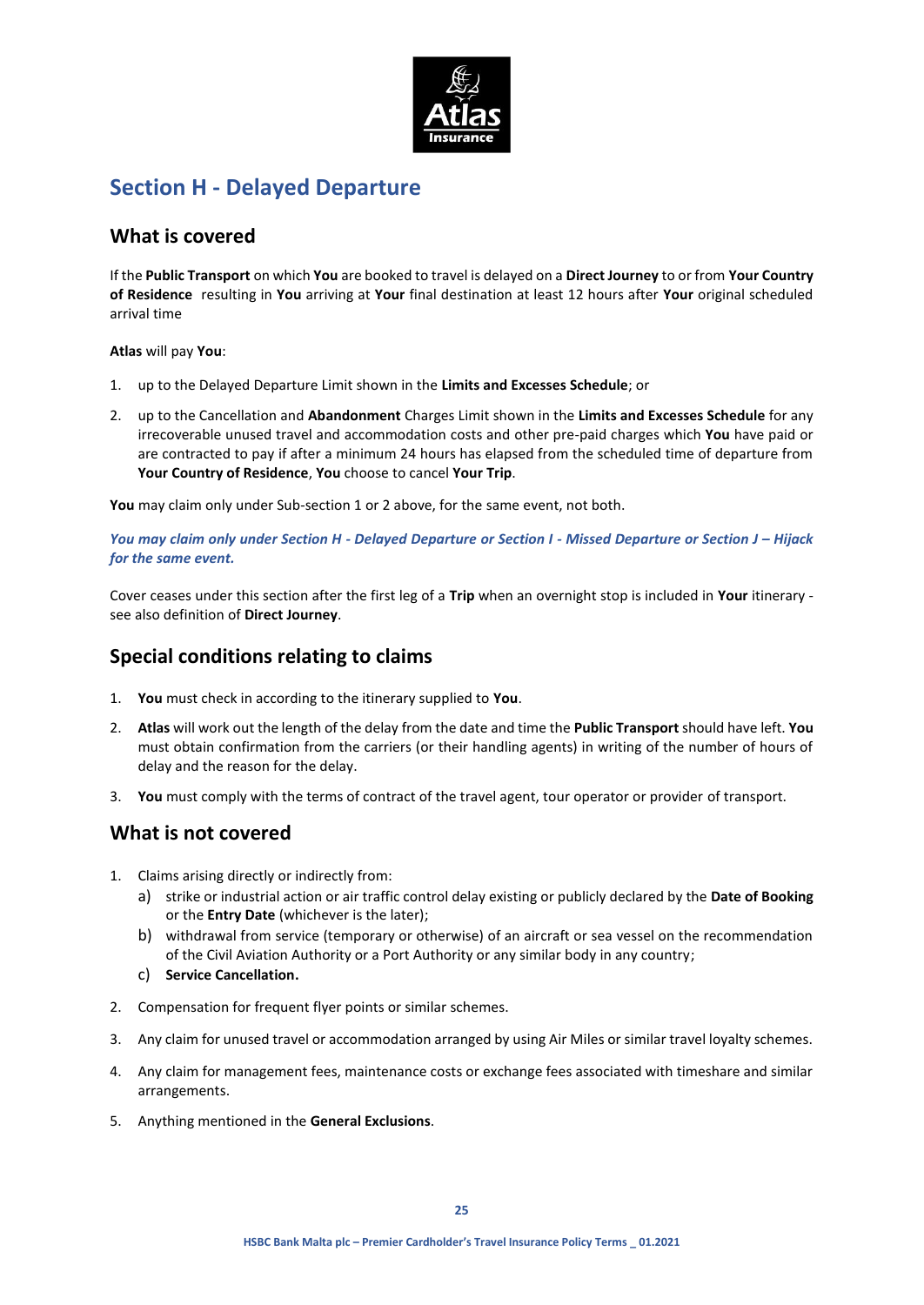

# **Section I - Missed Departure**

## **What is covered**

**Atlas** will pay **You** up to the Missed Departure Limit shown in the **Limits and Excesses Schedule** for reasonable additional accommodation (room only) and travel expenses necessarily incurred in returning to **Your Country of Residence** if **You** fail to arrive at the final international departure point in time to board the **Public Transport** on which **You** are booked to travel back to **Your Country of Residence** as a result of:

- 1. the failure of other scheduled **Public Transport**, or
- 2. delay to a connecting scheduled flight, or
- 3. an accident to or breakdown of the vehicle in which **You** are travelling, or
- 4. an accident or breakdown occurring ahead of **You** on a motorway or dual carriageway which causes an unexpected delay to the vehicle in which **You** are travelling, or
- 5. strike, industrial action or adverse weather conditions.

*You may claim only under Section I - Missed Departure or Section H - Delayed Departure or Section J – Hijack for the same event.*

# **Special conditions relating to claims**

- 1. In the event of a claim arising from any delay occurring on a motorway or dual carriage way **You** must obtain written confirmation from the Police or emergency breakdown services of the location, reason for and duration of the delay.
- 2. **You** must allow sufficient time for the **Public Transport** or other transport to arrive on schedule and to deliver **You** to the departure point.
- 3. In respect of claims under What is covered number 1 above, **You** must obtain written confirmation of the failure from the **Public Transport** operator/s.
- 4. In respect of claims under What is covered number 2 above, **You** must obtain written confirmation from the carriers (or their handling agents) of the number of hours of delay.
- 5. In respect of claims under What is covered number 3 above, if the vehicle belongs to a transport operator then **You** must obtain written confirmation from the carriers of the accident or breakdown and the number of hours of delay.
- 6. In respect of claims under What is covered number 5 above, **You** must obtain written confirmation of the missed departure from the **Public Transport** operator/s explaining that it was due to strike, industrial action or adverse weather conditions.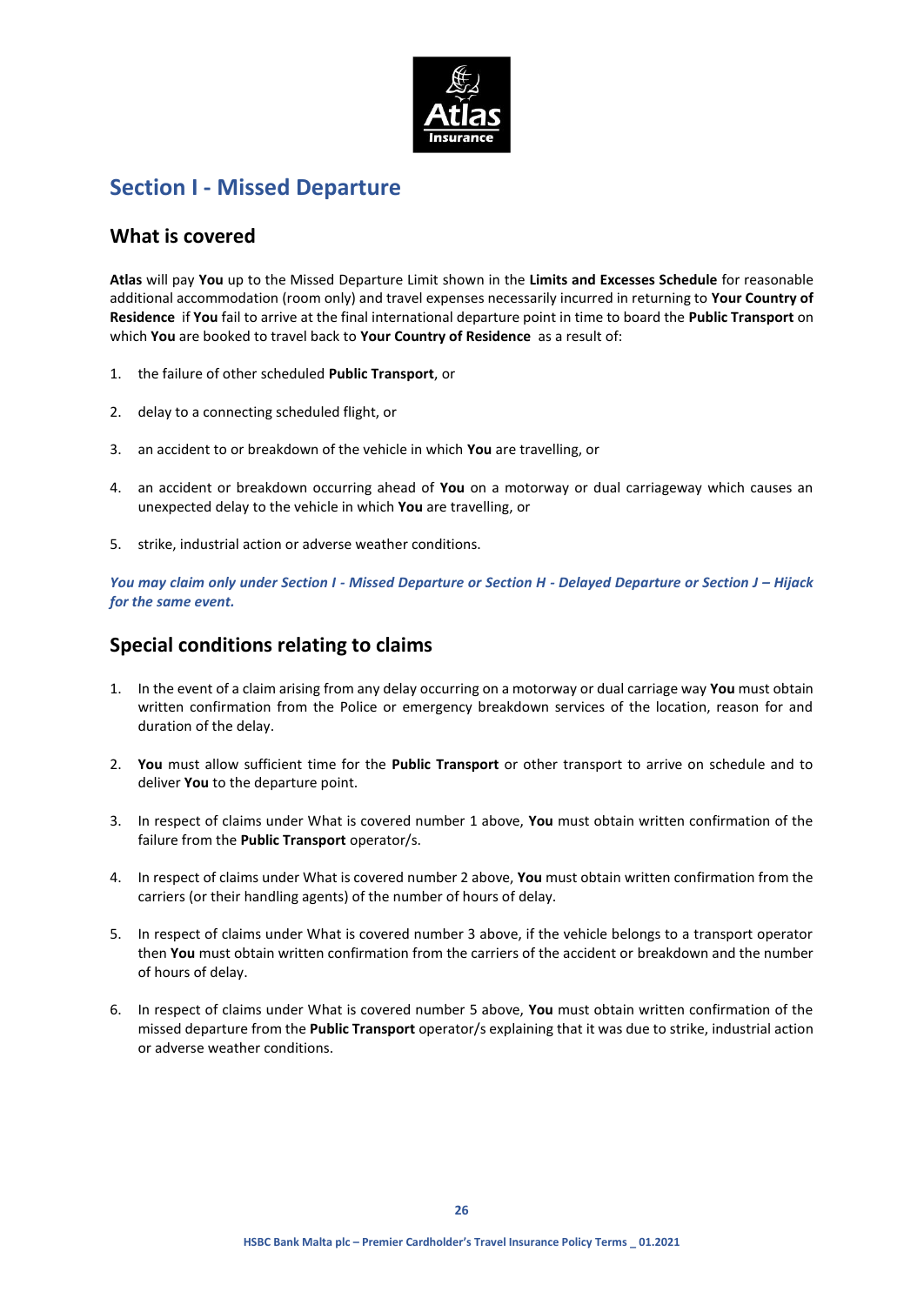

## **What is not covered**

- 1. Claims arising directly or indirectly from:
	- a) strike or industrial action or air traffic control delay existing or declared publicly by the **Date of Booking** or the **Entry Date** (whichever is the later);
	- b) an accident to or breakdown of the vehicle in which **You** are travelling for which a professional repairers report is not provided;
	- c) breakdown of the vehicle in which **You** are travelling if the vehicle is owned by **You** and has not been serviced properly and maintained in accordance with manufacturer's instructions;
	- d) withdrawal from service (temporary or otherwise) of an aircraft or sea vessel on the recommendation of the Civil Aviation Authority or a Port Authority or any similar body in any country;
	- e) **Service Cancellation.**
- 2. Additional costs where the scheduled **Public Transport** operator has offered reasonable alternative travel arrangements.
- 3. Any claim where **You** have not done all **You** can to reach **Your** departure point in time.
- 4. Anything mentioned in the **General Exclusions**.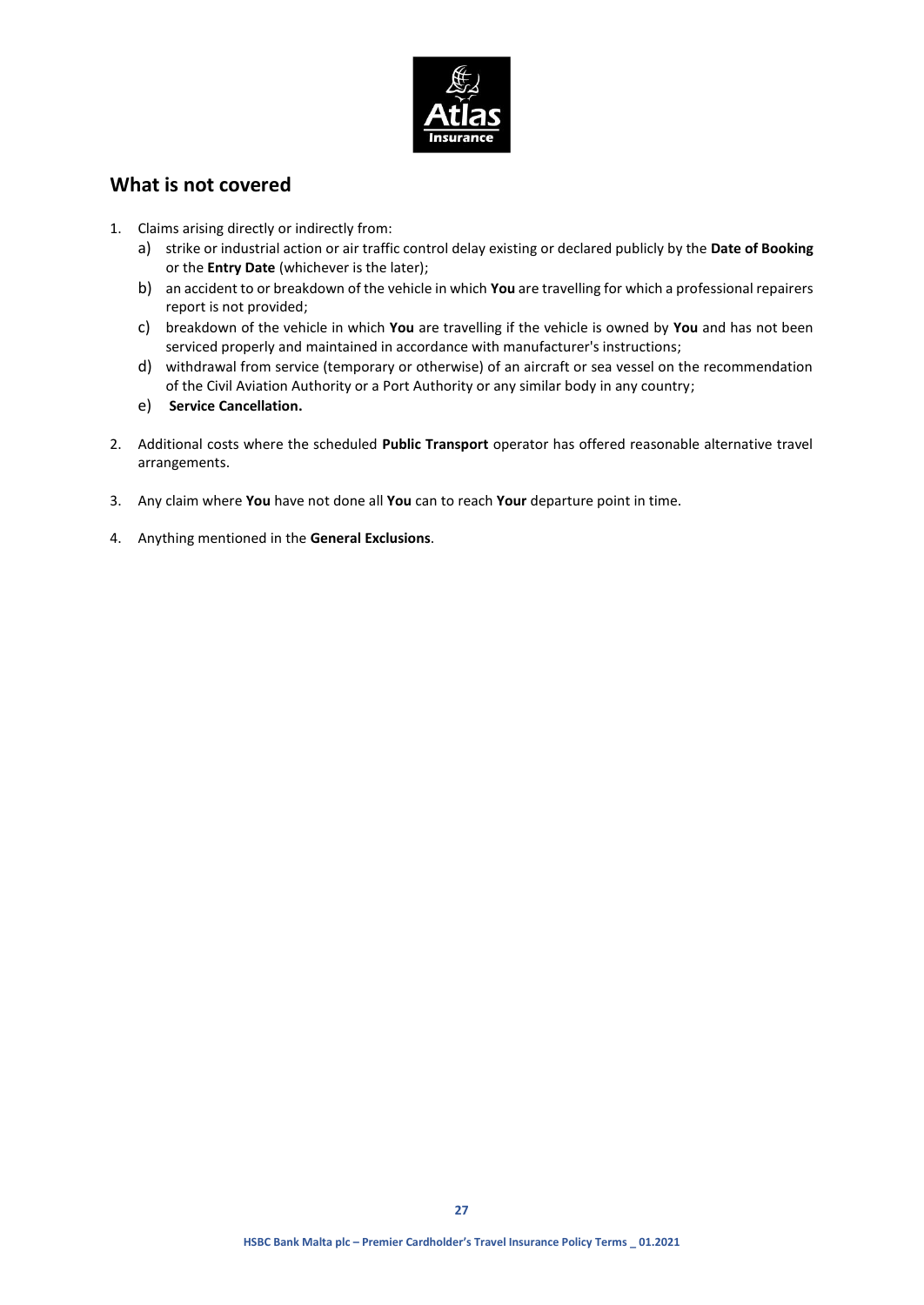

# **Section J - Hijack**

## **What is covered**

If the **Public Transport** on which **You** are booked to travel is hijacked on a **Direct Journey** to or from **Your Country of Residence**, **Atlas** will pay **You** for every completed 24 hours of restraint from travel as shown in the **Limits and Excesses Schedule** up to the Hijack Limit therein.

*You may claim only under Section J – Hijack or Section H - Delayed Departure or Section I - Missed Departure for the same event.*

# **Special conditions relating to claims**

- 1. **You** must check-in according to the itinerary supplied to **You**.
- 2. **You** must obtain confirmation from the carriers (or their handling agents) in writing of the number of hours of restraint from travel and the reason for this restraint.
- 3. **You** must comply with the terms of contract of the travel agent, tour operator or provider of transport.

## **What is not covered**

Anything mentioned in the **General Exclusions**, however, for the purpose of this Section, General Exclusion 1(b) is not applicable.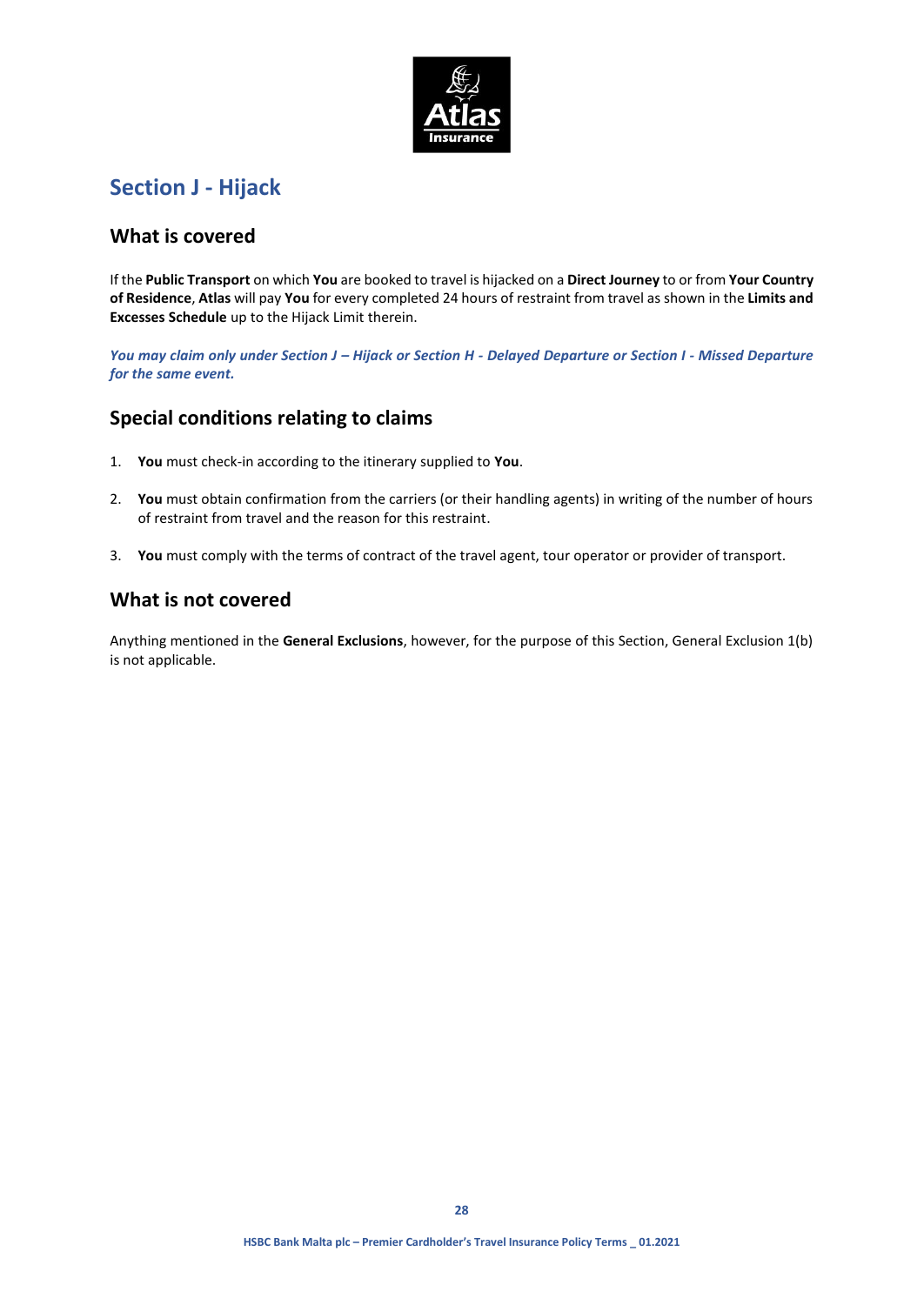

# **Optional Cover**

- **The following Sections/Extensions are optional and subject to a premium payable by each Insured Person for specific Trips.**
- **Any premium shown in the following sections is net of duty and fees chargeable over and above the amounts shown. Kindly contact MIB insurance Brokers Limited for more information about the total premium and charges applicable.**
- **Documentation for any of the Optional Sections will be issued to You once you have opted for this cover and paid the applicable premium.**

# **Section K – Hire Vehicle Excess Extension for a specific Trip**

- *Only operative if a Hire Vehicle Excess Limit\* is chosen, the applicable additional premium is paid, and the relevant amendment in cover is issued*;
- *Cover is not available to drivers below the age of 25 and over the age of 75.*

## **What is covered**

**Atlas** will reimburse **You** for the standard rental vehicle excess **You** have paid or for the cost of repairing the vehicle, whichever is the lower, if **You** rent a vehicle from a licenced rental company and it is involved in an accident and **You** are the driver or it is stolen during the **Trip**. This cover does not replace the motor vehicle insurance. **Atlas** will pay no more than the *Hire Vehicle Excess Limit\** chosen, which limit is applicable during the **Trip** regardless of the number of vehicles hired and the number of occurrences.

# **Special condition relating to claims**

You must provide a copy of the repair account and/or estimate of repairs and documentary evidence of the excess payable.

# **What is not covered**

- 1. Claims arising directly or indirectly from the use of the rental vehicle:
	- a) other than on a dedicated public highway;
	- b) by persons who do not have a valid driving licence;
	- c) by persons below the age of 25 and over the age of 75;
	- c) for racing competitions, trials, rallies or speed testing; or
	- d) in any other way outside the terms of the rental agreement.
- 2. Anything mentioned in the **General Exclusions**.

## **(\*) Hire Vehicle Excess options and premium payable**

- 
- €350 Hire Vehicle Excess Limit Premium of €10.00 for 7 days cover or €15.00 for 15 days;
- 
- 
- $€500$  Hire Vehicle Excess Limit Premium of  $€15.00$  for 7 days cover or  $€20.00$  for 15 days;
	-
- €750 Hire Vehicle Excess Limit Premium of €20.00 for 7 days cover or €25.00 for 15 days;
- €1,000 Hire Vehicle Excess Limit Premium of €25.00 for 7 days cover or €35.00 for 15 days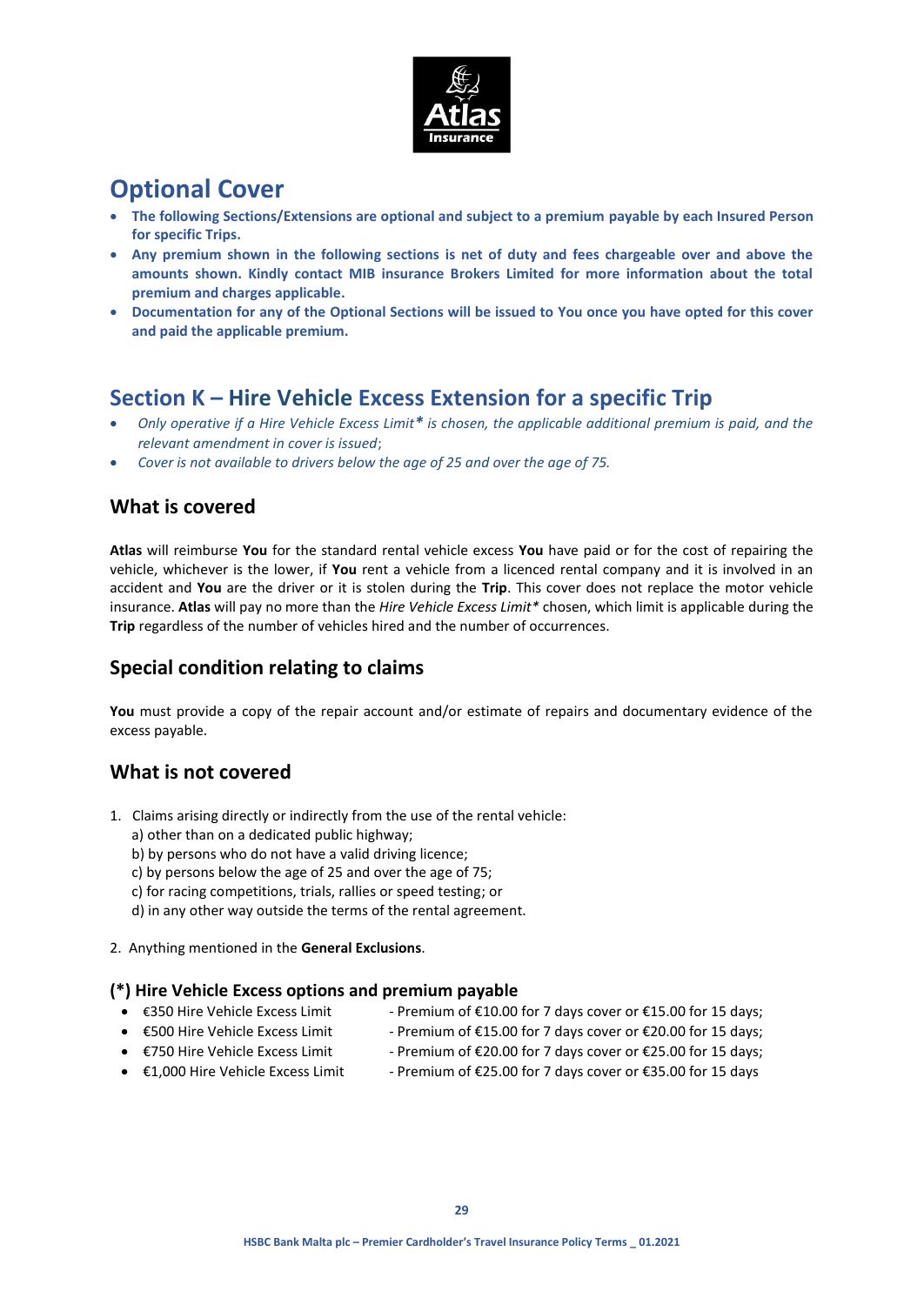

# **Section L – Cancelled Services Extension (adverse weather/natural disasters) for a specific Trip**

- *Only operative if an additional premium is paid per Insured Person and the relevant amendment in cover is issued*;
- *This extension cannot be purchased in the 14 days before commencement of the Trip.*

## **What is covered**

- 1. In the event of a **Service Cancellation** from **Your Country of Residence**, **Atlas** will pay for any irrecoverable unused travel and accommodation costs and other pre-paid charges which **You** have paid or are contracted to pay if **You** choose to cancel **Your Trip**.
- 2. In the event of any other **Service Cancellation**, **Atlas** will pay for reasonable additional travel and accommodation expenses inevitably incurred due to **Your Trip** being extended.

**Atlas** will pay up to €2,500 per **Insured Person**.

# **Special conditions relating to claims**

- 1. **You** must obtain written confirmation of the **Service Cancellation** from the carriers (or their handling agents).
- 2. **You** must provide written proof of all the additional expenses incurred.

## **What is not covered**

- 1. The **Excess** of €75 per **Insured Person**.
- 2. Claims arising directly and indirectly from:
	- withdrawal from service (temporary or otherwise) of an aircraft or sea vessel on the recommendation of the Civil Aviation Authority or a Part Authority or any similar body in any country; or
	- any **Service Cancellation**

for reasons other than adverse weather conditions or other natural disasters.

- 3. Claims arising directly or indirectly from adverse weather conditions and other natural disasters in the fourteen days prior to the commencement of the **Trip**;
- 4. Claims arising directly or indirectly from adverse weather conditions and other natural disasters which already existed at the time this insurance is effected by **You** or prior to the **Date of Booking** of **Your Trip**;
- 5. Compensation for frequent flyer points or similar schemes.
- 6. Any claim for unused travel or accommodation arranged by using Air Miles or similar travel loyalty schemes.
- 7. Any claim for management fees, maintenance costs or exchange fees associated with timeshare and similar arrangements.
- 8. Expenses payable by or recoverable from any tour operator, airline, hotel or any other service provider.
- 9. Anything mentioned in the **General Exclusions**.

## **Premium payable:**

- **Insured Persons** aged 16 and over -€ 8.00 per **Insured person** per **Trip**
	- **Insured Persons** aged 2 to 15 -€ 4.00 per **Insured person** per **Trip**
- Infants under 2 Free cover when all the family has purchased this cover

**30**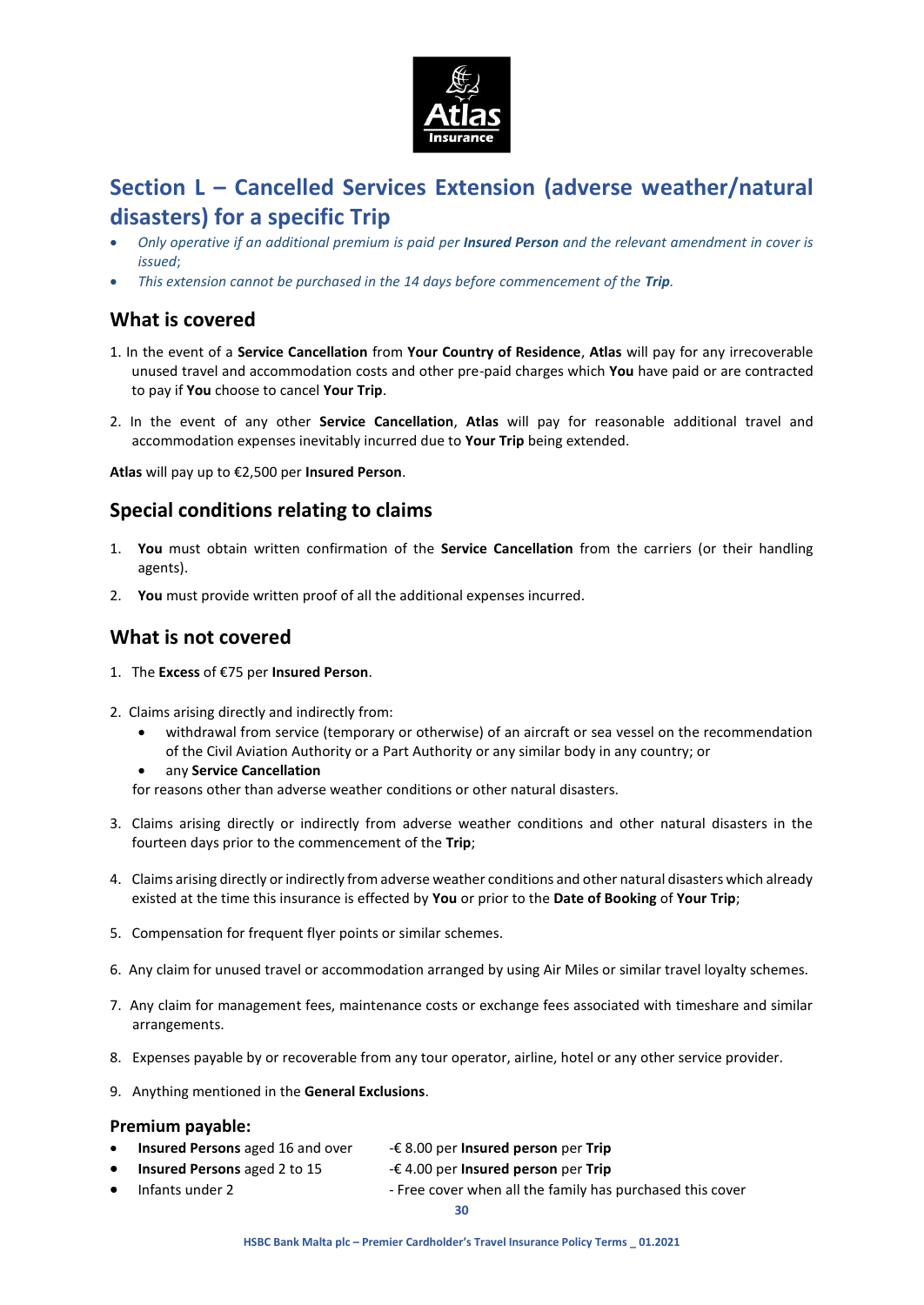

# **Section M – Winter Sports Extension on a specific Trip**

- *Only operative if an additional premium is paid per Insured Person carrying out winter sports and the relevant amendment in cover is issued;*
- *Not available for winter sports Trips exceeding 14 days.*

## **Definitions**

**Ski-Equipment** means skis (including bindings), ski boots, ski poles and snowboards. **Ski pack** means ski school fees, lift passes and the cost of hired **Ski Equipment**

## **What is covered**

*Note - any limits apply per Trip per Insured Person within the period of cover of this extension*

1. **Atlas** will pay **You** up to €1,000 for the accidental loss of, theft of or damage to **Your** own **Ski Equipment** or **Ski Equipment You** hire and may be responsible for. The amount payable will be the value at today's prices less a deduction for wear and tear and depreciation (or **Atlas** may at **Atlas'** option replace, reinstate or repair the lost or damaged **Ski Equipment**).

The maximum **Atlas** will pay for any one article, pair or set of articles is €500.

- 2. **Atlas** will pay **You** up to €50 per day, up to a maximum of €350, for the reasonable cost of hiring replacement **Ski Equipment** as a result of accidental loss of, or theft of or damage to or temporary loss in transit for more than 24 hours of **Your** own **Ski Equipment**.
- 3. **Atlas** will pay **You**:
	- a) up to €500 for the unused portion of **Your Ski Pack** following **Your Bodily Injury** or illness;
	- b) up to €250 for the unused portion of **Your** lift pass if lost.
- 4. Atlas will pay up to €50 per day, up to a maximum of €350 for the cost of transport organised by the tour operator to an alternative site if lack of or excessive snow conditions, dangerous high winds or avalanche results in the closure of all skiing facilities (excluding cross-country skiing) in **Your** resort and it is not possible to ski. The cover only applies:
	- a) to the resort which **You** have pre-booked for a period exceeding 12 hours and for so long as such conditions prevail at the resort, but not exceeding the pre-booked period of **Your Trip** and
	- b) to **Trips** in Europe during the period 15th December to 30th March (both dates inclusive) and to other **Trips** only during the customary period of skiing and boarding in **Your** chosen resort.

If no alternative sites are available **Atlas** will pay **You** compensation of €50 per day up to a maximum of €350.

# **Special conditions relating to claims**

- 1. In respect of What is covered numbers 1 and 2 above, cover will form part of Section E Baggage and Passport and **You** need to refer to Special Conditions relating to Claims in Section E - Baggage and Passport.
- 1. Under What is covered number 3 above **You** must provide written confirmation from a **Medical Practitioner**  that such **Bodily Injury** or illness prevented **You** from using **Your Ski Pack**.
- 3. Under What is covered number 4 above **You** must provide written evidence that confirms the piste closures from resort management.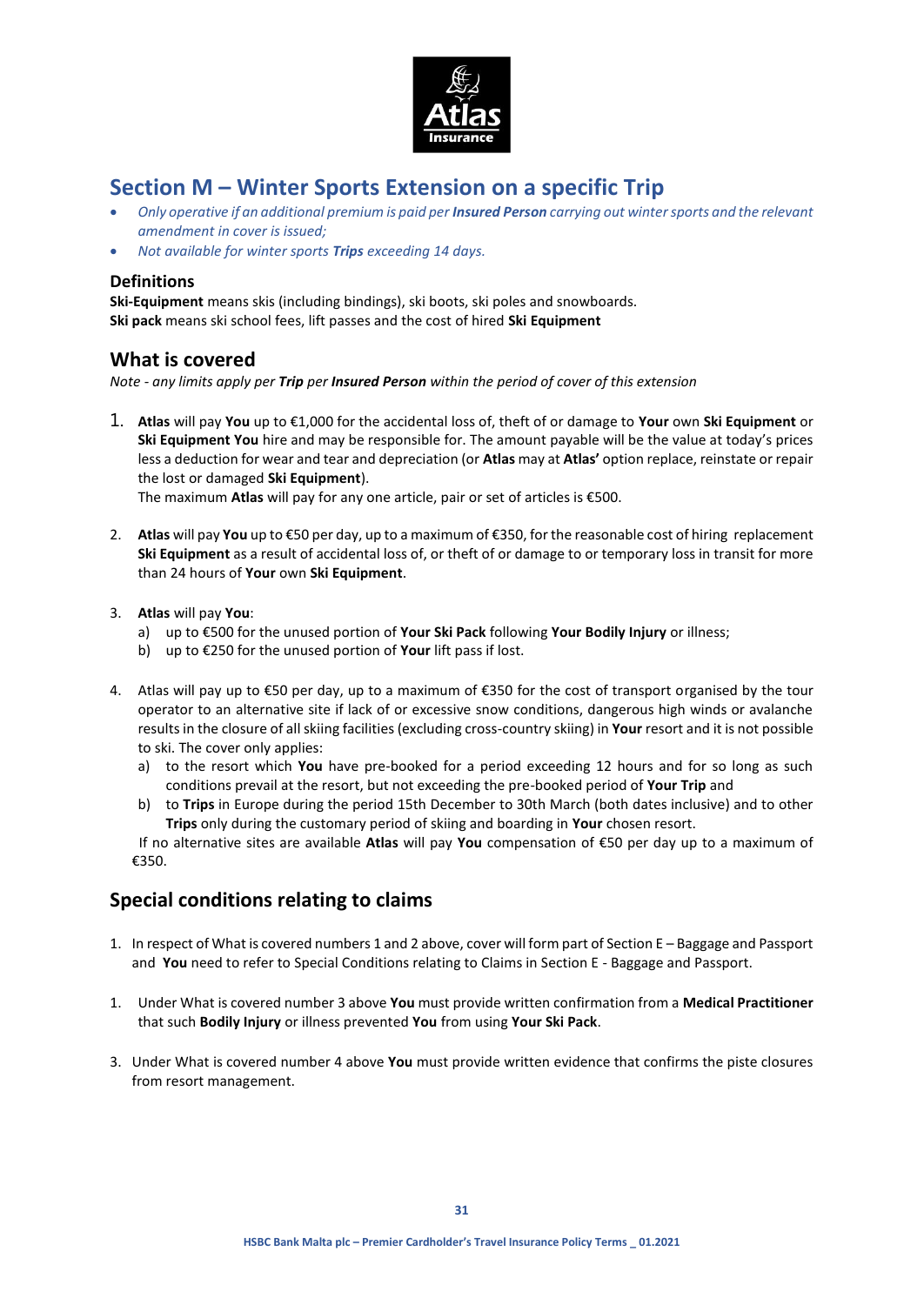

## **What is not covered**

- 1. In respect of What is covered numbers 1 and 2 above, (as cover forms part of Section E Baggage and Passport), What is not covered under Section E - Baggage and Passport also applies to this Section.
- 2. Any expenses under What is covered number 4 above where costs, compensation or alternative skiing facilities are provided to **You**.
- 3. Any claims under What is covered number 4 arising directly or indirectly from circumstances known to **You**  prior to the date this insurance is effected by **You** or at the time of booking any **Trip**, whichever is the later, which could reasonably have been expected to give rise to the impossibility to ski.
- 4. Anything mentioned in the **General Exclusions**.

In respect of What is covered number 3 above **You** should also refer to the **Important Conditions Relating To Health**

### **Premium payable**:

€45 per week per **Insured Person** per **Trip** (€15 per additional week/maximum 2 weeks cover)

# **Section N - Increase in the Maximum Days for a specific Trip**

*Only operative if an additional premium is paid and the relevant amendment in cover is issued.*

It is agreed and understood that maximum period shown as applicable in the **Limits and Excesses Schedule** is extended in duration for a specified **Trip** as shown in the amendment of cover.

### **Premium payable:**

- €12.00 per additional week per **Insured Person** per **Trip** within Europe
- €18.00 per additional week per **Insured Person** per **Trip** for Worldwide Travel Maximum **Period of Insurance** per **Trip**: 120 days

# **Section O – Increase in Baggage Limit for a specific Trip**

*Only operative if an additional premium is paid and the relevant amendment in cover is issued*.

It is agreed and understood that the **Baggage** limit\* shown as applicable in the **Limits and Excesses Schedule**, is increased to the **Baggage** limit option chosen for any one **Trip**.All sub-limits remain unchanged.

## **(\*) Limits and premium payable**

- €3,700 **Baggage** limit Premium of €3.00 per **Insured Person** per **Trip**
- €4,700 **Baggage** limit Premium of €5.00 per **Insured Person** per **Trip**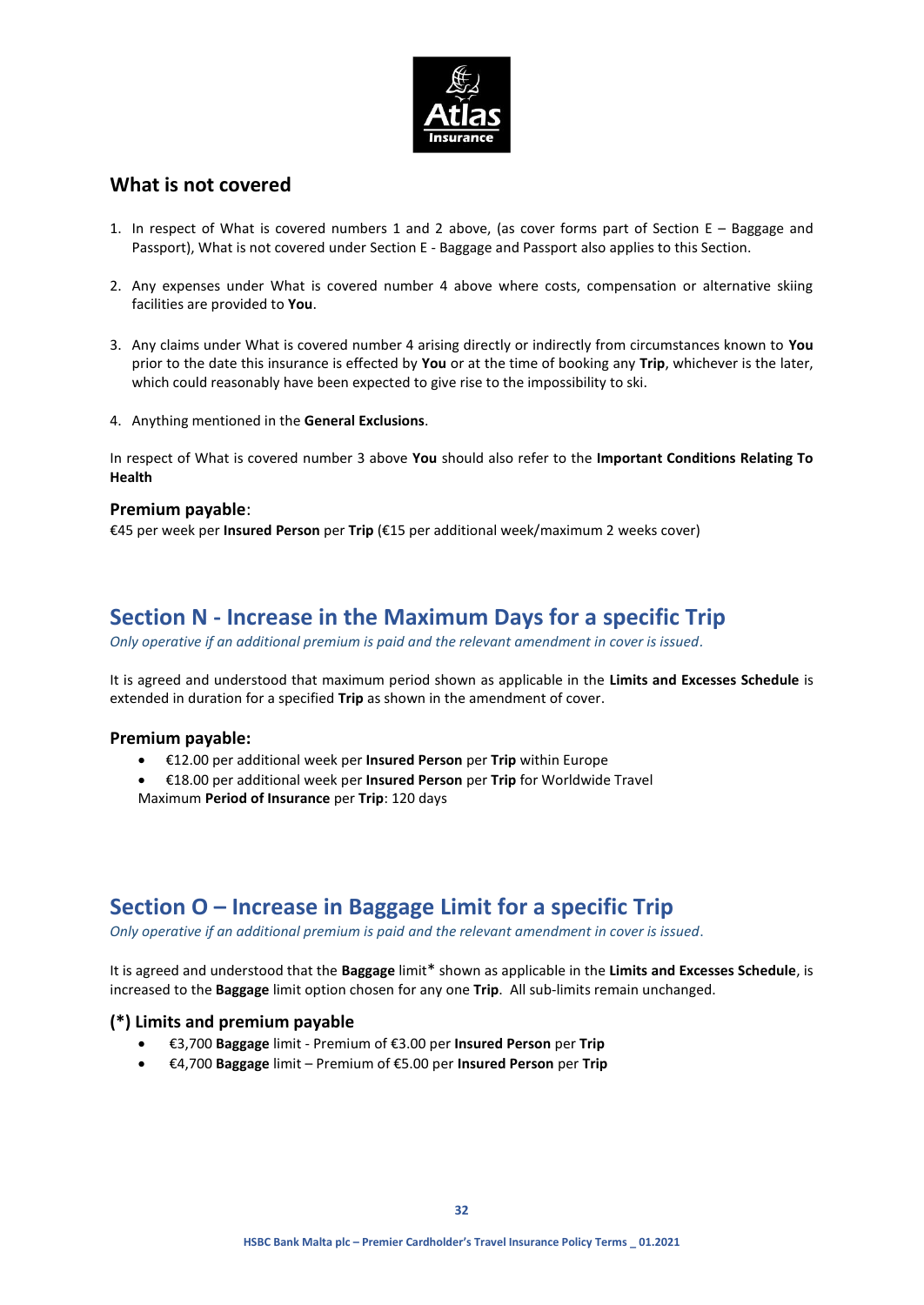

# **Protection and Compensation for Policyholders**

Under the Protection and Compensation Fund Regulations 2003, should Atlas Insurance PCC Limited be unable to meet all its liabilities to policyholders, compensation may be available. Full details are available on the Malta Financial Services Authority website www.mfsa.com.mt

# **Data and Privacy Protection Atlas Insurance PCC Limited**

Atlas Insurance PCC Limited and/or any other subsidiaries of Atlas Holdings Limited or any of its daughter companies (hereinafter '**Atlas**', '**Us**', '**Our**', '**We**') are the data controllers, as defined by relevant data protection laws and regulations, of personal data held about **You** or relating to **You** and/or to any other person/s whom **You** insure with **Atlas** (hereinafter '**Others**').

In completing all the forms related to **Your** policies or claims, **You** confirm **Your** understanding and acceptance of the terms in **Atlas**'s Data Protection and Privacy Statement. **You** hereby warrant that **You** have informed **Others** why **We** asked for this information and what **We** will use it for and have obtained the necessary explicit verbal consent.

**Atlas** collects and processes information about **You** and **Others** for purposes which include preparing requested quotations, underwriting and administering the insurance proposal and policy, carrying out its contractual obligations including handling and settling of claims, and preventing or detecting crime (including fraud). **Atlas** may monitor calls to and from customers for training, quality and regulatory purposes.

**Atlas** may collect and disclose **Your** and **Others**' information from/to other entities in order to conduct **Our** business including

- managing claims, which may require obtaining data including medical information from healthcare providers (including any public or private hospital or clinic) and/or **Your** employers (for company schemes) and which **You** hereby authorise;
- administering policies with insurance brokers or other intermediaries appointed by the policyholder;
- helping **Us** prevent or detect crime by sharing **Your** information with regulatory and public bodies in **Malta** or, if applicable, overseas, including the Police, as well as with other insurance companies (directly or via shared databases such as the Malta Insurance Fraud Platform), or other agencies or appointed experts to undertake credit reference or fraud searches or investigations; and/or
- **Our** third party suppliers or service providers to whom **We** outsource certain business operations.

**We** will retain data for the period necessary to fulfil the above-mentioned purposes unless a longer retention period is required or permitted by law.

**You** have the right to access **Your** personal data and ask **Atlas** to update or correct the information held or delete such personal data from **Our** records if it is no longer needed for the purposes indicated above. **You** may exercise these and other rights held in **Atlas**'s Data Protection and Privacy Statement, by contacting **Our** Data Protection Officer at The Data Protection Officer, Atlas Insurance PCC Limited, 48-50 Ta' Xbiex Seafront, Ta' Xbiex XBX 1021 Malta or email [dpo@atlas.com.mt](mailto:dpo@atlas.com.mt) Please note, however, that certain personal information may be exempt from such access, correction or erasure requests pursuant to applicable data protection laws or other laws and regulations.

If **You** and **Others** consider that the processing of personal data by **Atlas** is not in compliance with data protection laws and regulations, **You** and **Others** may lodge a complaint with **Us** and/or the Office of the Information and Data Protection Commissioner by following this link

<https://idpc.org.mt/en/Pages/contact/complaints.aspx>

If **You** wish to view the full **Atlas**'s Data Protection and Privacy Statement, for a better understanding of how **We** use this data please visi[t https://www.atlas.com.mt/legal/data-protection/.](https://www.atlas.com.mt/legal/data-protection/)

Kindly note that this is subject to occasional changes including to comply with changing data protection laws, regulations and guidance.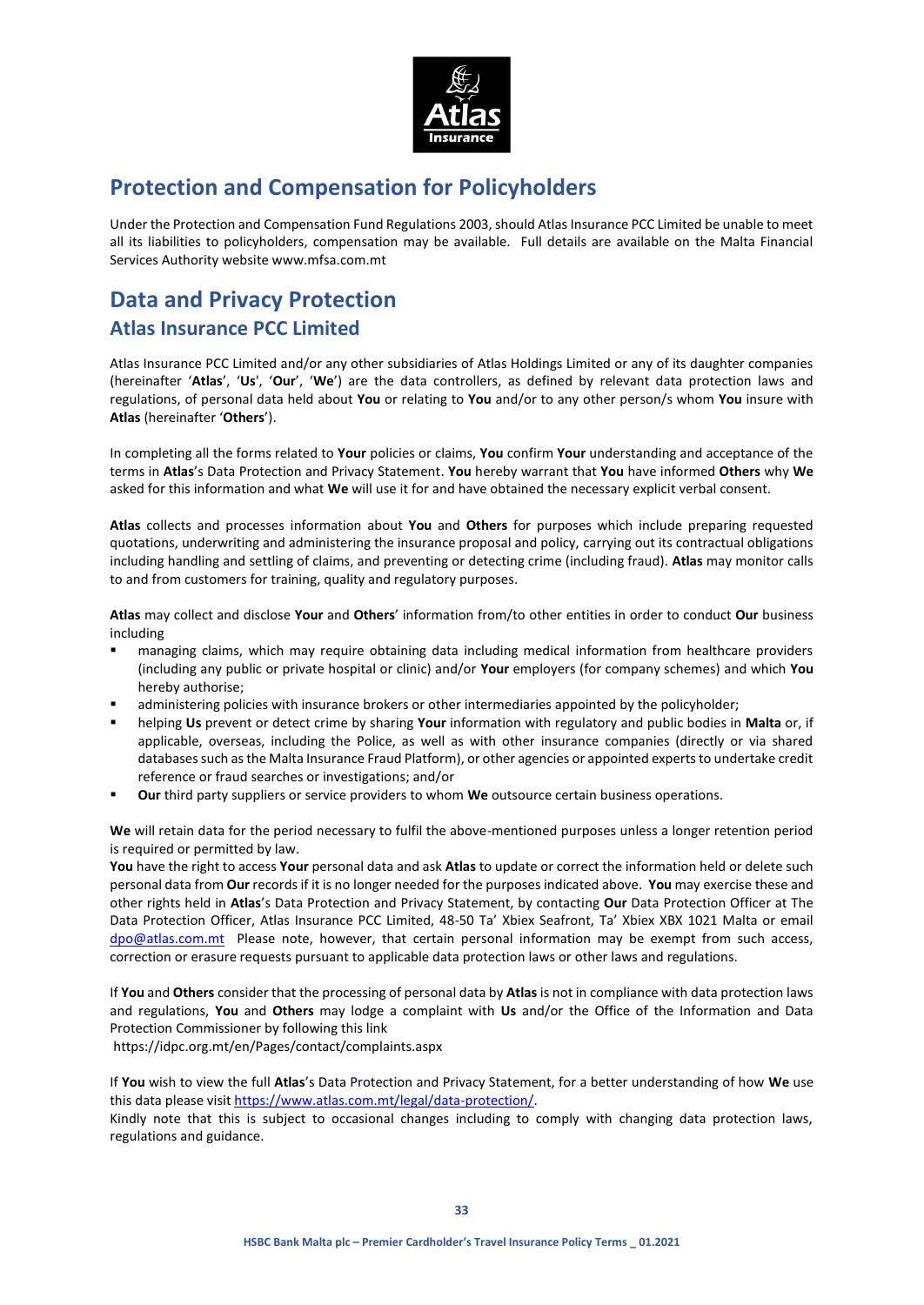

# **Data and Privacy Protection Mediterranean Insurance Brokers (Malta) Limited**

### **Introduction**

For the purpose of this section:

- All companies forming part of the MIB Insurance Group are hereinafter referred to as '**MIB**', '**Us**', '**Our**' or '**We**'; and
- all **Insured Persons** are referred to as '**You**', '**Your**'.

**MIB** recognise that **Your** privacy is important.

It is our objective to protect both the privacy and the confidentiality of **Your** Personal Data that **We** as a company process in connection with the services **We** offer.

**MIB**'s services consist mainly of insurance & reinsurance broking, risk management, risk consultancy & advisory services, insurance underwriting and insurance claims management.

MIB Insurance Group consists of MIB Management Services Limited (C-36808), Mediterranean Insurance Brokers (Malta) Limited (C-3540) and MIB Insurance Agency Limited (C-42111).

Further to this, for **MIB** to arrange insurance cover and handle insurance claims, **We** are required, together with other players in the insurance industry, to use and share Personal Data. Throughout the insurance lifecycle, with respect to prospective or actual policyholders, beneficiaries under a policy, their relatives, claimants and other parties to a claim, **MIB** will receive Personal data. Moreover, references to 'individuals' in this statement includes any living person from the preceding list, whose Personal Data **MIB** receives in connection with the services it provides under its engagements with its clients.

This Privacy Policy lays out **MIB**'s uses of this personal data and the disclosures it makes to other insurance market players and other third parties.

### **Contact Information**

MIB Insurance Group, 53, MIB House, Abate Rigord Street, Ta' Xbiex, XBX 1122, Malta **We** are the data controllers in respect of the Personal Data **We** receive in connection with the services provided under the relevant engagement with **Our** clients.

### **Types of Personal Data Processed**

**MIB** collects and processes various Personal Data, of which, such data may fall under one of the following categories: • Individual – Name, address, other contact details (including email and telephone details, amongst others), family details, date & place of birth, gender, marital status, employer, relationship to the policyholder, job title & employment history, claimant, beneficiary or insured.

• Identification – Identification numbers issued by government agencies (including ID number, social security, passport number, driver's license number, amongst others).

• Financial – Bank account details, payment card details, income and other information pertaining to financial personal data.

• Insured Risk (Health Data) – Existing or former physical/ mental medical conditions, medical procedures history, personal habits relevant to insurance (including smoking, consumption of alcohol, amongst others), disability information, prescription information and medical history.

• Insured Risk (Criminal Records) – Criminal proceedings resulting in convictions (including driving offences, amongst others).

• Insurance Contract (Policy) – Details pertaining to quotes individuals receive and policies obtained by said individuals. • Credit & Anti-Fraud – Fraud convictions, crimes and sanctions received from various sources (including regulators,

amongst others) and credit history. • Loss history – Previous claims history (including criminal records information, health data and other special categories).

• Existing claims – Current claims information (including criminal records information, health data and other special categories).

• Marketing – In certain scenarios where consent is required, whether the person has consented to receive marketing

**34**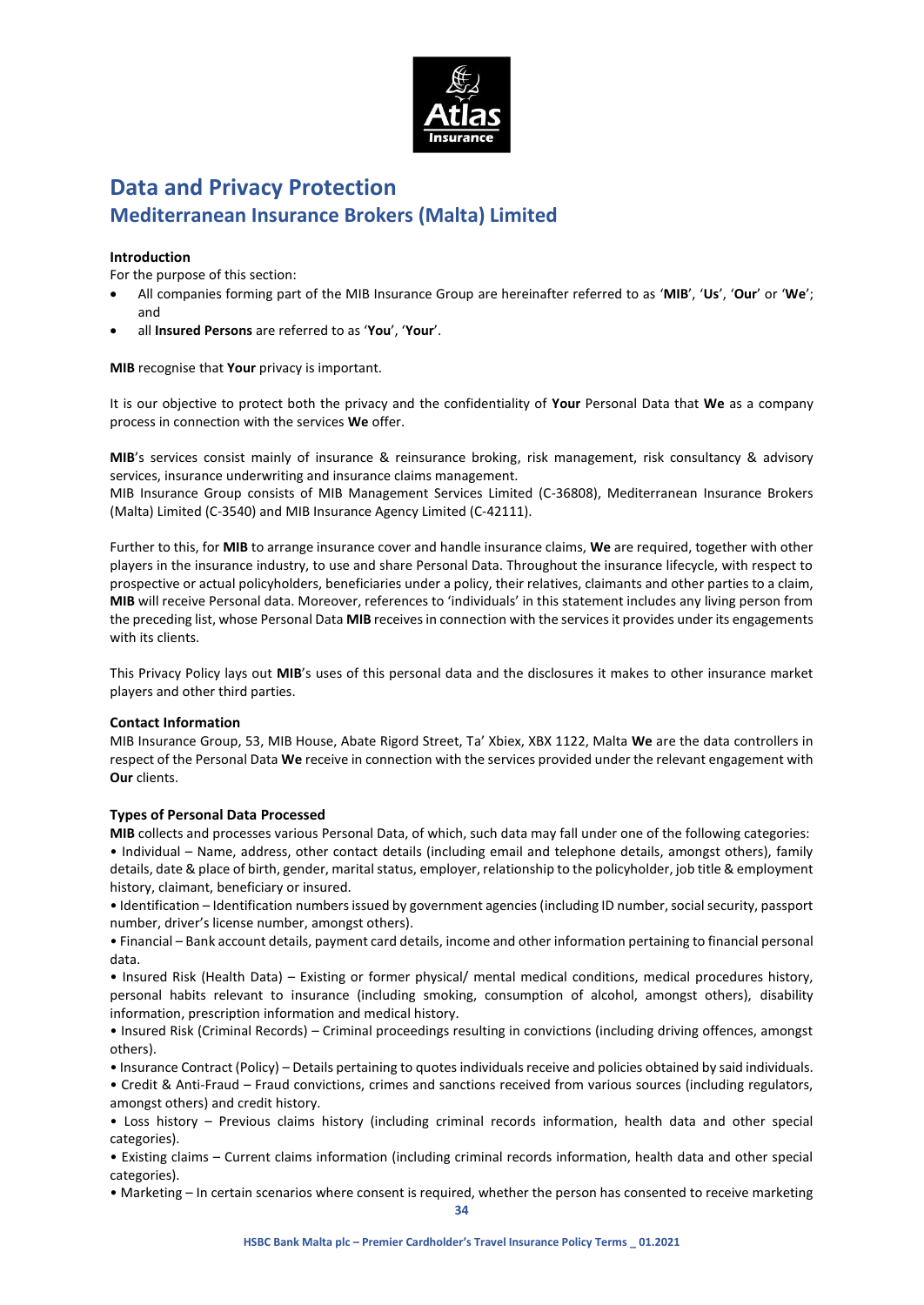

#### from **MIB**.

• Website & communication – Information of **Your** visits to **Our** websites and any information collected using cookies and other tracking technologies (including **Your** IP address & domain name, operating system, traffic data, web logs, amongst others).

### **Personal Data Sources**

**MIB** collects and receives various Personal Data from various sources, such as:

- Individuals and their family relatives via telephone, written communication and/or online.
- Individuals' employers.
- Individuals' trade or professional associations of which they are a member of.

• In the event of a claim, 3rd parties including the other party to the claim (claimant/defendant), witnesses, experts (including medical experts), loss adjusters, lawyers and claims handlers.

- Other insurance market players, such as insurers and reinsurers, amongst others.
- Credit reference agencies (to the extent **MIB** is taking any credit risk).
- Anti-fraud databases and other third-party databases, including sanctions lists.
- Government agencies, such as vehicle registration authorities and tax authorities.
- Claim forms.
- Public accessible information such as open electoral registers.
- Business information & research tools.
- Introducers; and
- Website forms.

#### **Purpose and use of Personal Data**

In accordance with the General Data Protection Regulation, an entity requires certain legal grounds to be legally permitted to process Personal Data. In this section, the purposes for which **MIB** uses Personal Data, how such data is shared, and the legal basis upon which **We** process the information is explained. Kindly note that **MIB** will disclose Personal Data internally (that is, to the extent of the company) and, if necessary, to contractors, service providers and other entities that perform activities on **Our** behalf.

#### **Consent**

In order to facilitate the insurance cover and the processing of insurance losses, unless another legal ground applies, **MIB** relies on the data subject's consent to process. It may be necessary that **We** require consent in order for **Us** to be able to share information with other players of the insurance industry, such as insurers, reinsures and intermediaries, that need to process the information to properly undertake their role. **MIB** relies on **Your** consent, unless another legal basis is satisfied, to process special categories of personal data (including Criminal Records Data) and profiling.

**You** may withdraw **Your** consent to such processing at any time by notifying **Our** Data Protection Officer using the contact details found in the 'Contact' section below. Please understand that such withdrawal is unconditional, and therefore concerned insurers or reinsures would be prohibited from continuing to provide **You** with an insurance cover. In the scenario that **You** provide **MIB** with data pertaining to another person other than **Yourself**, **You** agree to inform such other person of **Our** use of their Personal Data and to obtain such consent on our behalf.

#### **Profiling**

Insurance market players calculate premiums by benchmarking client's attributes against other clientele's attributes and propensities for the eventuality of insured events. This provides insurance market participants to analyze and collect data of all concerned insureds, beneficiaries or claimants to model such propensities. Accordingly, such information may be used by **MIB** in order to match and ultimately create the models required, and subsequently used, to formulate the premium pricing. Special Categories of personal data and Criminal Records information may be used by **MIB** in such modeling process.

#### **Safeguards**

**MIB** ascertains that Personal Data is secure by having electronic, physical and procedural safe-guards in place. These safeguards will vary depending on the sensitivity, format, location, amount, distribution and storage of the Personal Data, and include measures designed to keep Personal Data protected from unauthorized access. If appropriate, the safeguards include the encryption of communications via Secure Sockets Layer, encryption of information during storage, firewalls, access controls, separation of duties, and similar security protocols. **We** restrict access to Personal Data to personnel and third parties that require access to such information for legitimate, relevant business purposes.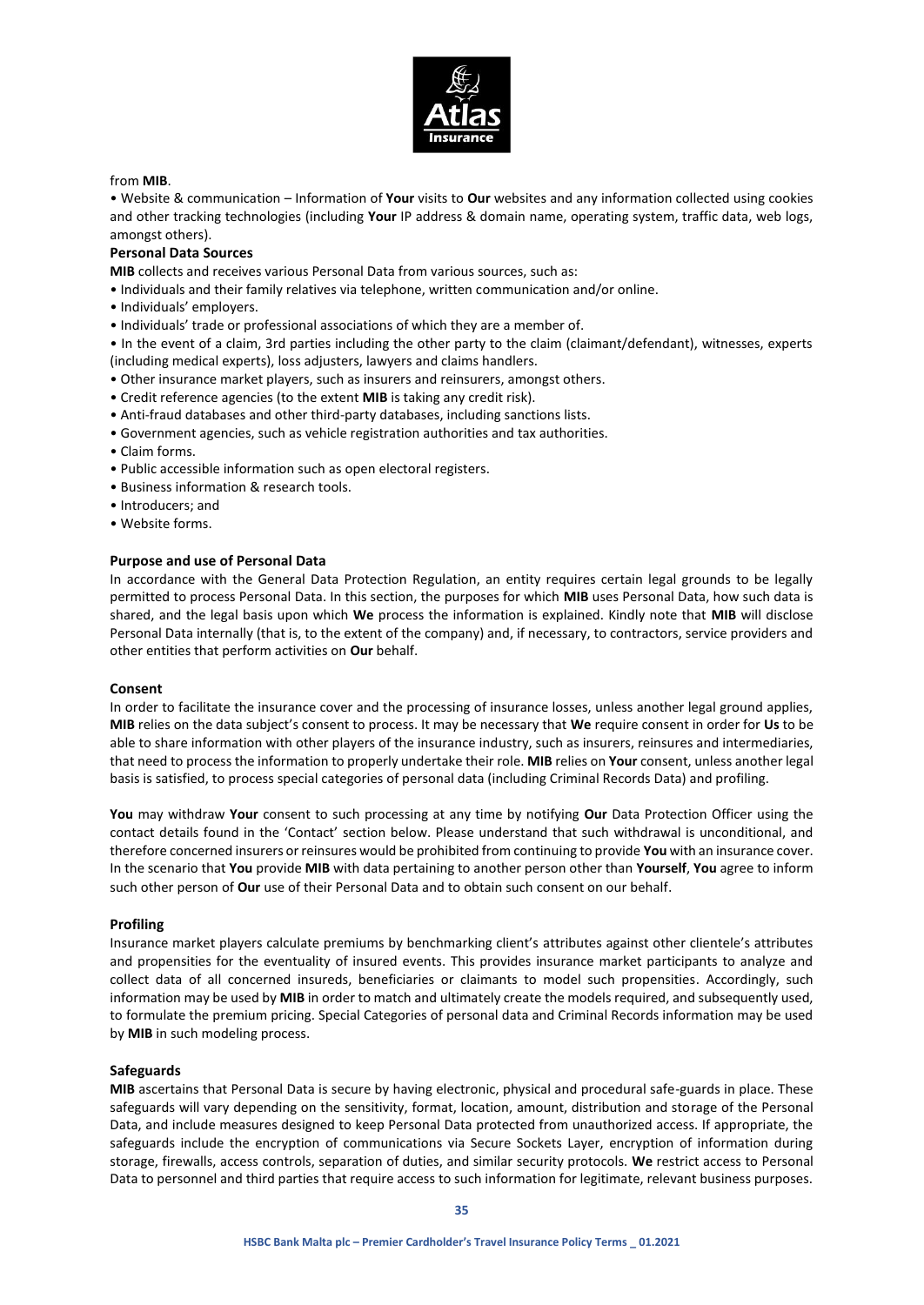

### **Retention Periods**

**Our** retention periods for Personal Data are based on commercial factors and legal requirements and is in normal circumstances that of 10 years. **We** retain Personal Data for as long as is necessary for the processing purpose for which the information was collected, and any other permissible, related purpose including but not restricted to compliance with legal obligations. In the scenario that Personal Data is no longer required, **MIB** either irreversibly anonymizes the data or entirely deletes such data.

### **Personal Data transfers (Cross-Territorial)**

In order to provide the required services **MIB** may transfer Personal Data to, or permits access to Personal Data from, countries outside the European Economic Area (hereinafter referred to as EEA). **MIB** cannot guarantee that these countries' data protection mechanisms and legislation offer the same level of protection for Personal Data as offered in the EEA. **We** have taken all measures possible to safeguard **Your** Personal Data as set out in this Privacy Policy Statement by recipient entities outside the EEA. The European Union allows **Us** to freely transfer Personal Data to certain countries outside the EEA. These countries have been approved by the European Union Commission and classified as providing essentially equal protections as the data protection offered by EEA data protection legislation.

### **Your Rights**

**MIB** strives to maintain Personal Data that is updated and complete. If **You** need to update **Your** Personal Data, kindly contact **Us** at dataprotection@mibgroup.com.mt to have such information updated. Under certain conditions, individuals have the right to request **MIB** to: 1. Further explain how **MIB** uses and processes their Personal Data; 2. Provide details of the Personal Data **We** possess about the individual; 3. Update Personal Data; 4. Delete Personal Data that is no longer necessary; 5. Restrict manner Personal Data is processed whilst an individual's enquiry is being handled; 6. Withdraw consent, where such consent is the basis upon which processing is carried out; 7. Object to direct marketing 8. Object to the processing of Personal Data that **MIB** carries out on the basis of having a legitimate interest (subject to the exception that reasons for the processing out-weighs the individuals' fundamental rights). These rights are subject to certain exemptions to safeguard the **MIB**'s interest and the public interest. **We** will respond to most requests within 30 days.

In the scenario that **We** are unable to resolve an enquiry or a complaint, individuals have the right to contact Malta's Data Protection Regulator, the Office of Information and Data Protection Commissioner.

### **Third Party Websites**

As **You** are aware, **MIB** websites may provide links to other third party websites. Kindly note that **MIB** cannot be held liable for third party policies or processing of personal information. In light of this, **We** suggest that any third-party policies are checked prior to submitting any requested personal information.

### **Contact**

**MIB** understands that an individual may have questions, requests or complaints regarding **Our** Privacy Policy Statement (or any **MIB** privacy procedures). In such case, kindly write to our Data Protection Officer at the following address: The Data Protection Officer MIB Insurance Group, Zentrum Business Centre, Level 2, Mdina Road Qormi QRM9010 Malta or communicate **Your** query/concerns on; Tel: +(356) 234 33 234 Email[: dataprotection@mibgroup.com.mt](mailto:dataprotection@mibgroup.com.mt)

### **Privacy Notice Updates**

This Privacy Notice is subject to change at any time. If **We** modify **Our** privacy policy, **We** will post the updated information here, with a revised date. In the scenario that such changes are material to this privacy statement, **We** may notify **You** by posting a notice online and/or by sending an email. Whilst protecting **Your** personal data is a main concern, **We** encourage **You** to periodically review this privacy policy statement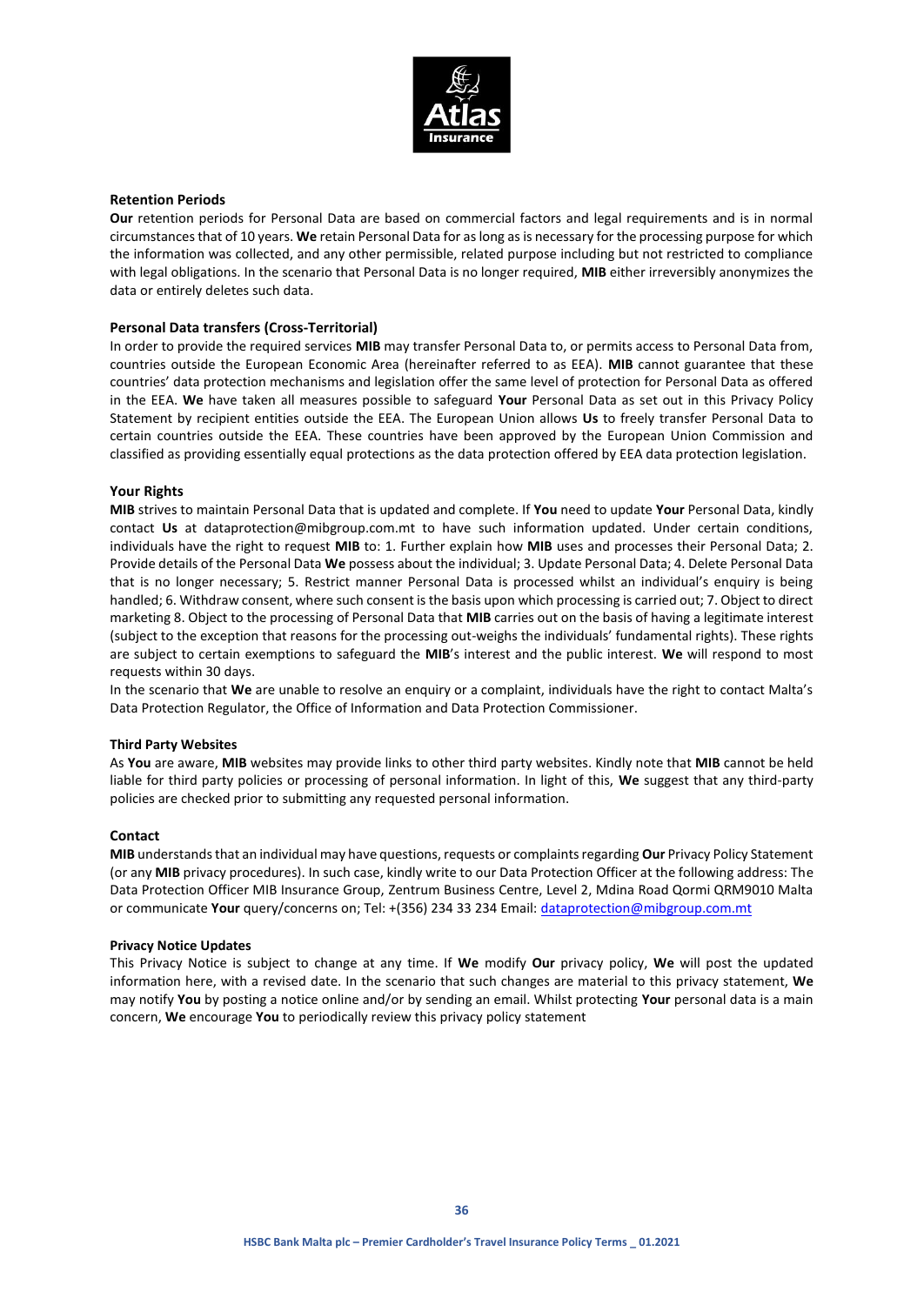

# **What You can do if You are not satisfied**

For the purpose of this section, Atlas Insurance PCC Limited is hereinafter referred to as '**Us**' '**We**' '**Our**' and Mediterranean Insurance Brokers (Malta) Limited is referred to as "**MIB**"

With the best will in the world, concerns about some aspects of **Our** or **MIB's** service may arise. Please help resolve Your concerns as quickly as possible by following this process.

Please remember to quote **Your** policy and/or claim number on all correspondence.

### **How We deal with Your concerns**

**You** can communicate about **Your** concerns in writing by any reasonable means and this will always be free of charge. **Your** feedback is always welcome as it enables **Us** and **MIB** to identify ways to improve service, and rest assured that **We** and **MIB** will always treat **You** fairly, equally and promptly. **We** and **MIB** will keep **Your** records in accordance with the Data Protection Act and **You** have the right to request information about the progress of **Your** concerns.

### **What You should do**

1. **MIB** staff have training and authority to settle problems and will do everything they can to help. They should be **Your** first point of contact. In the unlikely event that **Your** complaint is unresolved, please write to:

The Customer Complaints Director Mediterranean Insurance Brokers (Malta) Limited Zentrum Buildings, Level 2 Mdina Road Qormi QRM 9100 Malta Tel: +(356) 2343 3234 Fax: +(356) 2134 1596

2. If for whatever reason your complaint is not resolved, please write to

The Customer Care Manager Atlas Insurance PCC Limited 48-50 Ta' Xbiex Seafront Ta' Xbiex XBX 1021 or email on insure@atlas.com.mt) who will investigate the matter independently. The Customer Care Manager will: acknowledge **Your** concern within 3 working days;

- explain how **Atlas** will handle **Your** complaint and who **Your** contact person will be;
- explain what, if anything, **You** need to do;
- send **You** a copy of the **Atlas** Complaints Procedure if **You** do not already have a copy of it;
- give **You** a final reply to **Your** concern within 15 working days from the date of receipt of **Your** complaint. If the unlikely event that **We** are unable to conclude within this time period, **We** will write to **You** explaining why.

### **If You are still not satisfied**

If **You** are still not satisfied with **Our** final reply or **We** have failed to give **You** a reply within 15 working days without giving **You** an explanation, **You** (Individuals and micro enterprise)s may refer **Your** issues to the Financial Services Arbiter (Office of the Arbiter for Financial Services, 1st Floor, St Calcedonius Square, Floriana FRN 1530, Malta, telephone 8007 2366 or 21249245 or complaint.info@financialarbiter.org.mt).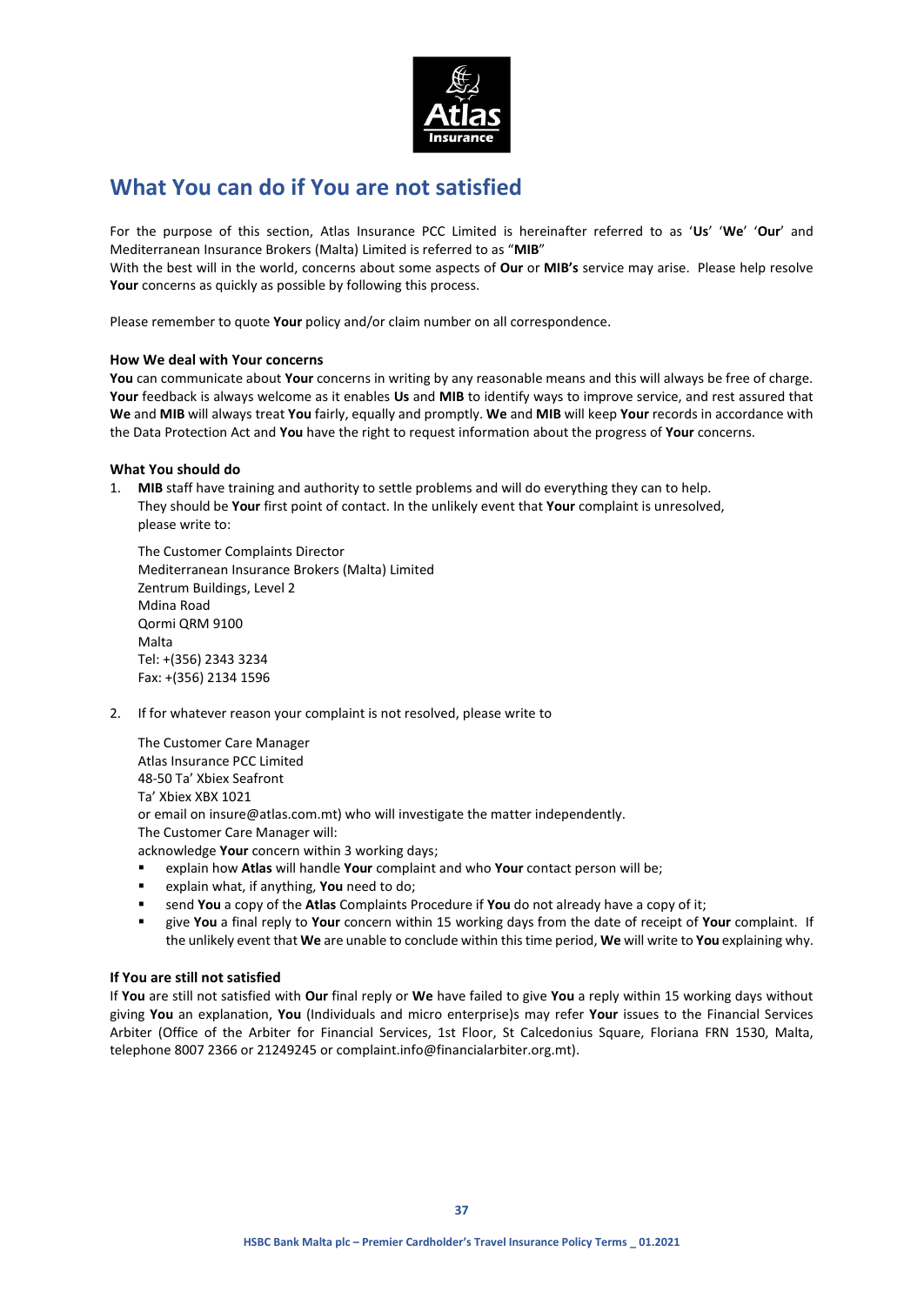

# **Travel Claim Documentation**

The following is a guide on what documentation is required in the event of a claim.

The relevant documentation to the type of claim that you have must be presented along with:

- confirmation (payment documentation or statement) of HSBC Premier card payments related to the **Trip**;
- completed notification and/or claim form as well;
- copies of the airline, ship or cruise tickets; and
- photocopy of the claimant's ID Card or passport.

Other documentation might be requested depending on the claim circumstances. **For any enquiries please call 2343 3234**

| <b>Loss types</b>       | <b>Documentation required</b>                                                                   | <b>Comments</b>                                    |
|-------------------------|-------------------------------------------------------------------------------------------------|----------------------------------------------------|
| Cancellation /          | Travel itinerary<br>a)                                                                          | including tour programme, accommodation<br>a)      |
| Abandonment             |                                                                                                 | details, excursions, etc.                          |
|                         | b)<br>Invoices and/or receipts                                                                  | for pre-paid expenses (including deposits)<br>b)   |
|                         |                                                                                                 | for flights, accommodation, excursions,            |
|                         |                                                                                                 | cultural and sports events, etc.                   |
|                         | Medical report<br>c)                                                                            | stating the nature of illness and reason for<br>C) |
|                         |                                                                                                 | cancelling/abandoning trip                         |
|                         | Death certificate (if reason for cancellation)<br>d)                                            | stating cause of death<br>d)                       |
|                         |                                                                                                 |                                                    |
|                         | In the event of cancellation, claimants must notify the travel agent and/or airline immediately |                                                    |
|                         | for refund of taxes and surcharges                                                              |                                                    |
| <b>Medical Expenses</b> | Medical reports<br>a)                                                                           | issued by the Medical Practitioner (doctor)<br>a)  |
|                         |                                                                                                 | who examined the claimant abroad                   |
|                         |                                                                                                 | namely the doctors' fees and prescribed<br>b)      |
|                         | b)<br>Receipts for related medical expenses                                                     | medication                                         |
|                         | Medical report<br>a)                                                                            | issued by the Medical Practitioner (doctor)<br>a)  |
| <b>Hospital Benefit</b> |                                                                                                 | who examined the claimant abroad                   |
|                         |                                                                                                 |                                                    |
|                         |                                                                                                 | showing date of admission and date of<br>b)        |
|                         | b)<br>Hospital discharge letter                                                                 | discharge from hospital                            |
| <b>Baggage Damage</b>   | Damage Report (property irregularity report)<br>a)                                              | issued on arrival by the airline<br>a)             |
|                         |                                                                                                 | representatives                                    |
|                         | b)<br>Luggage tags and boarding pass                                                            | b)<br>of flight during which the damage occurred   |
|                         | Photographs of damage luggage<br>c)                                                             |                                                    |
|                         |                                                                                                 |                                                    |
| <b>Baggage Delay</b>    | Initial report (property irregularity<br>a)                                                     | issued on arrival by the airline<br>a)             |
|                         | report)                                                                                         | representatives                                    |
|                         | b)<br>Delivery report                                                                           | presented by airline representatives on<br>b)      |
|                         |                                                                                                 | baggage delivery                                   |
|                         | Original luggage tags and boarding pass<br>C)                                                   | of flight during which the delay occurred<br>c)    |
|                         | d)<br>Purchase receipts                                                                         | d)<br>of first needs purchased during delay        |
|                         |                                                                                                 |                                                    |
| Lost Baggage            | Initial report (property irregularity report)<br>a)                                             | issued by airline representatives<br>a)            |
|                         | b)<br>Follow-up report - declaring lost baggage                                                 | issued by airline representatives following<br>b)  |
|                         |                                                                                                 | 30 days                                            |
|                         | Proof of ownership of missing items<br>c)                                                       | receipts, guarantees, booklets, manuals,<br>c)     |
|                         |                                                                                                 | boxes, chargers, etc.                              |
|                         | d)<br>Luggage tags and boarding pass                                                            | of flight during which the delay occurred<br>d)    |
| <b>Theft or Loss</b>    | Police report or Security report<br>a)                                                          | issued at location of theft or loss<br>a)          |
|                         | Loss report (property irregularity report)<br>b)                                                | only if theft/loss occurred from baggage<br>b)     |
|                         |                                                                                                 | during a flight and discovered on arrival          |
|                         | Detailed list of stolen/missing items<br>c)                                                     | substantiated by the following<br>c)               |